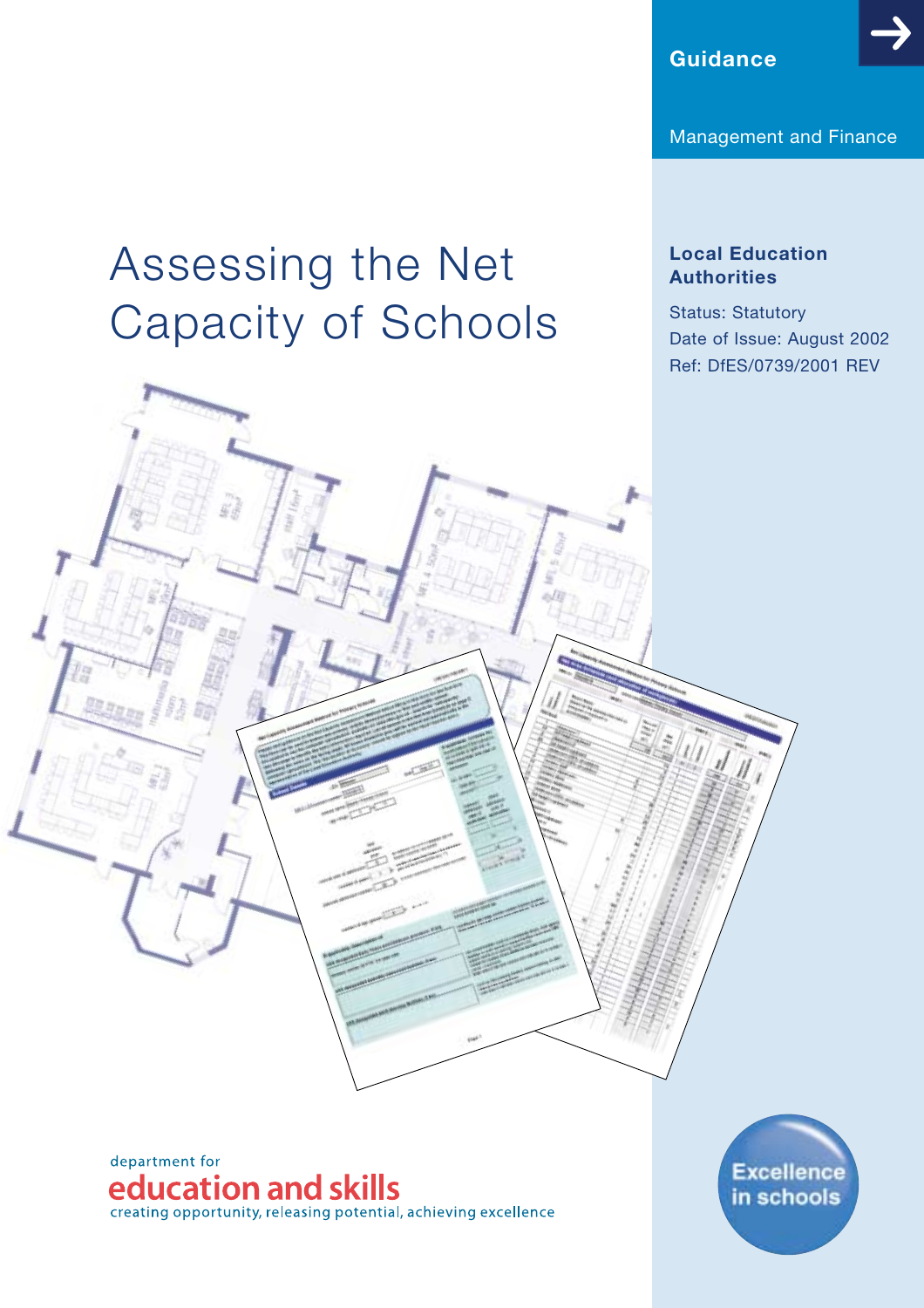# **Contents**

|        | <b>Introduction</b>                                               | $\overline{2}$ |
|--------|-------------------------------------------------------------------|----------------|
|        | The Purpose of Net Capacity                                       | $\overline{c}$ |
|        | Schools to which Net Capacity Applies                             | $\overline{c}$ |
|        | How Net Capacity is Assessed                                      | $\overline{c}$ |
|        | Responsibilities                                                  | 3              |
| Part 1 | <b>Background</b>                                                 | 4              |
|        | Why Net Capacity has been Introduced                              | 4              |
|        | <b>Increased Area Standards</b>                                   | $\overline{4}$ |
| Part 2 | <b>How the Net Capacity Method Works</b>                          | 5              |
|        | General                                                           | 5              |
|        | Flexibility to Allow for SEN Inclusion and Admission Arrangements | $\overline{5}$ |
|        | <b>One Permanent Measure</b>                                      | 6              |
|        | <b>Indicated Admission Number</b>                                 | 6              |
|        | Workplaces                                                        | 6              |
|        | <b>Schools Without Halls</b>                                      | 8              |
|        | <b>Split Sites and Small Sites</b>                                | 8              |
| Part 3 | <b>What Needs to be Measured</b>                                  | 9              |
|        | Non-Maintained Accommodation                                      | $\Theta$       |
|        | Net Area                                                          | $\overline{9}$ |
|        | Measuring 'Non-net' Area                                          | 10             |
|        | Open Plan Areas                                                   | 11             |
|        | Accuracy of Area Measurements                                     | 11             |
| Part 4 | <b>Measured But Excluded Areas</b>                                | 12             |
|        | Non-School and Support Provision                                  | 12             |
|        | <b>Early Years Provision</b>                                      | 12             |
|        | Adult Learning and Skills Facilities                              | 13             |
|        | <b>Specially Resourced Facilities</b>                             | 13             |
|        | Parents/Community Rooms and Chapels                               | 13             |
|        | Spaces Unusable as Basic Workplaces                               | 14             |
|        | Large Non-Teaching Spaces                                         | 14             |
| Part 5 | <b>Using the Net Capacity Assessment Forms</b>                    | 15             |
|        | Summary                                                           | 15             |
|        | <b>Unusual Situations</b>                                         | 17             |
|        | Example 1: a 5-11 Primary School                                  | 18             |
|        | Example 2: an 11-16 Secondary School                              | 26             |
|        | Example 3: an 11-18 Secondary School with a Second Admission Year | 32             |
|        | <b>Annexe A Definitions of Types of Spaces</b>                    | 37             |
|        | <b>Primary Schools</b>                                            | 37             |
|        | <b>Middle Schools</b>                                             | 38             |
|        | <b>Secondary Schools</b>                                          | 38             |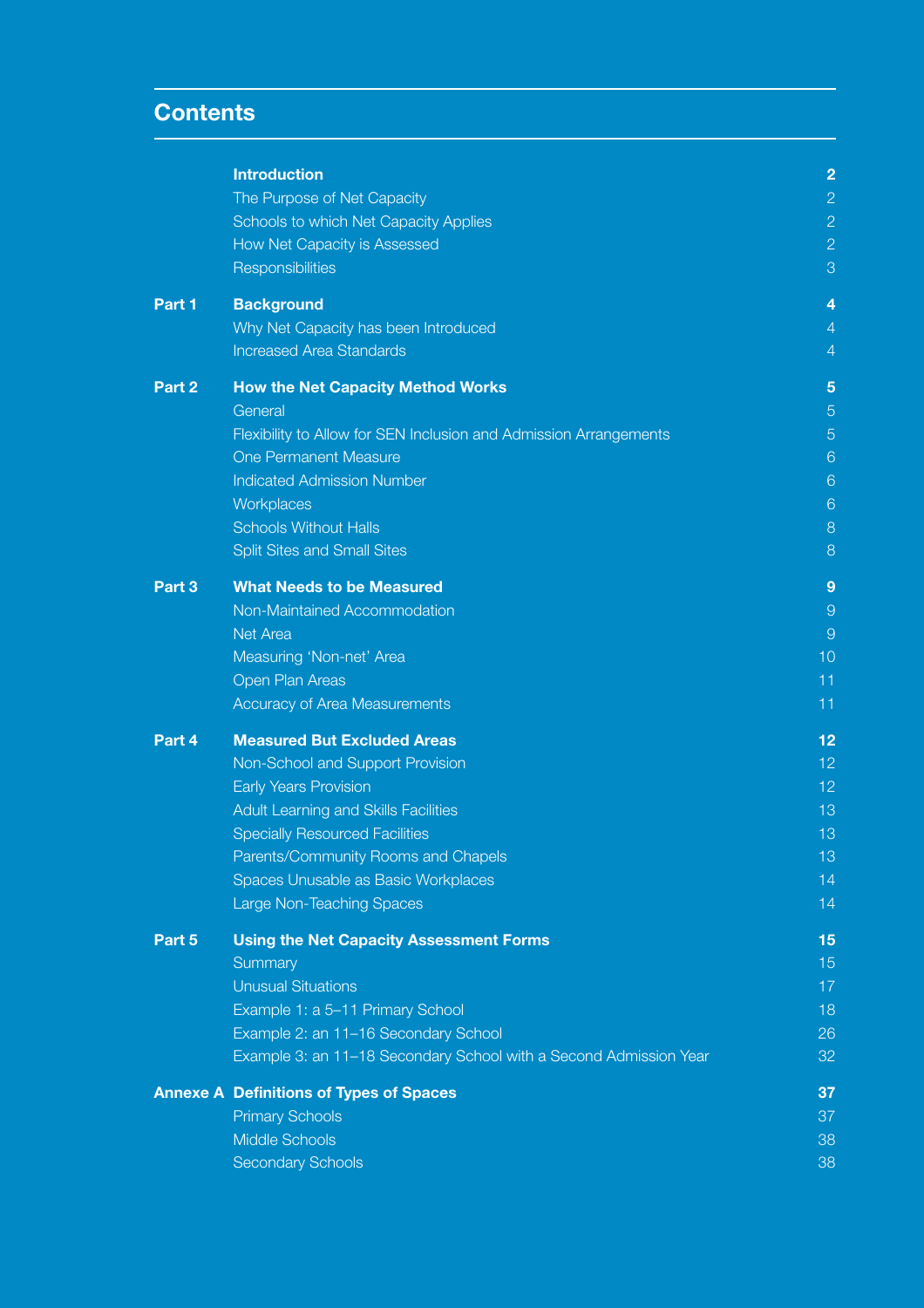# Assessing the Net Capacity of Schools

| <b>Audience</b>             | Local Education Authorities                                                                                                                                                                                                                               |
|-----------------------------|-----------------------------------------------------------------------------------------------------------------------------------------------------------------------------------------------------------------------------------------------------------|
| <b>Status</b>               | Statutory                                                                                                                                                                                                                                                 |
| Date of issue               | August 2002                                                                                                                                                                                                                                               |
| Reference number            | DfES/0739/2001 REV                                                                                                                                                                                                                                        |
| <b>Related documents</b>    | Asset Management Plans Section 5: Sufficiency                                                                                                                                                                                                             |
| <b>Superseded documents</b> | This quidance will replace all previous methods for determining the<br>capacity of a school, including the method found in Schedule 2 to the<br>Education (Information as to Provision of Education) (England)<br>Regulations 1999 which will be amended. |

# **Overview**

| <b>Overview</b><br>The capacity of a school is the number of pupil places it can accommodate.<br>This guidance describes the method of assessing the 'net capacity' of<br>schools, which should now be used as the measure of the capacity of all<br>maintained, mainstream schools in England. |                                                                                                                           |                                                                                                                                                                                     |                                                                                                               |  |
|-------------------------------------------------------------------------------------------------------------------------------------------------------------------------------------------------------------------------------------------------------------------------------------------------|---------------------------------------------------------------------------------------------------------------------------|-------------------------------------------------------------------------------------------------------------------------------------------------------------------------------------|---------------------------------------------------------------------------------------------------------------|--|
| <b>Action required</b>                                                                                                                                                                                                                                                                          |                                                                                                                           | Local Education Authorities in England are responsible for informing the<br>Department of the net capacity of all maintained mainstream schools,<br>and any future changes to them. |                                                                                                               |  |
| <b>Further information</b>                                                                                                                                                                                                                                                                      | Web-site for copies of relevant forms: www.dfes.gov.uk<br>Search for 'netcapacity'.                                       |                                                                                                                                                                                     |                                                                                                               |  |
|                                                                                                                                                                                                                                                                                                 | Further advice and guidance:<br><b>Tamasin Dale</b><br>Beech Williamson 020 7273 6749<br>Schools Building and Design Unit | 020 7273 6766                                                                                                                                                                       | tamasin.dale@dfes.gsi.gov.uk<br>beech.williamson@dfes.gsi.gov.uk<br>www.teachernet.gov.uk/<br>schoolbuildings |  |
|                                                                                                                                                                                                                                                                                                 | Caxton House<br><b>Tothill Street</b><br><b>LONDON</b><br>SW1H 9NA<br>Fax                                                 | 020 7273 5703                                                                                                                                                                       |                                                                                                               |  |
|                                                                                                                                                                                                                                                                                                 | More copies:<br>PO Box 5050, Sherwood Park<br>Annesley, Nottinghamshire<br>NG15 ODJ<br>Fax:                               | 0845 60 333 60                                                                                                                                                                      | DfES Publications 0845 60 222 60 dfes@prolog.uk.com                                                           |  |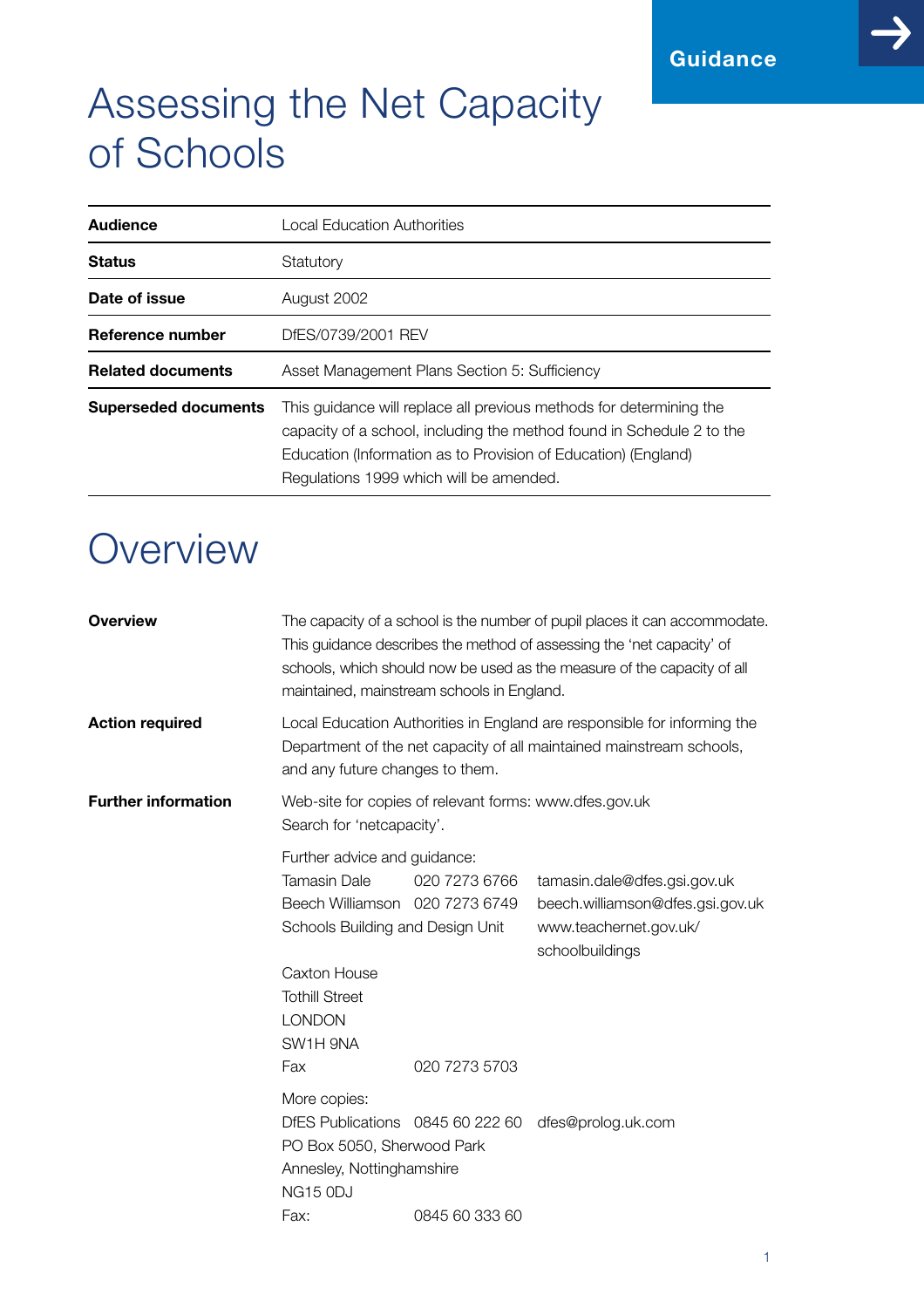# **Introduction**

**1** The capacity of a school is the number of pupil places available. This Guidance describes the 'net capacity assessment method' of assessing the capacity of all maintained mainstream schools in England, which replaces all previous methods of assessing the capacity of schools. Any references to the capacity of a school will now mean the net capacity.

# **The Purpose of Net Capacity**

**2** Net capacity is intended to provide a single, robust and consistent method of assessing the capacity of schools. It will be used for a number of purposes. By comparison with the number on roll, it can indicate the number of places that are surplus or additional places that are needed in a school. If it is divided by the number of year groups, it can indicate the admission number that can generally be accommodated. It will also inform decisions about how capital resources are best deployed, as the basis of a School Organisation Plan.

#### **Schools to which Net Capacity Applies**

**3** The net capacity assessment method will apply to all mainstream Community, Voluntary Aided, Voluntary Controlled and Foundation schools in England. The method will not apply to City Technology Colleges, Academies, nursery schools, special schools or pupil referral units.

#### **How Net Capacity is Assessed**

- **4** For primary schools, the net capacity is calculated on the basis of the number and size of spaces designated as 'classbases'. For secondary schools, it is based on the number, size and type of teaching spaces and the age range of the school. In both cases, this is checked against the total usable space available, which must be measured, and ensures that there is neither too much nor too little space available to support the core teaching activities. The method also allows some flexibility to suit the inclusion of pupils with special educational needs (SEN) and admission arrangements.
- **5** The net capacity of a school should be assessed by the measurement of the available space and calculation, using the relevant assessment form. Although the information and calculations can be done by hand on a printed copy of the form, it is easier to use the computer spreadsheets available by searching for 'netcapacity' on the Internet at www.dfes.gov.uk. All calculations will then be done automatically by the computer.
- **6** Although the method of assessing net capacity is broadly similar, different assessment forms are used for primary schools (including middle deemed primary) and secondary schools (including middle deemed secondary). Examples of both assessment forms are set out in Part 5 of this Guidance.



53A full height cupboard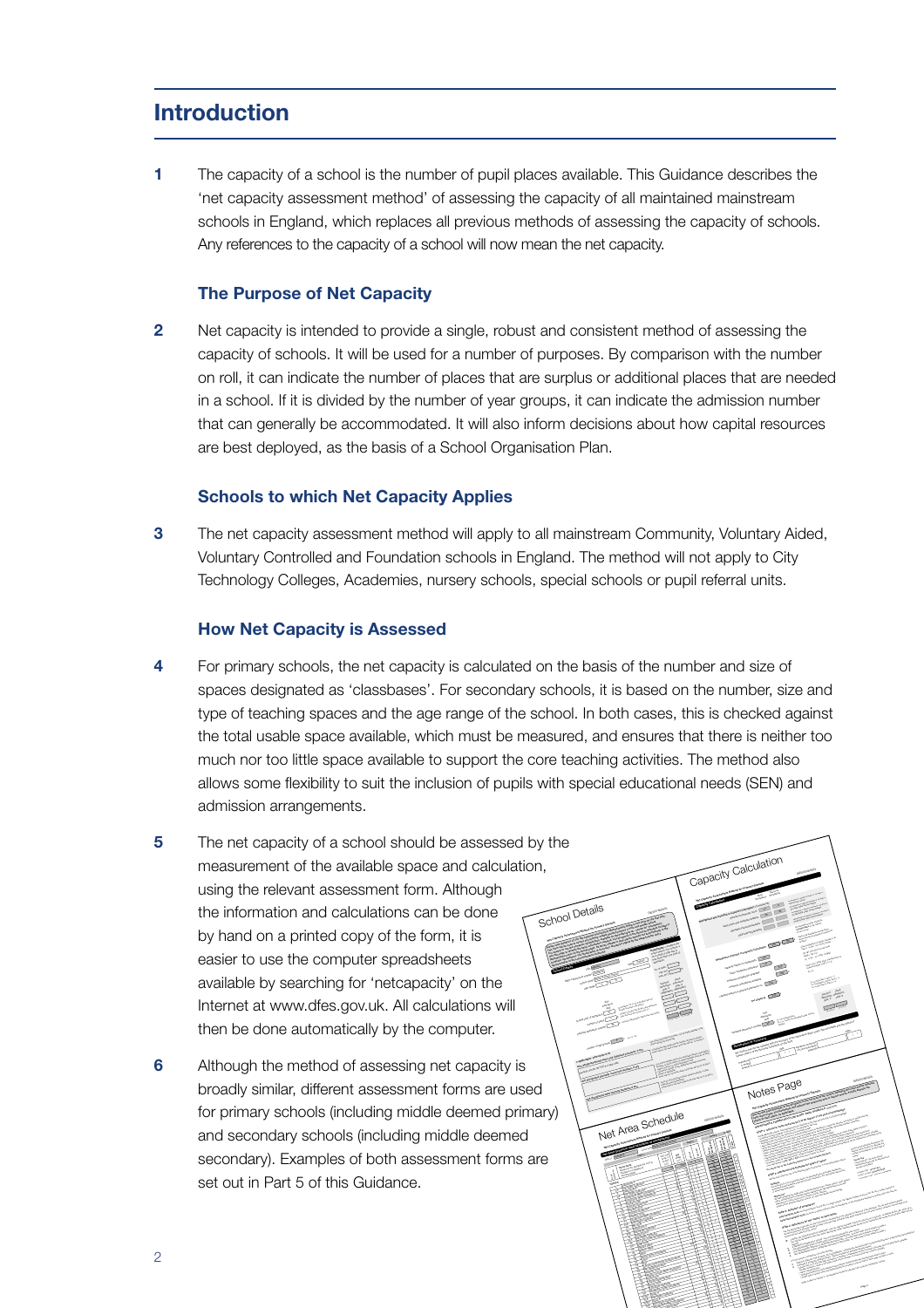- **7** Both assessment forms comprise four parts:
	- School Details (including boxes 'a' to 'n');
	- Net Area Schedule (steps 1 to 4);
	- Capacity Calculation (including boxes 'p' to 'z');
	- Declaration of Accuracy.

#### **Responsibilities**

- **8** Steps 1 to 3 of the Net Area Schedule, as well as the status of spaces marked 'U' as described in paragraph 66, may be measured and assessed by independent surveyors, such as the Valuation Office, as they are based only on the physical attributes of the spaces available.
- **9** Local Education Authorities are responsible for assessing the net capacity of all maintained mainstream schools in the Authority, based on these measurements. This will include identifying the School Details and, at step 4 of the Net Area Schedule:
	- designating any non-school or support facilities excluded from the capacity assessment of the school, including early years provision, adult learning and skills facilities and specially resourced facilities (such as Learning Support Units) in line with the definitions in Part 4 of this Guidance;
	- designating a chapel and/or parents/community room if applicable;
	- designating the rooms that are 'classbases' in primary schools, or teaching rooms in secondary schools, that are the basis of the capacity calculation.

Local Education Authorities may therefore keep and update a database of net capacity assessment forms. They should ensure that the extent of any excluded facilities are appropriate to local needs.

- **10** The Secretary of State requires all Local Education Authorities under Section 29(1) of the Education Act 1996 to inform the Department of the net capacity of each school in its area, and any changes to a school's net capacity. Local Education Authorities should provide the Department with a completed net capacity form for each school, as requested.
- 11 School governors may determine part of the school premises to be used for childcare facilities, family learning rooms, health or social care rooms or adult and community learning facilities. Where governors establish such facilities or services, the Local Education Authorities may designate them as an excluded area for the purposes of the net capacity assessment (see Part 4).
- **12** Schools are not responsible for the measurement of area or capacity. Similarly, Admission Authorities, where they are not the Local Education Authority, are not responsible for setting the net capacity, although the net capacity should be one of the factors that governors take into account when setting the admission number for the school. However, schools may be involved in initial capacity assessment, in:
	- agreeing that the admission details are in line with current practice or acceptable as proposed;
	- establishing which rooms are identified as 'classbases' in primary schools, or teaching rooms in secondary schools.
- **13** Schools must inform the Local Education Authority of any physical change to the buildings that might change the area or capacity measurements.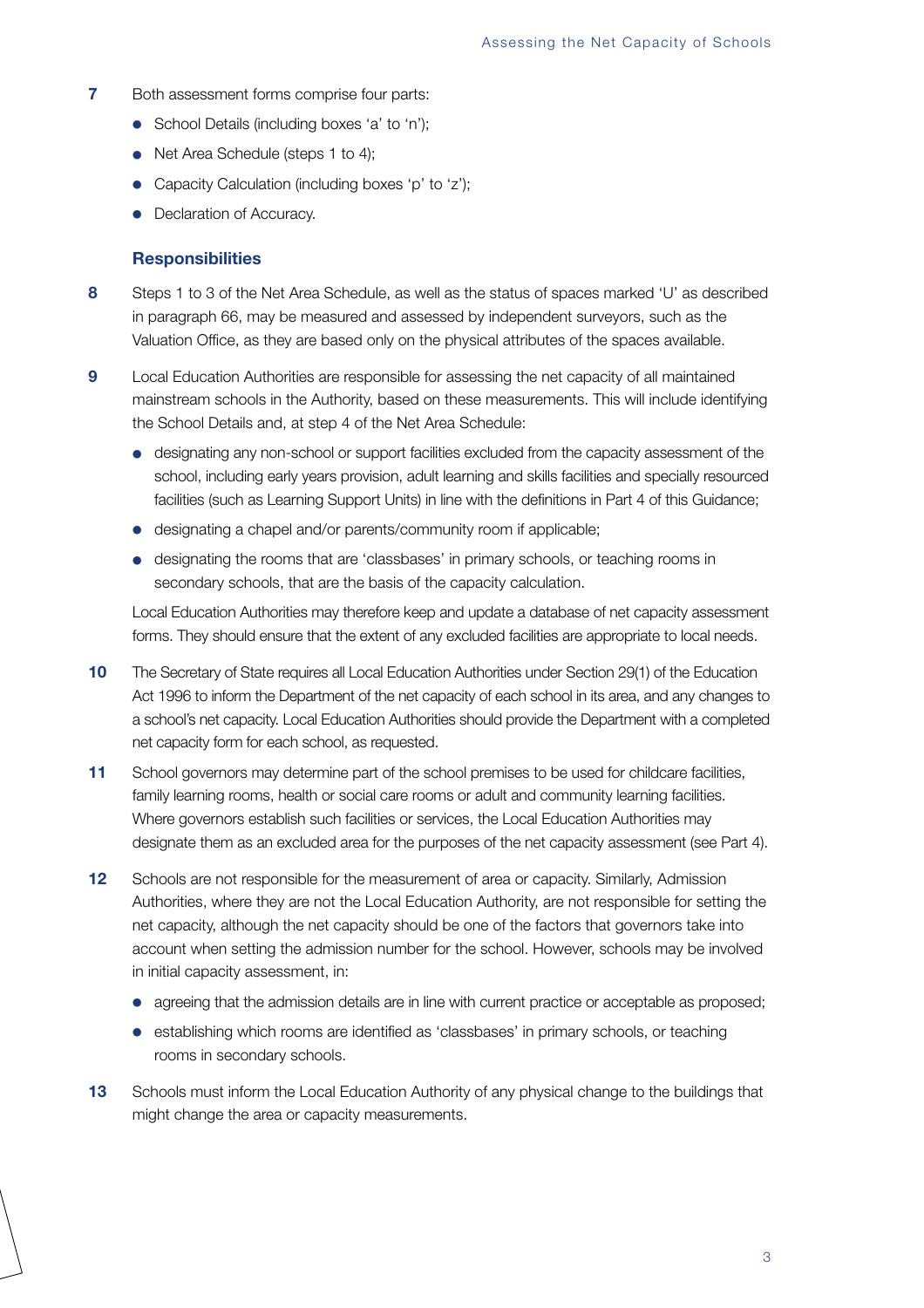# **Part 1: Background**

# **Why Net Capacity has been Introduced**

- **14** Historically, a variety of methods have been used to assess the capacity of schools, based on different indicators. But the capacity of a school, for any purpose, should now be the net capacity. This will be based on the physical capacity of the school buildings.
- **15** The net capacity assessment method will provide a realistic and fair assessment of physical capacity. Its key features are that:
	- all usable spaces are measured, both teaching and non-teaching, to present a fair assessment of the actual space available and ensure that there is sufficient space available for ancillary accommodation such as staff rooms and storage;
	- the assessment is based only on the physical attributes of the available space, and is **not** affected by the number of sixth form students on roll or pupils with statement of special educational needs (SEN);
	- the assessment does not need to be updated unless there is any change in the physical attributes of the usable space;
	- the capacity divided by the number of years will generally produce a figure that is related to a reasonable or consistent year size (based on a number of forms of entry (FE) of 30, for instance);
	- realistic long-term allowances are made for pupils with SEN or disabilities.
- **16** The net capacity of most schools should match their preferred admissions number. It will often be the same or very close to the capacity measured under the previous assessment methods. It is most likely to differ if the number of pupils with a statement of SEN has been consistently very high or the amount of supporting space is insufficient.

## **Increased Area Standards**

- **17** The net capacity method uses a higher standard area per pupil than in the past. In primary schools, the minimum area for a classbase for 30 pupils is 49m<sup>2</sup>, but this must be supported by at least a further  $14m^2$  of ancillary area, not including the hall. Part of this further area could be in non-teaching spaces such as stores, but it will predominantly be for teaching: either within the overall area of the classroom or in shared teaching areas<sup>1</sup>.
- **18** In secondary schools, the smallest general classroom assumed for 30 pupils has risen from 46m<sup>2</sup> to 49m<sup>2</sup> and in other types of space there is a similar increase from previous methods. In both sectors, further allowances are made for increasing the overall area per pupil to allow for those with SEN or disabilities.

<sup>1</sup> Further guidance on the recommended teaching area of schools is in Building Bulletin 82: Area Guidelines for Schools and other Building Bulletins.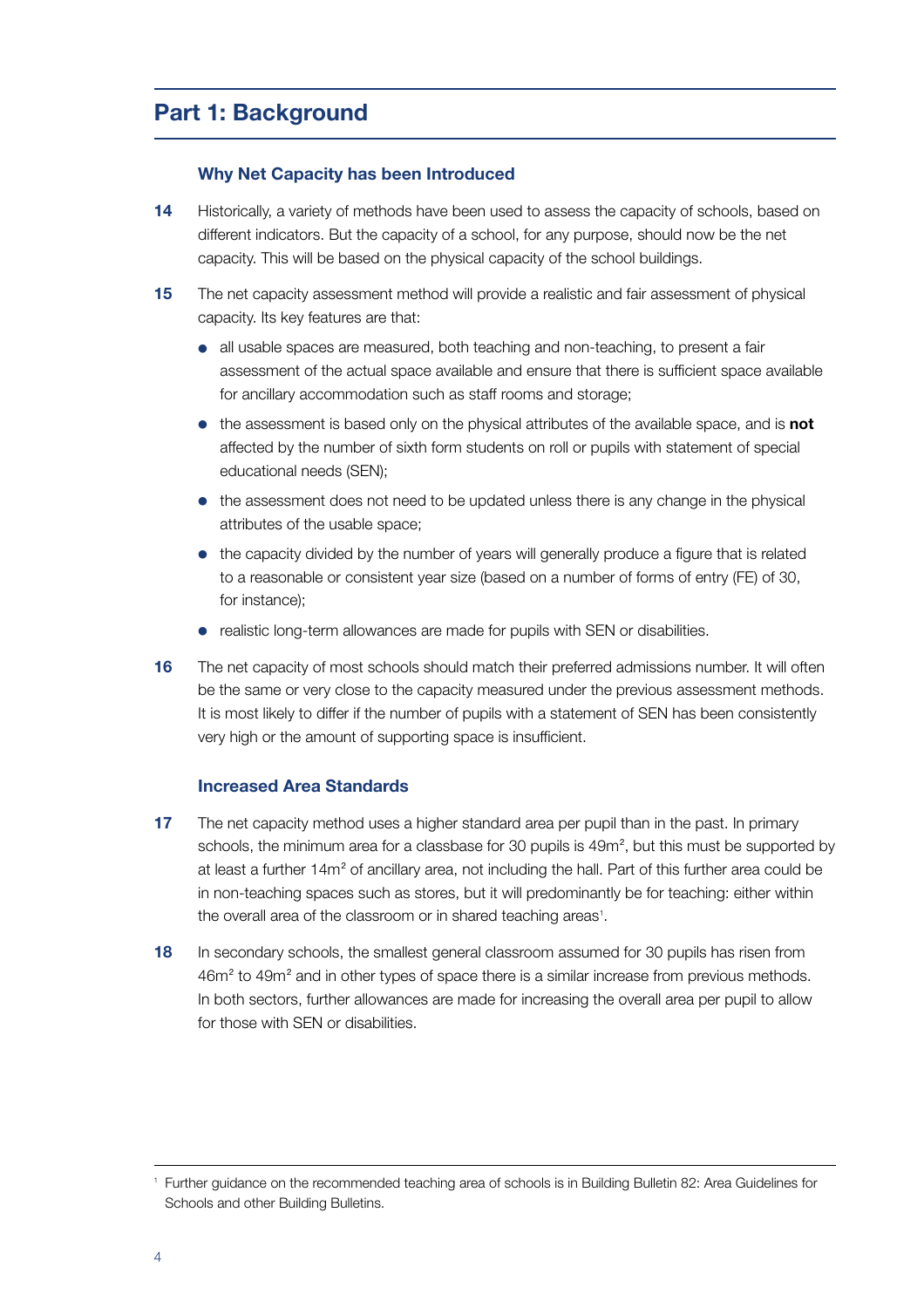# **Part 2: How the Net Capacity Method Works**

# **General**

- **19** All usable spaces must be included in the net capacity measurement. Every space in the 'net area' of the school buildings must therefore be listed and measured, including separate stores, garages and temporary buildings. This is to ensure that there is enough support space available in the school for staff, storage and other ancillary accommodation.
- **20 Net area** is the total area of all usable spaces, both teaching and non-teaching. It includes everything except corridors, toilets and showers, boiler and plant rooms, school kitchens, and the area occupied by internal walls. A full definition of net area is given in paragraph 47. This parallels the standard measurement used in non-educational sectors, except that it excludes 'shared circulation' and school kitchens.
- **21** The capacity will be calculated from the space in the classbases or teaching spaces as long as this is within reasonable limits. Because all spaces in the net area are measured, these limits are based on a minimum and maximum proportion of all the usable space available (as set out in paragraphs 37 and 38). The upper limit ensures that there is enough space available for the support areas that the school needs. The lower limit checks that a reasonable proportion of spaces that could be used for classbases or teaching spaces are actually designated as such.
- **22** So, although all spaces in the net area of a school must be measured, this is only to set the limits described above. Unless it exceeds these limits, the net capacity of primary schools is based only on the size and number of spaces designated as 'classbases'. A **classbase** is a classroom or area designated as the registration base for one class.
- **23** Similarly, in secondary schools the net capacity is based on the size and number of teaching spaces, and on a 'utilisation factor' linked to the age range of the school, unless it exceeds the limits mentioned above. This is similar to the previous method of assessing the physical capacity of secondary schools.
- **24 Teaching spaces** comprise all rooms available for teaching or learning, including all timetabled spaces, halls, libraries and study areas (but not including dining areas or social areas). The **utilisation factor** is a decimal fraction equivalent to the average proportion of time that any workplace is in use, to allow for teaching spaces being timetabled or partially used.

## **Flexibility to Allow for SEN Inclusion and Admission Arrangements**

- **25** Net capacity offers the flexibility to allow extra space for pupils with special educational needs (SEN) or disabilities. The net capacity of a school can therefore be based on a long-term policy of inclusion of all pupils (with and without statements of SEN).
- **26** The net capacity based on classbases or teaching spaces can be reduced by up to 10% in both primary and secondary schools. A primary school intake of 30 could therefore be reduced to 27, 28 or 29 to allow extra space for adult assistants or for wheelchair users, where the Local Education Authority recognise that the long-term inclusion policy of the school requires this extra allowance. This would be in addition to the allowances for specially resourced facilities (paragraph 60).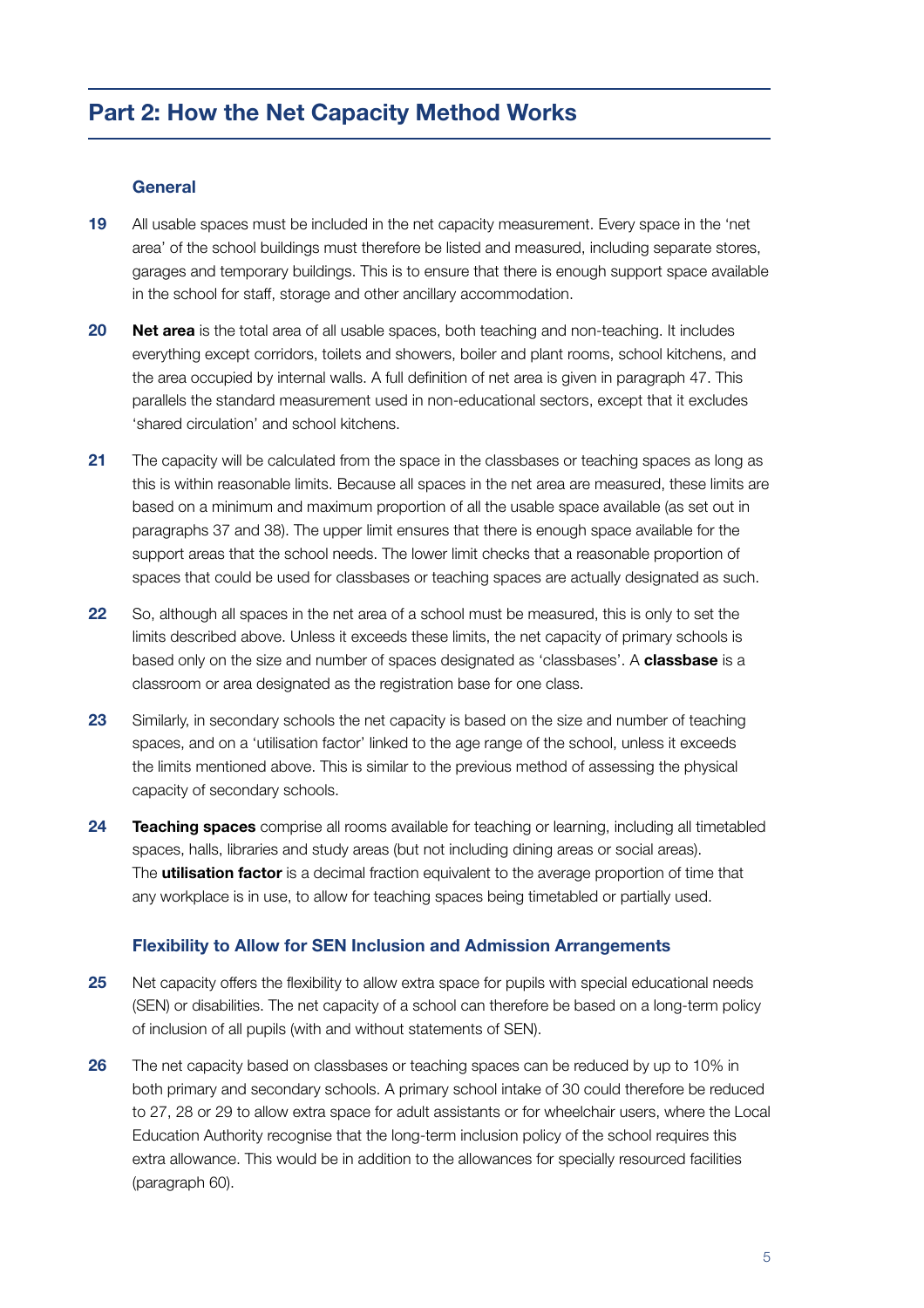#### Assessing the Net Capacity of Schools

**27** The flexibility also allows the net capacity to be reduced slightly to match the proposed admission number if it is a little below the capacity based on spaces. This allows some flexibility to suit a reasonable admission arrangement and organisation of the school (including infant class size limits, as necessary). For instance, a 5 to 11 primary school with 11 classbases suitable for 30 pupils each would have a capacity of 330 based on classbases, but the proposed admission number of 45 at box 'b' (11 ⁄2 'forms of entry') would reduce the capacity to 315 to avoid more than three classes of 30 in every two year groups.

#### **One Permanent Measure**

- **28** Net capacity does not need to be calculated every year. It will only need to be updated if physical changes are made to the usable space, such as:
	- space being removed or more space being added;
	- several small spaces being converted into one larger one;
	- changes being made that affect the type of space (as described in paragraph 34) in classbases in primary schools or in teaching spaces in secondary schools.
- **29** Not having to update capacity calculations each year will save time and resources in the longer term. It also means that the Local Education Authority has flexibility to set a capacity to suit the long-term organisation of the school. For instance, if the number on roll of a primary school were significantly lower or higher than a capacity that would suit the space available, the number of rooms designated as classbases need not match the number actually used as such. The school may use underused spaces for other purposes in the short term. The capacity should also be set at a level that allows for the long-term approach to the inclusion of pupils with SEN or disabilities (see paragraphs 25 and 26).

# **Indicated Admission Number**

- **30** The indicated admission number is calculated by dividing the net capacity by the number of year groups to be accommodated at the school. In secondary schools with sixth forms, the number of year groups is adjusted to include the **'stay-on' rate** of all post-16 students remaining at the school. If the school also admits sixth form students from elsewhere, this should be noted as a second year of admission.
- **31** In schools where there is more than one normal year of admission, the number of year groups will also be adjusted. The number of additional pupils it is intended to admit from outside the school for each additional normal year of admission should be noted. For instance, where a primary school has a feeder infant school so that it has 30 pupils in Reception and Year 1 and 2, and 60 pupils in Years 3, 4, 5 and 6, the number of **further** pupils to be admitted in the second normal year of admission (30) should be noted (see Example 3 in Section 5).

#### **Workplaces**

**32** The net capacity method measures the area available in units known as 'workplaces'. Workplaces are used as the unit of measurement to ensure that the spaces in schools are weighted fairly. This is because different activities require different types of space, which in turn require very different floor areas to accommodate the same number of pupils. For instance, a classroom of  $50m^2$  and a gymnasium of  $260m^2$  will both accommodate a class of 30.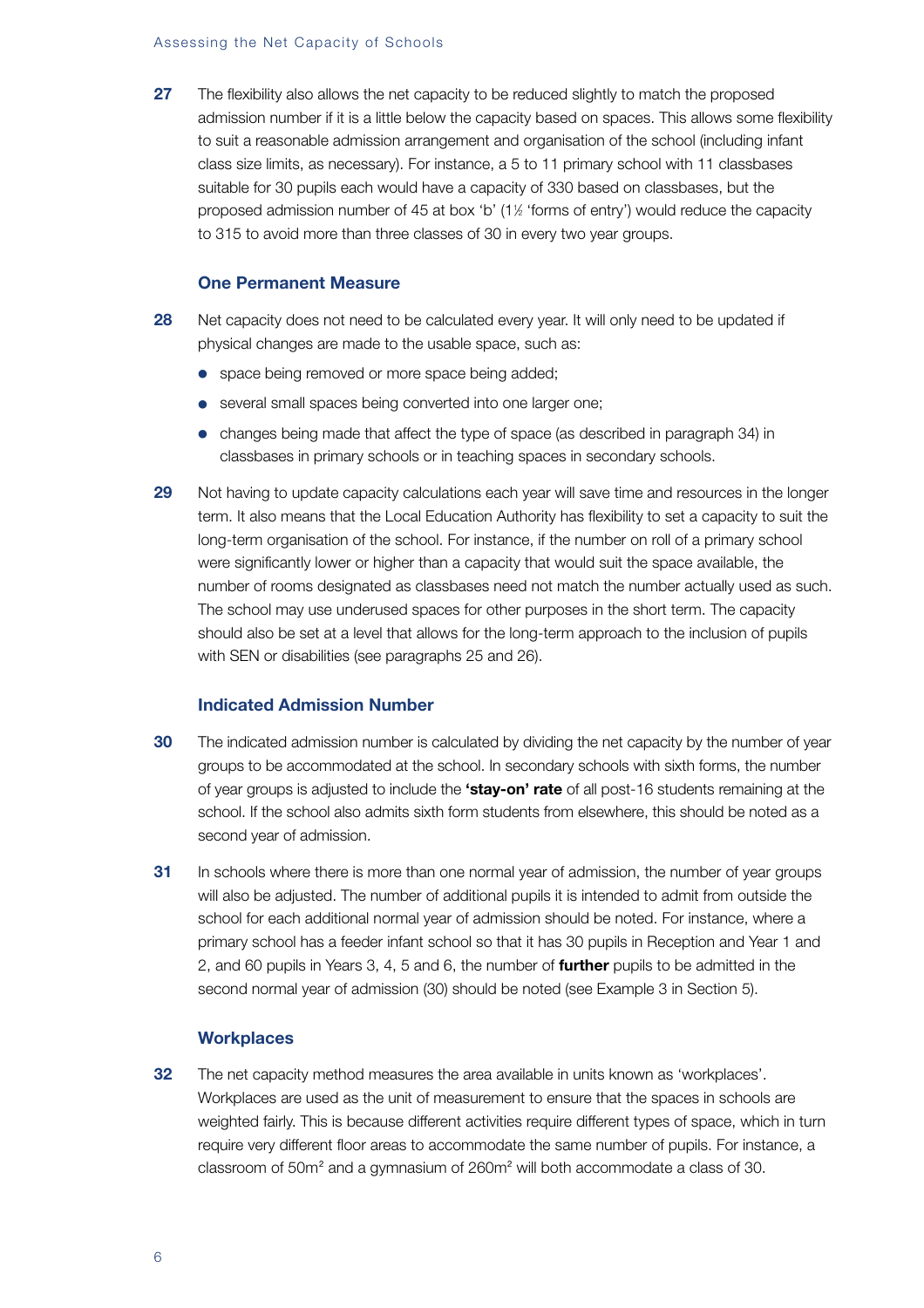- **33** Each space in the net area is allocated a notional number of workplaces. This is based on different formulae for each type of space (as described in paragraph 34). These formulae are based, in turn, on guidance for the size of such spaces<sup>2</sup>. However, the number of workplaces is not an indication of the minimum or maximum number of pupils that any room can or should hold. Nor is it an indication that the room should be used for teaching or working.
- **34** The **types of space** are generally based on the physical attributes of the space rather than its use. A change to the use of a space (for instance, from classroom to staff room) would therefore not be enough for its type to change.
	- In primary schools there are two types of space. Most spaces will be 'general'. Some will be 'specialist', including halls, dining, drama, dance, or music spaces, indoor swimming pools, ICT rooms and libraries.
	- In secondary schools there are four types of space. Again, 'general' describes most spaces. Other specialist spaces are divided into 'light practical', 'heavy practical' and 'large and performance'.

Annexe A lists the rooms and areas that would normally be included in each type of space, and their likely physical attributes.

- **35** A further element of the net capacity assessment method is that:
	- workplaces between 15 and 30 or, in larger spaces, the highest multiple of 30 (for example 60, 90, etc.) are known as 'basic workplaces'; and
	- workplaces in spaces with less than 15 workplaces, or the remaining workplaces in spaces with more than 30, are known as 'resource workplaces'.

This means that small rooms (25m<sup>2</sup> or less in 'general' spaces) and extra space in larger rooms (over 49m<sup>2</sup> in general) do not count towards the capacity of any school. Such space should still be measured, however, to ensure that there is enough support space. They may also be used as ancillary teaching areas or seminar rooms for small groups.

- **36** The allocation of basic workplaces to a space indicates that it is a potential classbase or teaching space. This is based purely on the size and type of the space. It is not a reflection of the current use of the space. Nor is it expected that all basic workplaces should be used for teaching.
- **37** The upper limit described in paragraph 21 means that if more than 70% of all workplaces available are designated as classbases in primary schools, or as teaching spaces in secondary schools, a lower figure will be set as the capacity. This default figure will make allowance for a reasonable amount of support space.
- **38** The lower limit described in paragraph 21 means that the capacity will be set at a higher figure if the number of basic workplaces in spaces designated as classbases in primary schools, or as teaching spaces in secondary schools, is less than 70% of the basic workplaces available, having discounted an additional allowance of 75 basic workplaces.
- **39** This allowance of 75 basic workplaces, additional to the three basic workplaces for every seven pupil places in the net capacity, allows parity across a range of school sizes for large non-teaching spaces and halls (see paragraph 68). Small schools with few classbases may have a reasonable number of basic workplaces in a hall, staff room and other supporting

<sup>&</sup>lt;sup>2</sup> In Building Bulletin 82: Area Guidelines for Schools.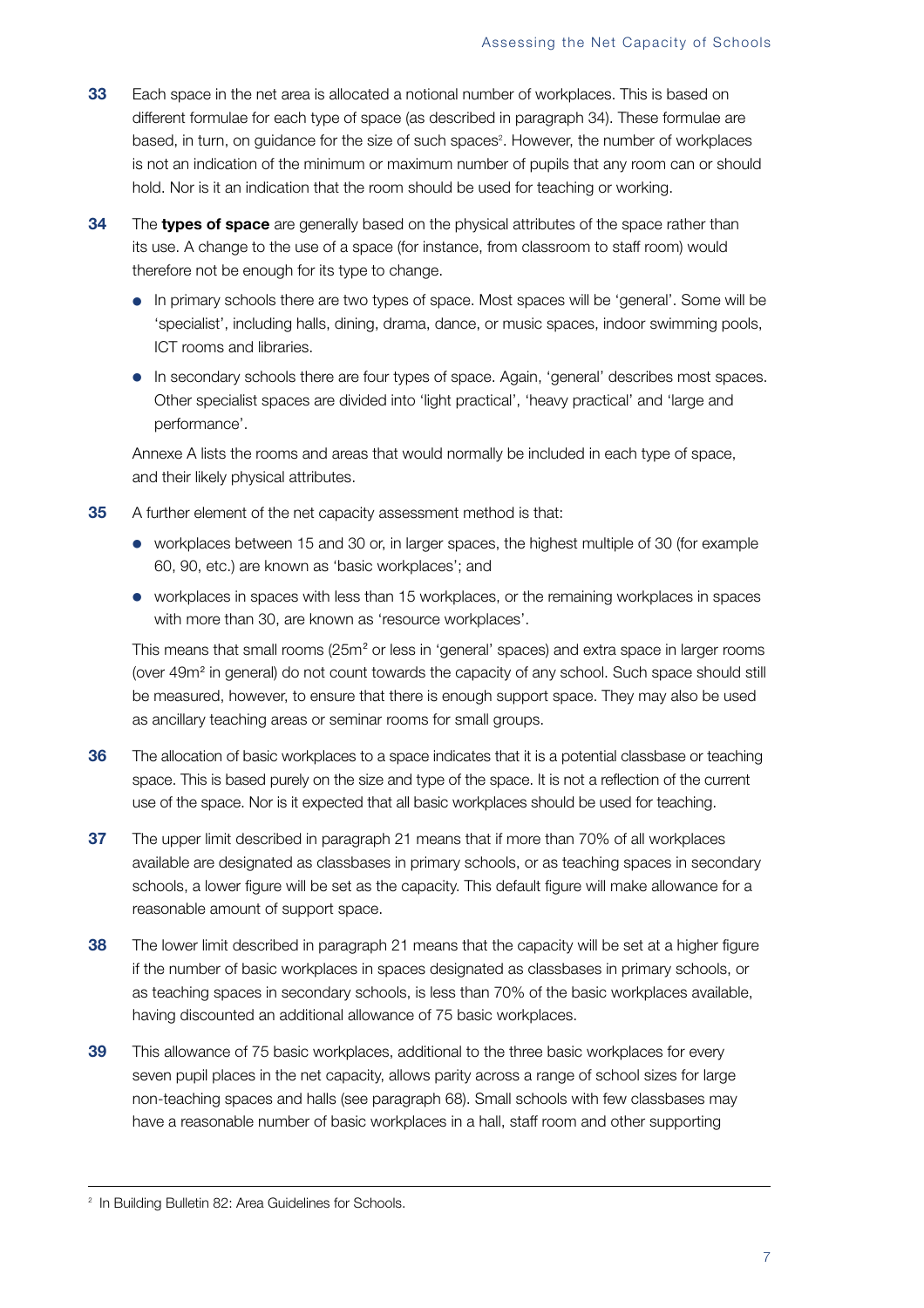spaces, such as a dining area, while large schools have a sufficient proportion of space to allow for two halls or staff rooms and various other larger supporting spaces such as an SEN resource base.

## **Schools Without Halls**

- **40** Some schools have no hall because physical activities can be done in other, non-maintained accommodation, such as a village hall. If the non-maintained facilities (as described in paragraph 46) are available to the school for less than 80% of the normal school week, they need not be measured or included in the capacity of the school.
- **41** If a school has no hall but has a large classroom that can be used as such, even if it is not well suited for the purpose, that classroom can be deemed to be the hall by the Local Education Authority. It can then be marked as a 'specialist' space (in a primary school) in step 2 of the net area schedule.

## **Split Sites and Small Sites**

- **42** The allowance of 75 basic workplaces (paragraph 39) is for each site that the school occupies, to allow for the extra space requirements of split sites. Schools on split sites are those identified as such by the Local Education Authority for the purposes of funding through the Local Management of Schools (LMS) system.
- **43** A further allowance of 50 basic workplaces is given to schools where the total site area is smaller than an area approximately equivalent to the minimum team game playing field area required by the Education (School Premises) Regulations 1999. This effectively allows schools on small sites (such as in inner city areas) to have more space than a school with a larger site, such as an additional hall. This will help to make up for their inadequate outdoor 'playing field' area.



Primary school plan showing net area.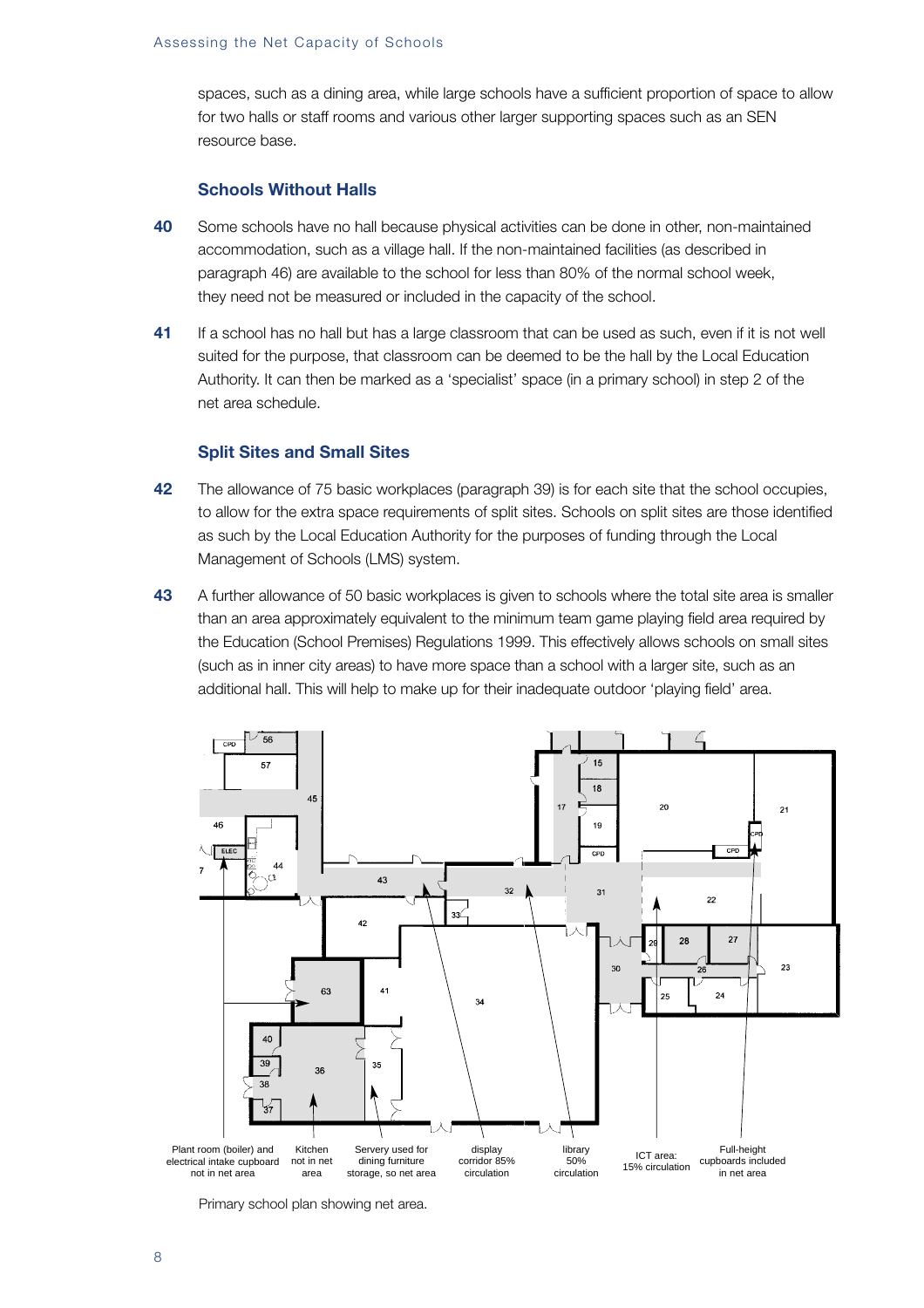# **Part 3: What Needs to be Measured**

- **44** The net capacity of a school is based on the net area of all buildings that are available to that school. These comprise:
	- all buildings, on any site used by the school, that are owned or maintained by the Local Education Authority, Governing Body or Trustees and are intended to be secure and weather-tight:
	- 'non-maintained' accommodation used by the school as described in paragraph 46 below.
- **45 All** spaces in the net area should be measured. This should be done by listing the spaces and their measurements in the Net Area Schedule on page 2 of both net capacity assessment forms (see Part 5). Certain spaces will be measured but excluded from the net capacity of the school. These are described in Part 4.

# **Non-Maintained Accommodation**

**46** Non-maintained accommodation means any buildings that are not maintained by the Local Education Authority, Governing Body or Trustees as part of the school premises. The net area of any 'non-maintained' accommodation should also be measured and included if it is available for the school to use during at least 80% of any normal school week. This would normally be under a 'joint use agreement', or similar. The accommodation would normally be on a site that is adjacent to the school or is easily accessible from the school.

# **Net Area**

- **47** Net area includes all spaces in all buildings (as described in paragraph 44 above) except the following, which need not be measured.
	- Residential (including caretaker's houses) or farm buildings in use as such, or intended for next use<sup>3</sup>.
	- Buildings condemned by the Local Education Authority as structurally unsafe.
	- Accommodation under the control of service or external bodies and maintained by them (such as telephone or electricity services, the Police or Health Service).
	- Open-sided covered areas (such as external balconies, covered ways, external fire escapes and canopies) and any other area not intended to be secure and provide reasonable weather resistance<sup>4</sup> (including outdoor swimming pools).
	- Areas with headroom of less than 1.5m, unless beneath an open mezzanine level.
	- Additional area provided by open mezzanine levels in spaces of 3m or less in height.
	- Toilets, washrooms and showers, and any associated lobbies (including changing areas where these adjoin showers).
	- Plant rooms, including lift rooms, boiler rooms, tank rooms, fuels stores, and any space occupied by permanent air conditioning, heating or cooling apparatus and ducting which renders that space substantially unusable.

<sup>&</sup>lt;sup>3</sup> For instance, if it is a temporarily empty residence awaiting a new tenant.

<sup>4</sup> Reasonable resistance to penetration by rain, snow and wind, and to moisture rising from the ground.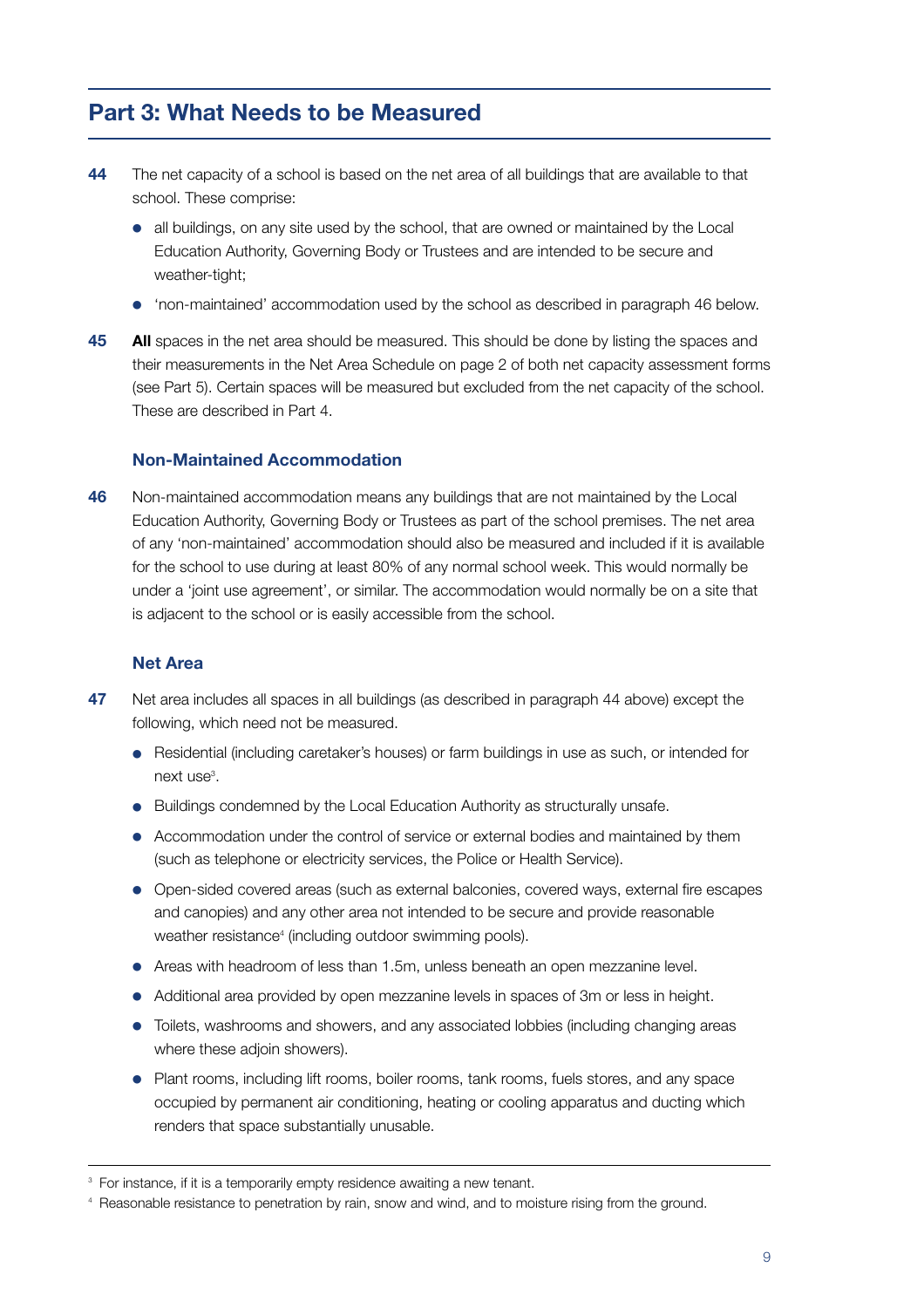#### Assessing the Net Capacity of Schools

- Internal walls, including structural walls, non-structural partition walls, columns, piers, chimney breasts other projections and vertical ducts.
- School kitchens, used for preparing school meals for pupils, including the kitchen, related stores, office and washroom facilities for catering staff, and servery areas (where these are not available for furniture storage or other uses at other times)<sup>5</sup>.
- Circulation area, including any corridor, landing or balcony 2.5m or less wide for *essential access*, stairwells, entrance lobbies, lift wells, any protected corridor (deemed to be for the purpose of escape in case of fire) and *shared circulation* in mixed use areas that have a circulation route running through them.
- **48 Shared circulation** is that part of an entrance hall, atrium, wide corridor or open plan area used for the purpose of *essential access*. It can be determined by either:
	- measuring, from a scale plan, the notional circulation routes between openings across the shared space, using appropriate widths (normally 1.5m); or
	- estimating the circulation area as one of the following three proportions of the floor area of the space of which it is a part:
		- 85% (for instance, in corridors between 2.5m and 3.5m wide);
		- 50% (for instance, in shared resource areas or reception spaces with circulation through them);
		- 15% (for instance, in halls or classrooms with a single circulation route through them).

In cases of dispute, shared circulation should be measured from a scale plan.

- **49 Essential access** is the primary or only circulation route for regular access by pupils to a room or discrete area from a corridor or other spaces. It does **not** therefore apply to:
	- secondary routes to spaces accessible from other circulation areas;
	- routes through other spaces leading to offices, storerooms or similar that do not require regular access by pupils;
	- circulation between desks or work-stations within rooms.

#### **Measuring 'Non-net' Area**

**50** It is possible to list all the spaces in a school in the net area schedule if, for instance, the data is being downloaded from a computer-aided drawing. In these cases, the area of any spaces that are not in the net area (such as toilets, corridors or plant rooms) should be noted in the 'non-net' column<sup>e</sup>. These spaces will not be allocated workplaces. Although it is not required, it can be useful to list potentially useful spaces that are not currently in the net area, such as school kitchen facilities, for future reference or benchmarking.

<sup>&</sup>lt;sup>5</sup> In some cases, the level of specialist equipment provided or Environmental Health requirements mean that a servery cannot be used for any other purpose than preparing, finishing or re-heating and serving food. However, where this is not the case, the servery can provide a useful storage area (for instance, for dining furniture) when not being used for serving food. Where such areas can be used as storage, therefore, they should be included in the net area.

<sup>&</sup>lt;sup>6</sup> Once the data is in the computer spreadsheet, 'dragging and dropping' from 'net' to 'non-net' columns, or viceversa, must be avoided.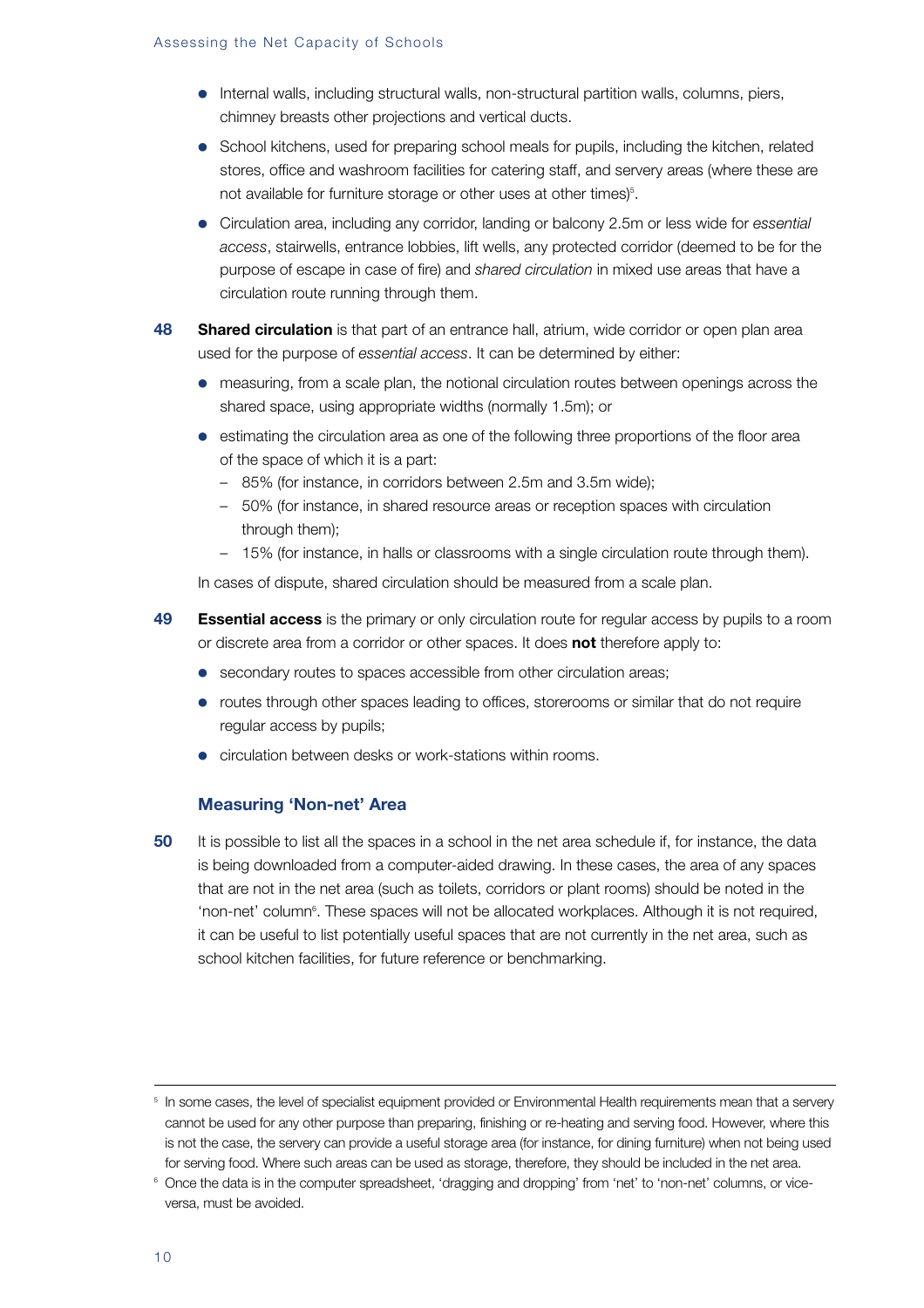# **Open Plan Areas**

**51** Some open or semi-open plan schools have small classbases that were designed to be used with part of an adjacent shared teaching area. Where such spaces exist and can be used together for teaching a class, their floor areas can be combined for the net capacity assessment. In this situation, a marked up scale plan should be used to show the notional boundaries of the space or spaces (see Example 1 in Part 5). If the classbases and shared area are so designed that they cannot reasonably be used together to teach a class, they should be measured and included as separate spaces.



Open plan area in a primary school, from Example 1 in Part 5.

#### **Accuracy of Area Measurements**

**52** Internal area should be measured to the face of internal walls or sliding/folding doors. Any fixed storage, such as benching, should be included in the area of the space, unless it is full-height (from floor to ceiling) and effectively forms another space. The measurement of any space larger than 6m<sup>2</sup> should be rounded up or down to the nearest one square metre (1m<sup>2</sup>). 0.5m<sup>2</sup> should be rounded up. Small spaces of less than 6m<sup>2</sup> do not need to be measured as accurately because they will have just one resource workplace, whatever the exact area.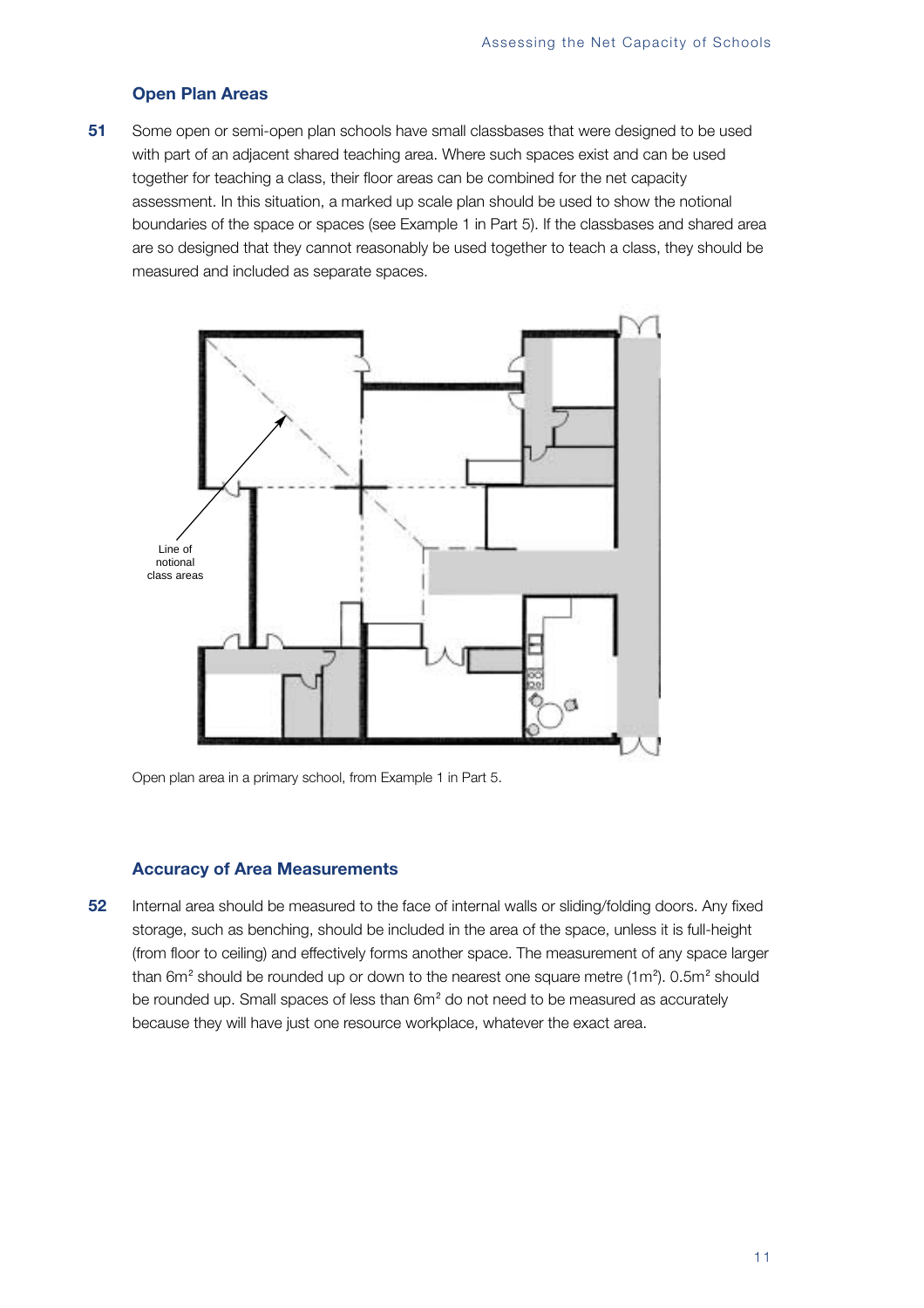# **Part 4: Measured But Excluded Areas**

- **53** Many schools have small rooms that are not available to the school during the school day, because they are used, for example, as community offices or stores, or by school nurses or counselling services. These can normally be noted as such and included in the net area schedule and will not count towards the net capacity, because they are too small to have basic workplaces (paragraph 35).
- **54** Some larger areas should be measured but will be excluded from the capacity assessment by being designated by the Local Education Authority as non-school and support provision or as a parents/community room or chapel. These will be noted on the assessment form, and designated by marking an appropriate code letter at step 4 of the Net Area Schedule. The area measurements can be used as a record of how much space is available in this type of accommodation, for future use or benchmarking.

#### **Non-School and Support Provision**

- **55** Non-school and support provision should be measured but can be excluded from the capacity if approved by the Local Education Authority as being in one of the following categories. The first two categories would only apply to facilities that are not normally available to the school during the school day.
	- Early Years and Childcare (marked with an 'E' at step 4 of the Net Area Schedule).
	- Adult Learning and Skills facilities (marked with an 'A').
	- Specially resourced facilities (marked with an 'R').

#### **Early Years Provision**

- **56** Early years provision will include both Local Education Authority and other nursery provision and will normally be part of the Early Years Development and Childcare Partnership Development Plan. Therefore, if a nursery for 3 to 4 year olds is on the school site, this should be excluded from the capacity of the school and the age range of the school should start at Reception.
- **57** In some schools, early years provision on the school site includes Reception classes. This may still be excluded and, for the purposes of the calculating capacity only, the age range of the school will then start at Year 1 rather than Reception. The indicated admission number (paragraph 30) would then be calculated on the basis of the number of year groups in the school excluding Reception. However, it will also apply to the Reception year group.
- **58** Measurements of workplaces in early years and childcare facilities on school sites may be useful for future planning for the provision of such facilities. So if there is this type of accommodation on the school site that is included in the Early Years Development and Childcare Partnership Development Plan but is in a building that is not owned or maintained by the LEA or school, it could still be measured. It will not count towards the net capacity of the school.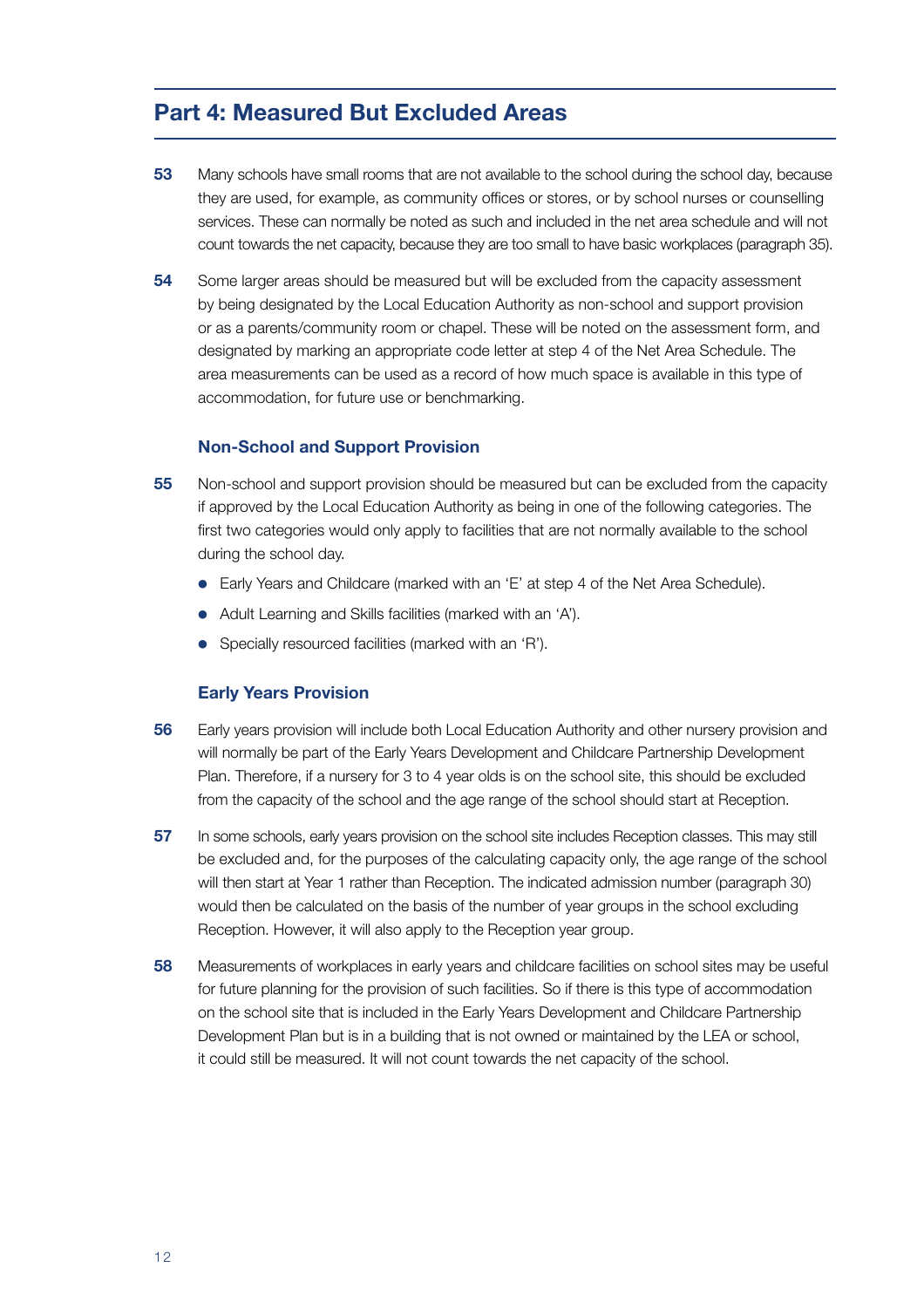# **Adult Learning and Skills Facilities**

- **59** Adult Learning and Skills facilities will normally be in line with the Local Learning and Skills Council Business Plan. They will include:
	- parts of City Learning Centres not generally available to the school;
	- space specifically for teacher training;
	- other Lifelong Learning facilities not available to the school.

#### **Specially Resourced Facilities**

- **60** Specially resourced facilities are those where the premises related costs of maintaining the accommodation are covered by specialist funding from the Local Authority or other sources. These will include:
	- non-school facilities funded from other sources and not available to the school during the normal school day, such as community library facilities or youth centres;
	- support facilities normally available to the school during the normal school day, including:
		- facilities for pupils with special educational needs (SEN) and disabilities (such as a support centre for pupils with sensory impairments);
		- facilities for pupils with behaviour management problems (such as a Learning Support Unit);
		- accommodation for Local Education Authority designated support services, including peripatetic and support staff.

#### **Parents/Community Rooms and Chapels**

- **61** In some primary schools, a room for parents, families or the local community may be large enough to have basic workplaces<sup> $7$ </sup> and may affect the capacity calculation. This space may be felt to play an important role in encouraging parents and others in the local community to participate in the life of the school. One parents/community room in any primary school may therefore be marked with a 'P' at step 4 of the net area schedule and excluded if:
	- the Local Education Authority agrees;
	- it is used regularly during the normal school day by parents or members of the local community;
	- it is not available to the school during the school day (for instance because of the size or type of furniture).
- **62** A parents' or community room in a secondary school that is large enough to have basic workplaces can be noted as such and need not be marked with a 'P'. It is unlikely to affect the capacity as the secondary methodology allows for a number of non-teaching spaces with basic workplaces to be included.
- **63** One Chapel, or other place of worship, on any school site may also be excluded by being marked with a 'W' at step 4 of the Net Area Schedule if:
	- the Local Education Authority agrees (usually because it is a Church school):
	- it is in use as such;
	- it is not available to the school except for that purpose.

 $7$  A parents/community room over 25m<sup>2</sup> would be allocated basic workplaces by the formula at step 2 of the Net Area Schedule. However, such a room would not be expected to exceed 30 basic workplaces.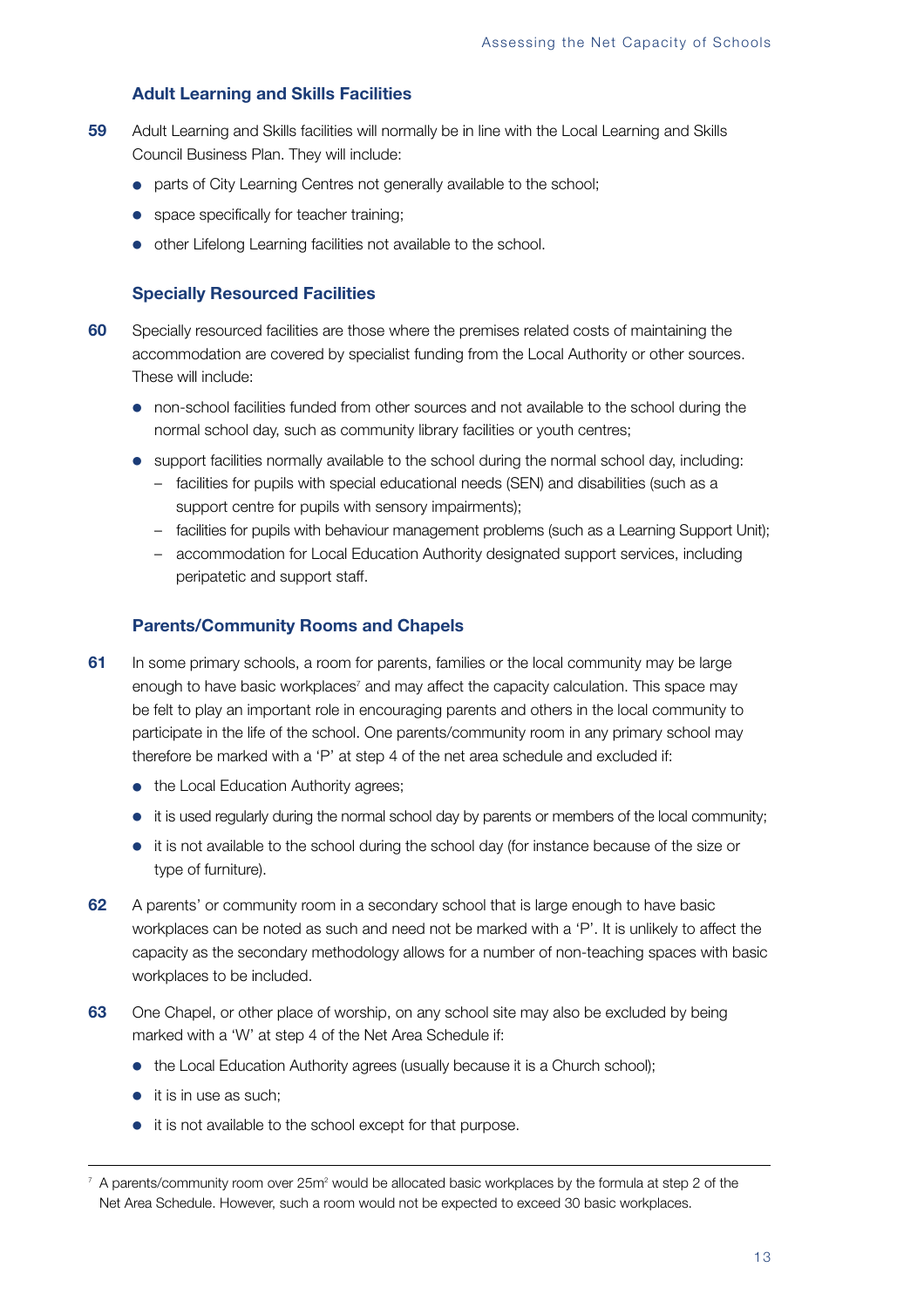#### Assessing the Net Capacity of Schools

**64** Related ancillary spaces will usually be too small to have basic workplaces, so will rarely affect the capacity calculation. They should therefore be noted as such and included in the net area schedule.

## **Spaces Unusable as Basic Workplaces**

- **65** Basic workplaces should only be allocated to spaces that could potentially be used as classbases or teaching spaces, although this may not reflect their current use (halls or staff rooms, for instance). As discussed in paragraph 35, the net capacity method ensures that small rooms and extra space in large rooms are only allocated resource workplaces, so do not count towards the capacity of a school. This is done automatically in the computer spreadsheet.
- **66** Some spaces are large enough to be allocated basic workplaces, but their physical attributes mean that they should not be considered a potential teaching space. Such spaces should still be measured and allocated workplaces as they can provide useful support space (lofts or basements used for storage, for instance). However, they should be marked with a 'U' at step 4 of the Net Area Schedule and allocated only resource workplaces. They cannot then count towards the net capacity. The computer spreadsheet will not allocate basic workplaces to spaces marked with a 'U'.
- **67** Normally, therefore, the following spaces **only** are not suitable as potential teaching spaces and should be given a status of 'U', on the basis of their physical attributes, if they are large enough to otherwise be allocated basic workplaces.
	- Spaces with no, or very little, light, ventilation or heating, or inadequate access or means of escape (such as basements, garages, storage containers, sheds or loft space used only for storage, or enclosed servery areas also used for storage)<sup>8</sup>.
	- Spaces or areas that are less than 3.5m wide (not including any shared circulation area).
	- Dedicated cloakrooms and changing rooms (without showers<sup>9</sup>) that have fixed benches and/or hooks on most walls, and perhaps fixed 'island' units.
	- Usable area in spaces which are predominantly for circulation, such as malls or other large corridors (where shared circulation is 85% of the total area), foyers or main entrance halls.
	- $\bullet$  Indoor swimming pools<sup>10</sup>.

#### **Large Non-Teaching Spaces**

**68** Some spaces, such as dining areas and staff rooms, will be large enough to be allocated basic workplaces but do not have any of the physical attributes above to be given a status of 'U'. Although they may theoretically be potential classbases or teaching spaces, they will not count towards the capacity because they will not be marked with a 'C' or 'T'. Instead, the basic workplaces they are allocated will be part of the allowance for large non-teaching spaces and halls discussed in paragraph 39.

<sup>8</sup> In cases of dispute, reference should be made to the Education (School Premises) Regulations 1999 and the relevant Approved Document of the Building Regulations 2000.

<sup>&</sup>lt;sup>9</sup> Changing rooms with showers directly adjacent should not be included in the net area of the school.

<sup>&</sup>lt;sup>10</sup> Outdoor swimming pools should not be included in the net area of a school.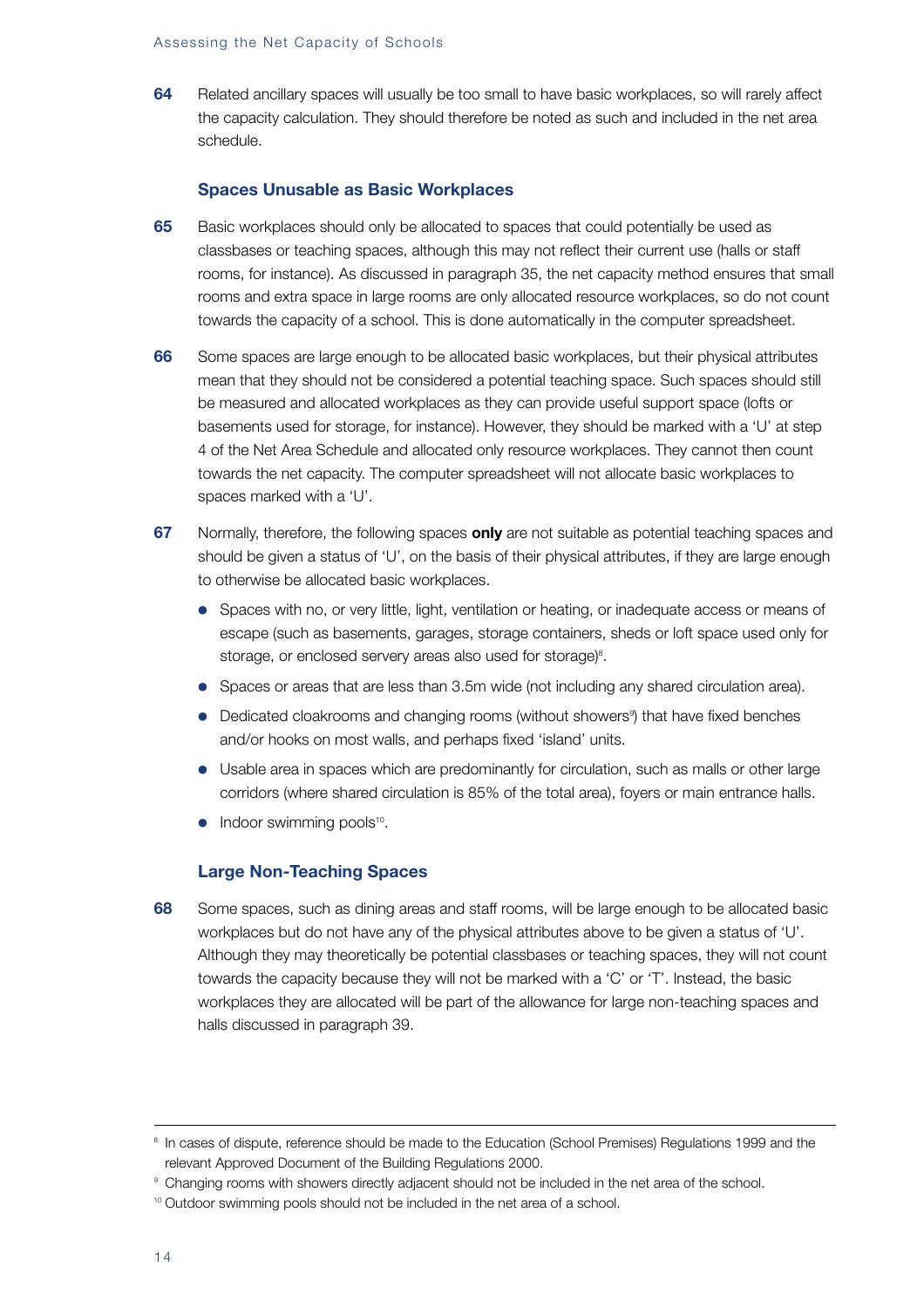# **Part 5: Using the Net Capacity Assessment Forms**

- **69** The net capacity of a school should be assessed by using the relevant assessment form. Although the information and calculations can be done by hand on a printed copy of the form, it is easier to use the computer spreadsheets available by searching for 'netcapacity' on the Internet at www.dfes.gov.uk.
- **70** This part of the Guidance summarises the process involved, with reference to relevant paragraphs elsewhere in the Guidance, and highlights what to do in some unusual situations. It then uses three examples<sup>11</sup> to demonstrate a primary school assessment, a secondary school assessment (without a sixth form) and the relevant parts of an assessment of a school with a sixth form and a second admission year.

# **Summary**

- **71** Different assessment forms are used for primary schools (including middle deemed primary) and secondary schools (including middle deemed secondary). They both follow the same arrangement, as set out below.
- **72 School Details** (on the first page) should be completed to show some basic information about the school. In the secondary school form, this includes determining the 'utilisation factor' (paragraph 24) and, in schools with sixth forms, the average 'stay-on rate' (paragraph 30).
- **73** Box 'b' allows the admission number to be noted<sup>12</sup>, so that the final capacity calculation can take account of any minor reductions required. As discussed in paragraphs 25 to 27, this may be to allow for the inclusion of pupils with special educational needs (SEN) or disabilities, or to suit admission arrangements based on an appropriate organisation. Alternatively, this box may be left blank. If it is filled in, it should be based on the current admission number or a preferred, organisationally sensible admission arrangement, taking account of infant class size limits, and should include any reduction planned to allow for the inclusion of pupils with SEN or disabilities.
- **74** If the assessment form is being completed before details of pupil numbers are known (for instance in a new school or one that does not currently have a sixth form), then proposed or projected pupil numbers should be entered here.
- **75** The School Details section should also be used to describe any accommodation that is used for non-school or support functions (see paragraph 55), as designated by the Local Education Authority. Such accommodation should be measured but is excluded from the net capacity assessment, so the descriptions are primarily for the use of Local Education Authorities. The description of any early years or specially resourced support facility, such as a centre for hearing impaired pupils, should include the number of places accommodated, as designated by the Local Education Authority, over and above the maintained places in the school<sup>13</sup>.

<sup>11</sup> These examples, based on real schools, have been chosen as they show a variety of situations relevant to capacity assessment. They are not intended to illustrate best practice or design guidance.

 $12$  If the admission year is Reception in a school with a policy of 'rising fives' (i.e. it takes smaller numbers in the first two terms of Reception), the maximum number in that year should be taken as the admission number.

<sup>13</sup> Unlike previous capacity methods, the number of pupils with statements of SEN is not required and will not affect the capacity.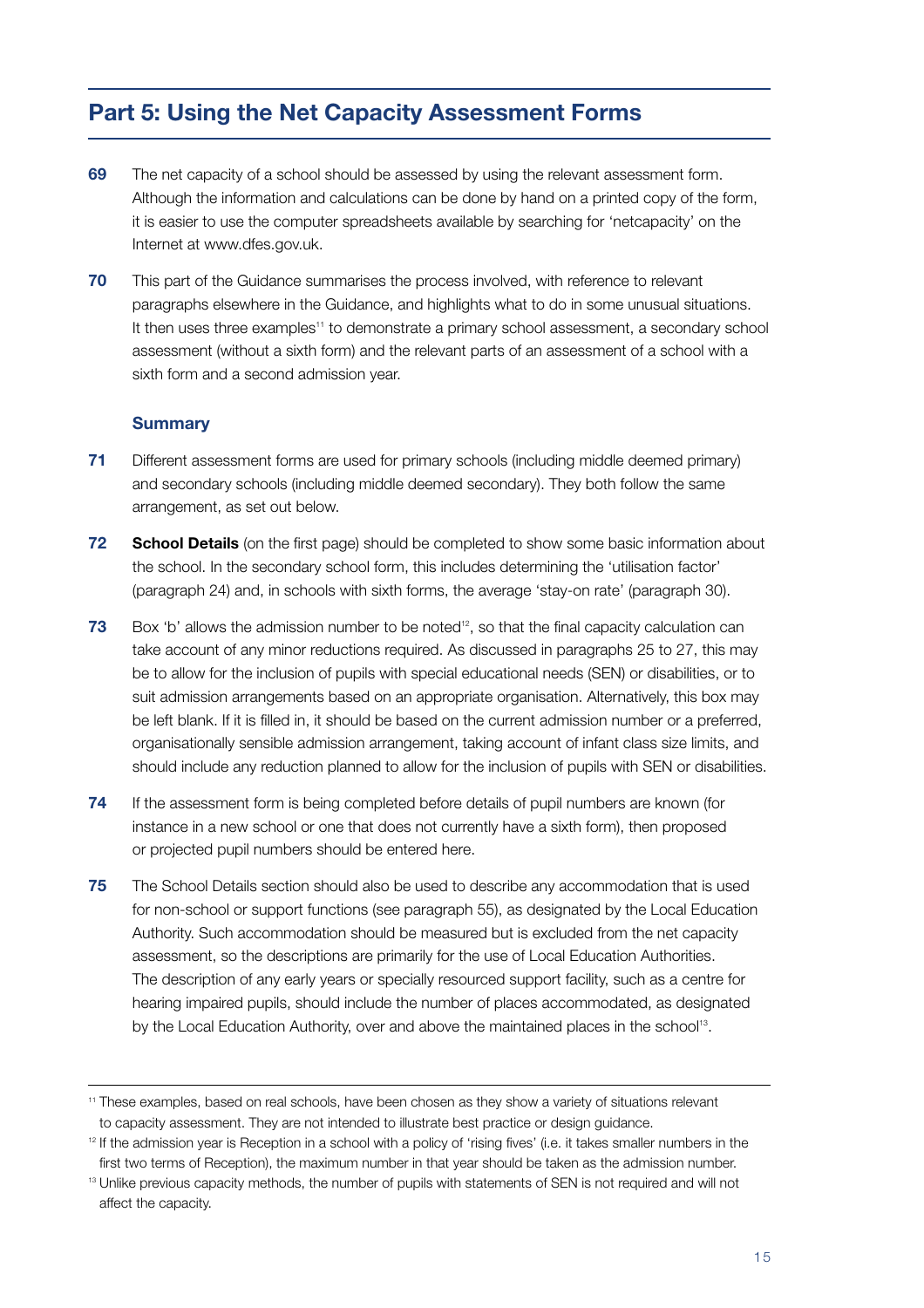- **76** The **Net Area Schedule**, on page 2 of the form, is the basis of the net capacity assessment and should be used to list all the measured spaces in the net area. There are four steps to completing a Net Area Schedule.
	- **Step 1** is to note the reference number, the name and the measured area of each space listed. The room names should generally be those used by the school or the Local Education Authority (not the cleaning contractor).
	- **Step 2** is to identify the type of each space based on its physical attributes, as described in paragraph 34. Annexe A and the 'notes page' opposite the Net Area Schedule in the assessment forms give further guidance.
		- In primary schools there are two types of space. Most spaces will be 'general'. Some will be 'specialist', including halls and libraries.
		- In secondary schools there are four types of space: 'general', 'light practical', 'heavy practical' and 'large and performance'.
	- **Step 3** is to calculate the number of 'workplaces' in each space, depending on the type of space and its size. The calculation will be done automatically in the computer spreadsheet. Workplaces are the unit of measurement used in the capacity calculation and are described in paragraphs 32 to 36.
	- **Step 4** is to identify the status of each space, in the last column. Various code letters can be used to designate any space:
		- that should be measured but excluded from the net capacity of the school (marked 'E', 'R' or 'A' as discussed in paragraph 55, 'P', paragraph 61 or 'W', paragraph 63);
		- that is a parents/community room or chapel (marked with a 'P' or 'W' as discussed in paragraphs 61 to 64);
		- that is large enough to be allocated basic workplaces but is not suitable as a potential classbase or teaching space because of its physical attributes (marked with a 'U'), as described in paragraphs 65 to 68;
		- as a classbase in a primary school (marked with a 'C') or teaching space in secondary schools (marked with a 'T').

Spaces that are none of the above, including staff rooms, store rooms and, in primary schools, halls and other ancillary teaching areas, should not be marked and this column should be left blank.

- **77** Steps 1 to 3 (and designating spaces marked 'U' in step 4) may be done by independent building surveyors, such as the Valuation Office. Local Education Authorities are responsible for designating other code letters at step 4. These will usually match current use but, as discussed in paragraph 29, in some cases they may not. Rooms not given a code letter in the Net Area Schedule may be used by the school for any purpose, without the capacity calculation being affected.
- **78** The **Capacity Calculation**, on the last page of the form, is done automatically in the computer spreadsheet. The first part shows the total workplaces measured in the Net Area Schedule, starting with those in spaces that are excluded from the net capacity of the school. These spaces will include those described at the end of the School Details section, if applicable, and may include a parents/community room. Workplaces in a chapel, if the school has one, will not be shown in this part of the form, but will be excluded from the net capacity.
- **79** The total workplaces remaining are used in the calculation of the net capacity of the school. In primary schools the net capacity is based initially on the 'basic workplaces' in spaces designated in step 4 of the Net Area Schedule as classbases (marked 'C'). In secondary schools it is based initially on the 'basic workplaces' in teaching spaces (marked 'T' in step 4),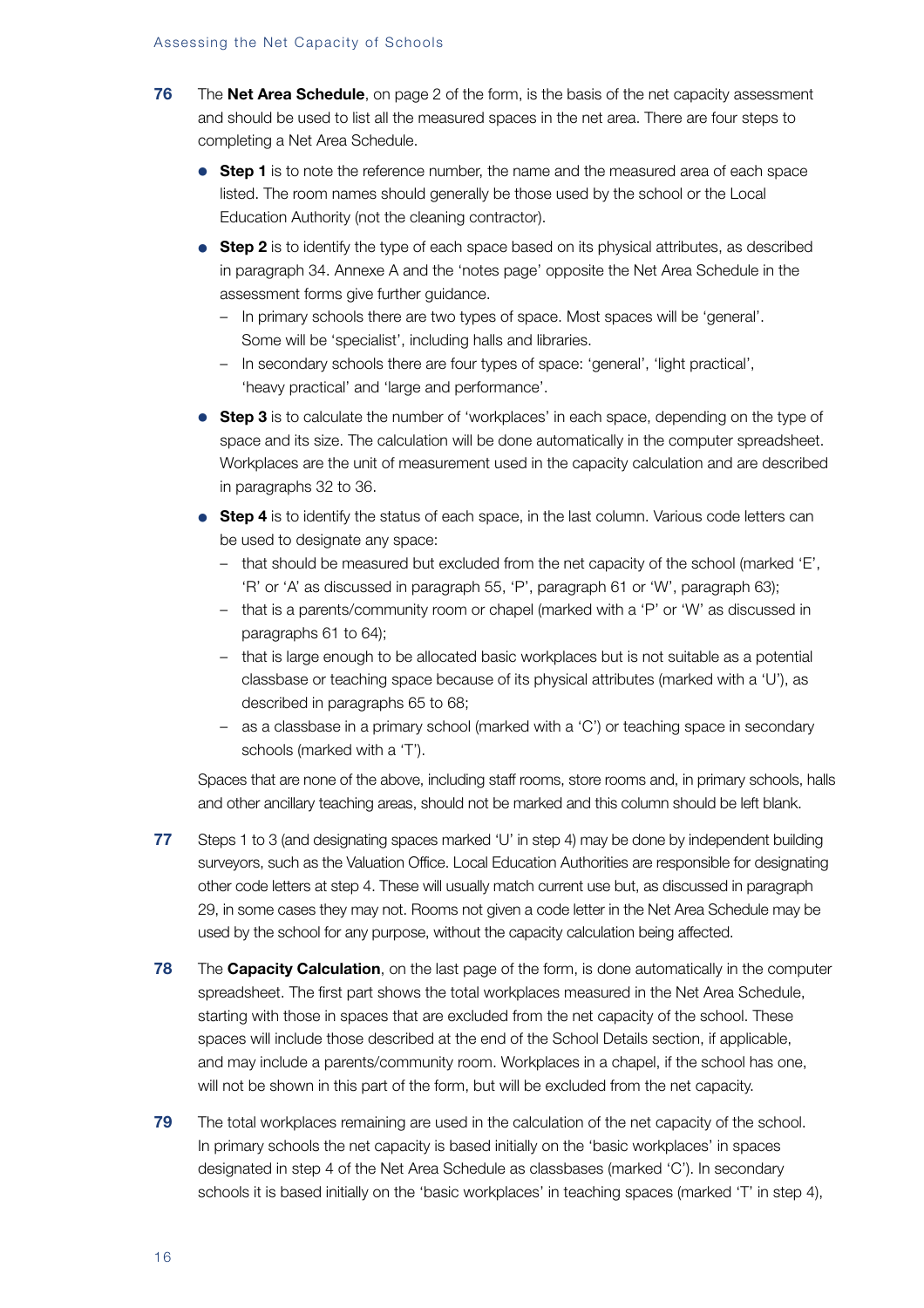less 60 basic workplaces for untimetabled teaching spaces such as the hall and the library, multiplied by the 'utilisation factor' determined in the School Details.

- **80** The formulae in boxes 'r' to 'y' check that this initial calculation is a reasonable proportion of the total available (paragraph 21) and incorporates any reduction required to suit the planned admission number if it has been entered in box 'b'. The indicated admission number is calculated at box 'z' by dividing the net capacity by the number of age groups (from box 'n' in the School Details).
- **81** The **Declaration of Accuracy** offers the opportunity for a representative of the Local Education Authority, who are responsible for the assessment, and the Head Teacher of the school to sign and date in the boxes provided to confirm that they are satisfied with the accuracy of the information given in the School Details and step 4 of the Net Area Schedule. The Head Teacher may represent the Admission Authority where it is different to the Local Education Authority, for the purposes of the capacity assessment.
- **82** This declaration does not apply to the measurement of area, which may be carried out independently by building surveyors, or the calculations, which are done automatically in the computer spreadsheet.

# **Unusual Situations**

- **83** If a school is on a **split site**, as identified as such by the Local Education Authority for the purposes of funding through the Local Management of Schools (LMS) system, the number of sites should be noted in box 'l'.
- **84** If the school is on a **small site**, such that the total site area is smaller than an area equivalent to the minimum team game playing field area required by the Education (School Premises) Regulations 1999, the total site area should be noted in box 'm'.
- **85** In schools with **more than one normal year of admission**, the number of years that those pupils admitted are expected to be in the school should be noted in box 'c' (and, for a third year of admission, box 'f'). The number of additional pupils it is intended to admit from outside the school for each additional normal year of admission should be noted in box 'd' (and, for a third year of admission, box 'g').
- **86** If the school has a separate agreed admission number for post-16 pupils, it should be entered in box 'g' of the secondary school assessment form. For the purposes of calculating admission numbers, it is assumed that such pupils are expected to be at the school for two years (even if a few stay on for three). If it is not intended to admit into the sixth form from outside the school, as in the majority of cases, these boxes will not apply.
- **87** Some schools share their accommodation with other sixth forms. For the purposes of indicating admission numbers, the full-time equivalent number of sixth form pupils should be used for both those staying on (boxes 'i' and 'j') and any further admissions (box 'g'). However, the number of sixth form pupils will not affect the net capacity: only the indicated admission numbers.<sup>14</sup>
- **88** If a **change in age range** is envisaged, the net capacity of the school can often be re-assessed without re-measuring. The School Details and step 4 (except for 'U') of the Net Area Schedule will need to be altered, but steps 1 to 3 may remain unless the school is moving from primary to secondary status.

<sup>&</sup>lt;sup>14</sup> Any change to sixth form details will only alter the net capacity within the flexibility allowed by the capacity calculation. An average stay-on rate is calculated so that sixth form details should only be changed if there is a significant, long-term increase or decrease in the size of the sixth form.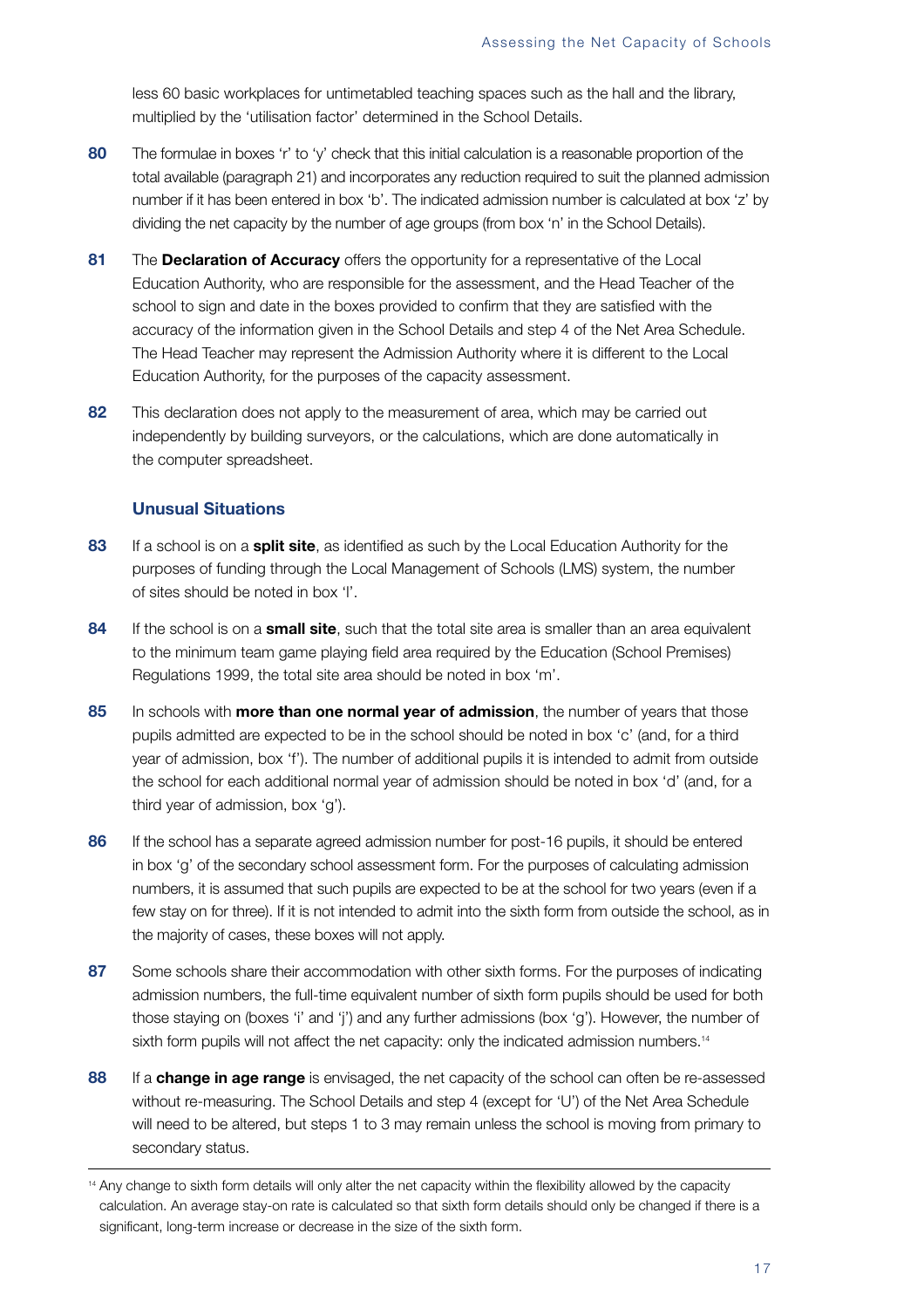# **Example 1: a 5–11 Primary School**

#### **School Details**

- **89** The first part of this section is completed to show the date of the assessment and some basic information about the school: its DfES reference number, the Local Education Authority (LEA), the school name, and its age range. *In this example, the school is on one site, so box 'l' is left blank. The overall site area is well above the statutory minimum requirement for team game playing field area for a school of this size, so box 'm' is also left blank.*
- **90** The normal year of admission and number of years that pupils will be in the school are noted in this section. *In this case, the normal year of admission is Reception, so 'R' is noted. This does not include the 26 nursery places noted in the 'Early Years and Child Care' box at the bottom of this page.*
- **91 Box 'a'** indicates the number of years that pupils in the first admission year will be in school. *In this case this is 7, as the age range is 5 to 11*. This information is used in the indicated admission limit calculation in the Capacity Calculation.
- **92 Box 'b'** can be used to show the planned admission number. *In this example, 30 pupils are currently admitted in year 'R' (Reception)*. For instance, this box could indicate 30 in a school that could otherwise take 32 but needs to now take account of maximum infant class sizes, or 45 in a school that would otherwise take 46 (as described in paragraph 27).
- **93 Box 'n'** is calculated automatically in the computer spreadsheet. *In this example, like most primary schools, there is only one admission year, so the figure in 'n' equals the number of years in box 'a'*.

## **If Applicable: Areas Not Included in School Capacity**

**94** This part of the School Details section should be used to describe any accommodation that is used for designated non-school or support provision (see paragraph 55). Such accommodation should be measured but is excluded from the net capacity assessment of the school. *In this example, a Nursery Unit for a full time equivalent of 26 3-4 year olds is noted in this section. This accommodation is excluded from the net capacity assessment, but is listed in the net area schedule for future reference and benchmarking.*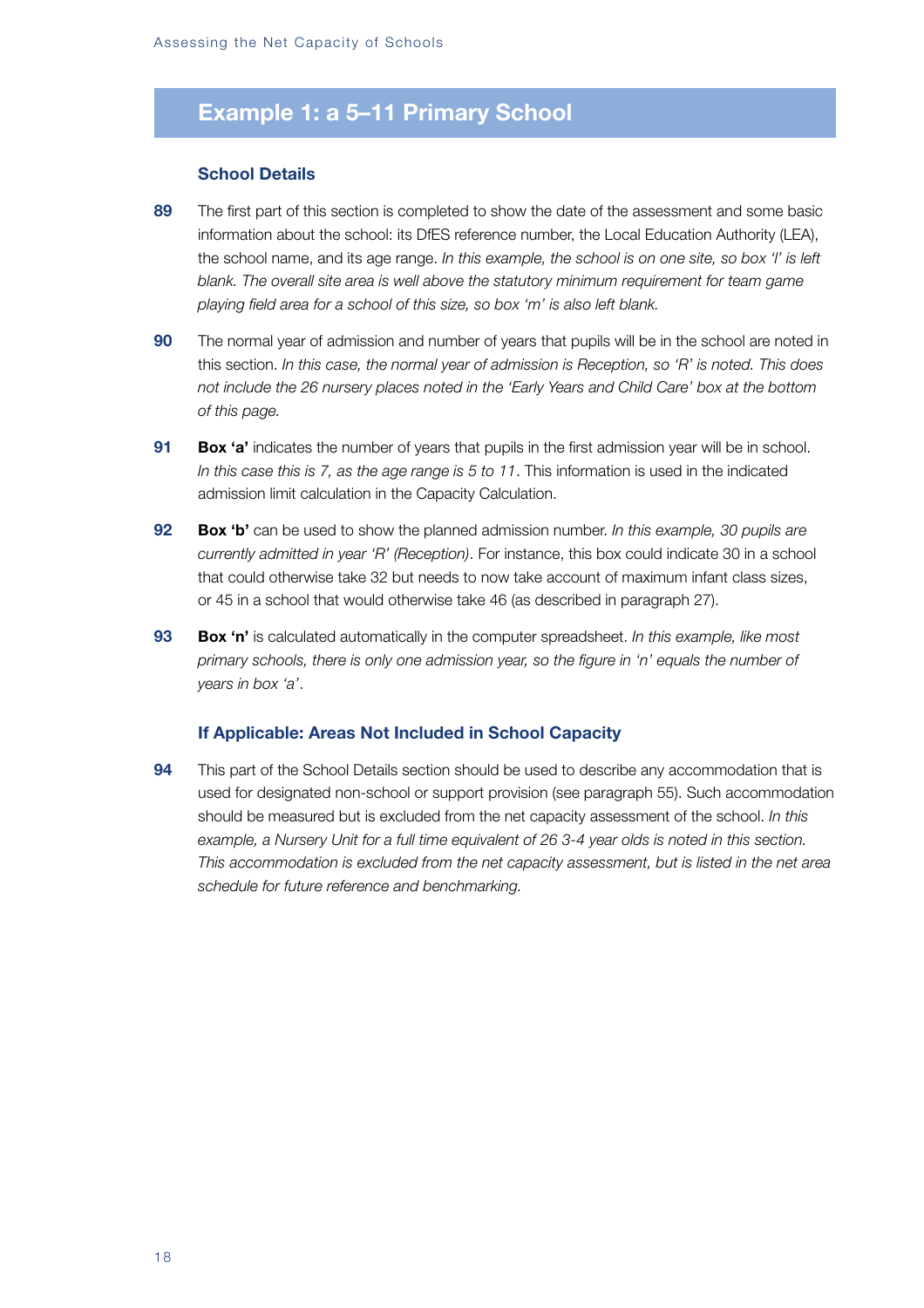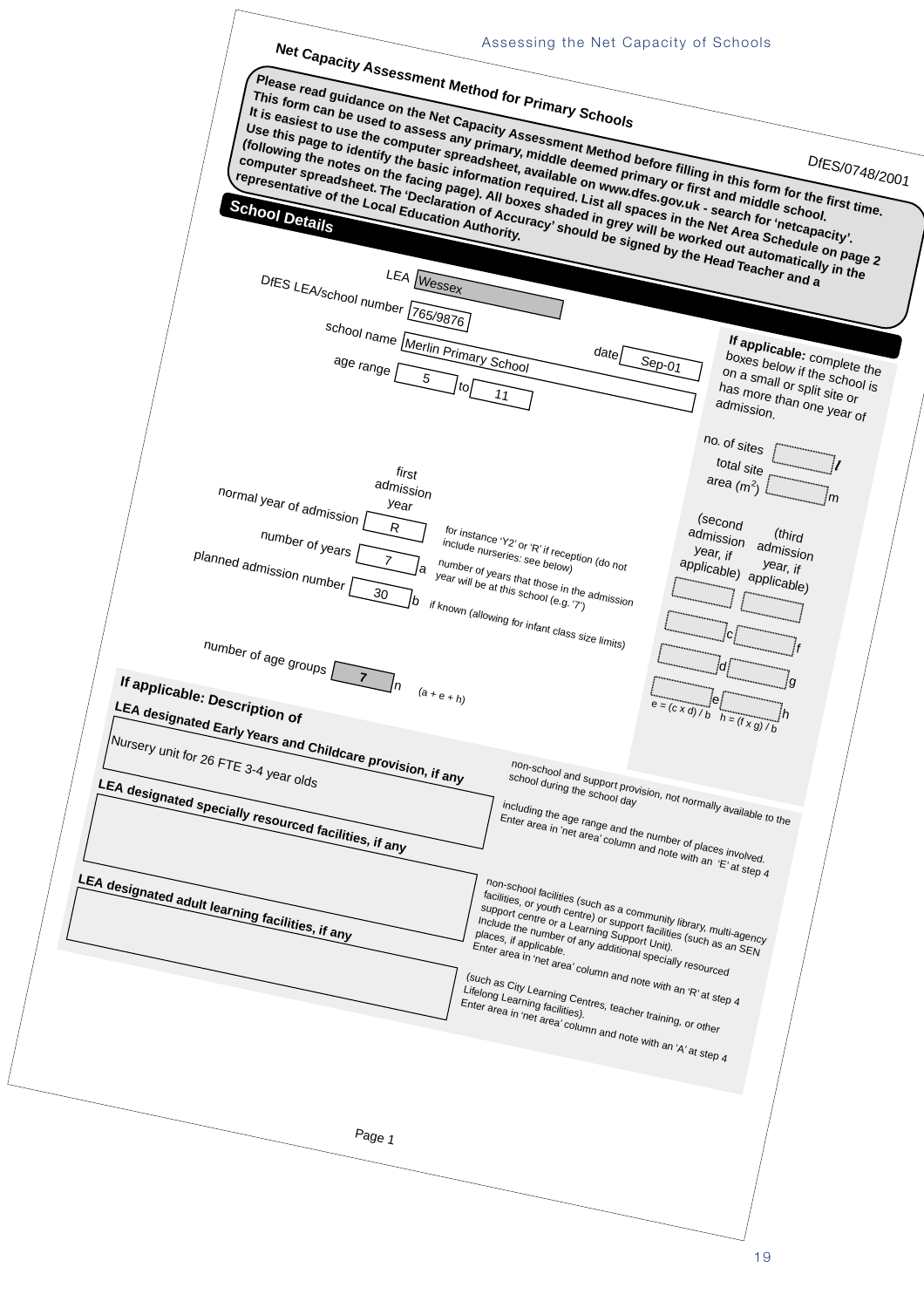# **The Net Area Schedule**

- **95** Guidance on the four steps involved in completing the Net Area Schedule, on page 2 of the form, is given here and in the 'notes page' to the right of the Net Area Schedule in the form.
- **96 Step 1** is to list all measured spaces (as described in Parts 3 and 4 of this Guidance) using a room reference and room name for each space. The measured area (to the nearest m<sup>2</sup>) of all spaces in the net area is shown in the 'net area' column. The area of any shared circulation (as described in paragraph 48) is entered in the 'non-net area' column. All spaces that have a net area are allocated a minimum of one workplace, even those below 0.5m<sup>2</sup> . *In this example*:
	- *Rooms 7, 8 and 43 are around 3.5m wide and are 85% circulation*;
	- *Rooms 17, 32, 50 and 54 are 50% circulation*;
	- *Room 22 is 15% circulation*.

*In each case the circulation area is noted in the 'non-net' column*.

- **97** Room references are linked to a scale plan of the school (see page 25). *Rooms 51, 52 and 53 are in an open plan area, the plan of which has been marked up to indicate the classbase areas, as discussed in paragraphs 114 to 116.*
- **98 Step 2** is to tick the type of each space as either general or specialist. In the computer spreadsheet a '1' is used as a tick (when a measurement is placed in the 'net area' column the computer will automatically place a '1' in the 'general' column, but it is removed if a '1' is placed in the specialist column).
- **99** The definitions of the two types of space for primary schools are listed on the 'notes page' of the form and explained in more detail in Annexe A of this Guidance. *Here there are four 'specialist' spaces: the library, a food room, the hall and a dedicated ICT room. All other spaces in this example are 'general' spaces.*
- **100 Step 3** is to calculate the number of workplaces. The area of each space is put into one of three formulae, as listed on the 'notes page' and in Annexe A of this Guidance, depending on its type and size. This is done automatically in the computer spreadsheet.
- **101** As described in paragraph 35, each space will be allocated basic workplaces and/or resource workplaces. *For instance, in this example:*
	- Room 47 is a general space of 21m<sup>2</sup>. Using the formula for 'general' spaces, the number *of workplaces would be calculated as (21÷1.5) –3. This equates to 11 workplaces, all of which are resource workplaces.*
	- *Room 34, the hall, is a specialist space of 192m<sup>2</sup>. This would be calculated using the formula for specialist spaces of more than 75m<sup>2</sup> as (192÷12.5)+20. Rounded up, this equates to 16+20 = 36, of which the first 30 are basic workplaces and the remaining 6 are resource workplaces.*
- **102 Step 4**, in the last column, is to identify the status of spaces (with one of the code letters listed on the 'notes page'). *In this example, Rooms 1, 2, 20, 21, 51/52, 52/53 and 58 have been designated as classbases and are marked with a 'C'. Room 42 is a parents' room and has therefore been marked with a 'P'. Rooms 9 to 12 are marked with an 'E' as they provide the nursery facilities.*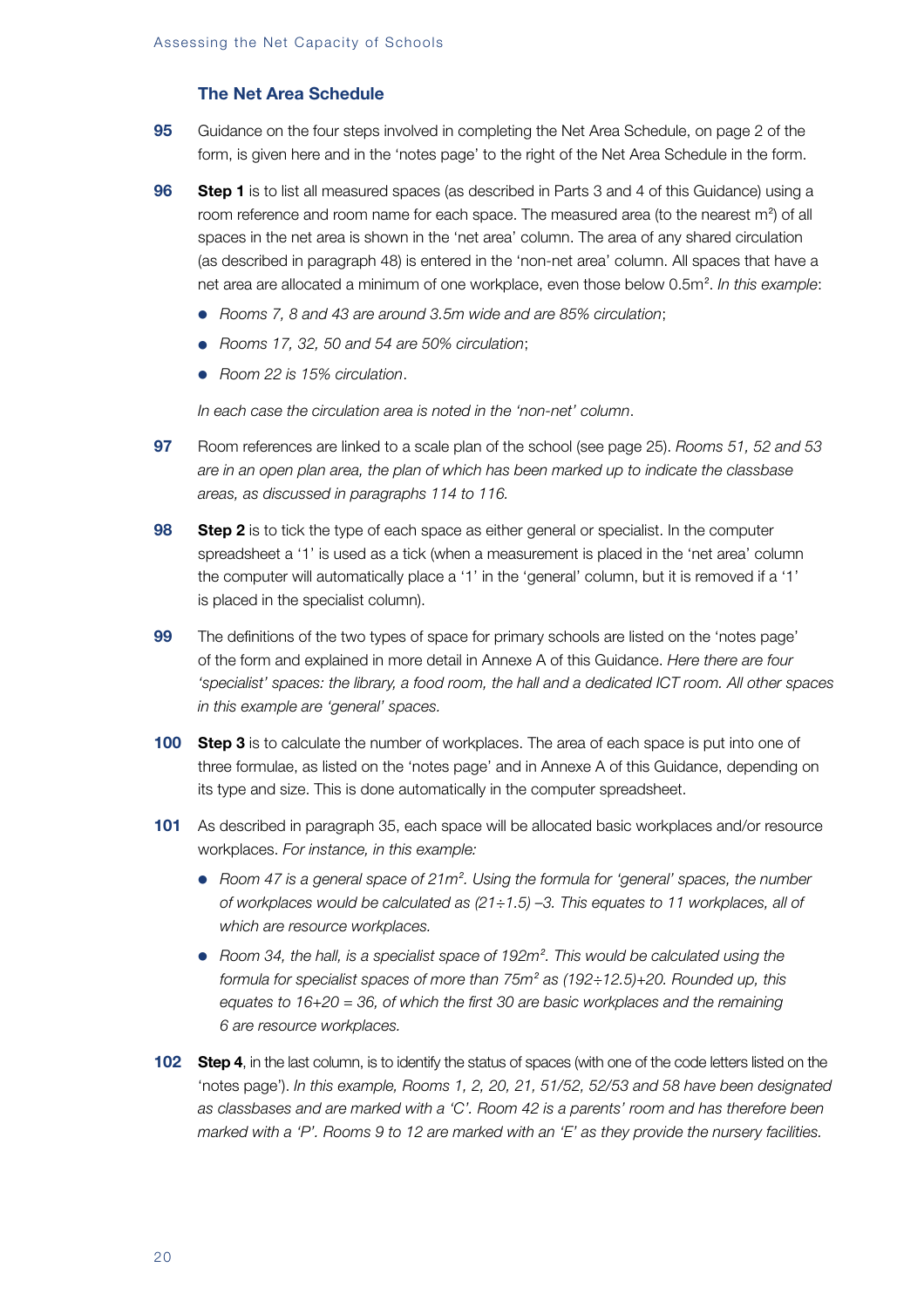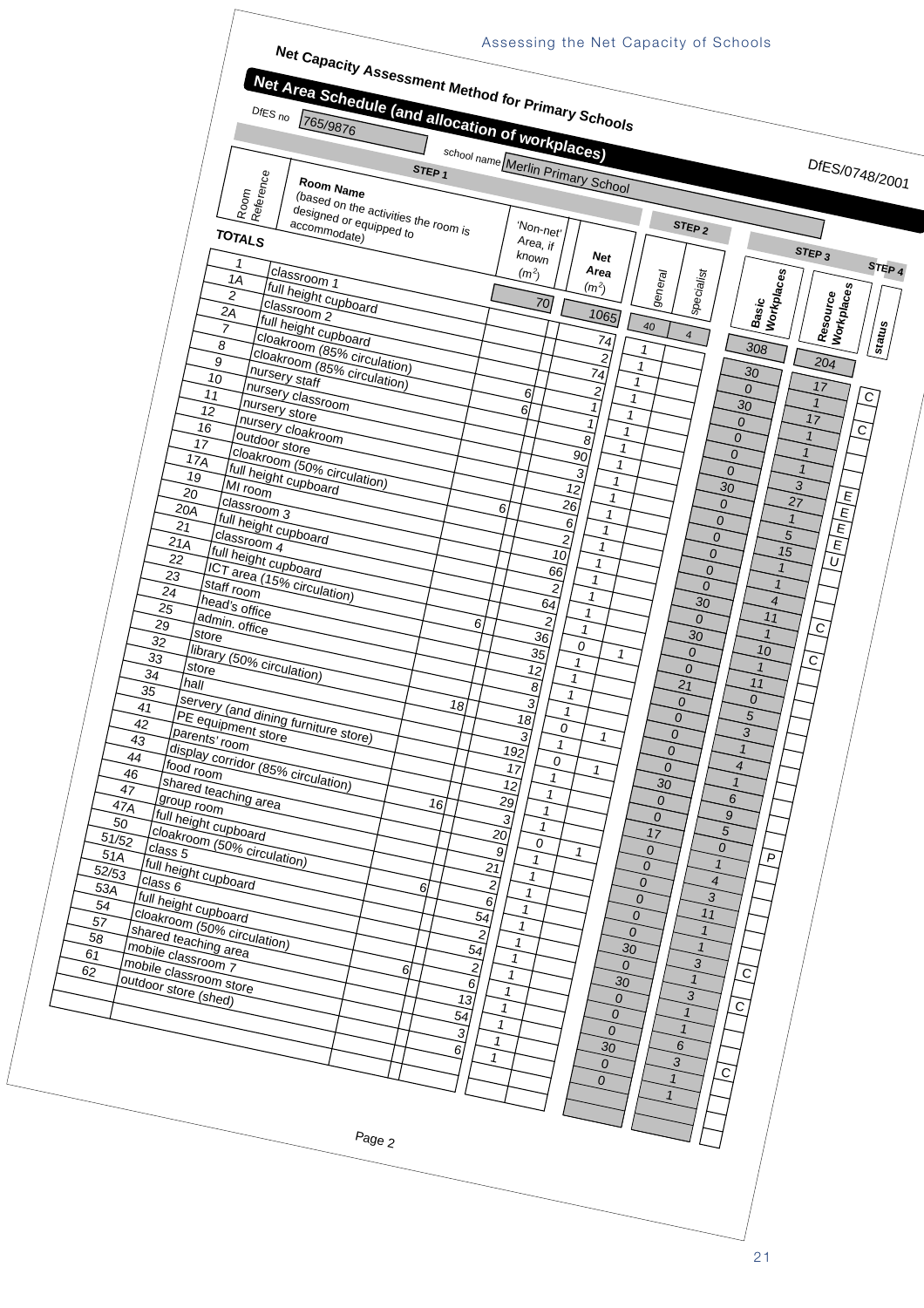# **Capacity Calculation**

- **103** All the calculations are done automatically in the computer spreadsheet, but are described here. Letters used in any formulae refer to the figure in the box with the same letter.
- **104** The first part of this section shows the total of workplaces in spaces that have been measured but are not included in the net capacity calculation, as described in Part 4 of this Guidance. *Here there are 30 basic workplaces and 36 resource workplaces in the nursery (marked with an 'E' at step 4 of the Net Area Schedule) and 17 basic workplaces in the parents' room (marked with a 'P' at step 4).*
- **105 Boxes 'p' and 'q'** show the total number of workplaces in the net area of accommodation available to the school. This is calculated by subtracting the excluded workplaces marked 'E', 'R', 'A', 'P' or 'W' at step 4 from the overall totals at the top of the Net Area Schedule. *In the example, excluded workplaces are those in the nursery and parents' room, marked with 'E' and 'P' at step 4.*
- **106 Box 'r'** indicates the initial calculation of the capacity based on the basic workplaces available in the classbases. However, it defaults to 70% of the total workplaces  $(p + q)$  if this is lower (as described in paragraphs 21 and 37). *In this example, box 'r' shows the total basic workplaces in the 7 spaces that are designated as classbases (marked with a 'C' at step 4). This is 7 x 30 = 210. If this were more than 70% of the total workplaces available (in this case (261 + 168) x 70% = 300) then 'r' would show the lower figure instead.*
- 107 **Box 's'** indicates the additional allowances used to give parity to small schools, split site schools and those on small sites, as described in paragraphs 39, 42 and 43. Box 's' equals 75 multiplied by the number of sites noted in box 'l' under School Details, plus a further 50 if the total site area noted in box 'm' under School Details is less than  $1500 + (15 \times r)$ . This formula is approximately equivalent to the requirement for team game playing fields.
- **108 Box 'v'** sets the maximum workplaces available, which will equal 'r' unless it exceeds the limit described in paragraphs 21 and 38. It is the higher of 'r' and (p – s) x 70%. *In the example, box 'v' shows the total from box 'r' again, because this is more than 70% of the total basic workplaces ('p') less the allowance shown in box 's' (in this case (261 – 75) x 70% = 130).*
- **109 Box 'w'** sets the minimum workplaces available, based on 'v' but slightly reduced to allow some flexibility to set a reasonable admission number that suits the organisation of the school, or to allow extra space for pupils with SEN or disabilities. In the primary form, this figure is the lower of two calculations: 90% of the figure in box 'v', or 'v' rounded down to the nearest multiple of a quarter form of entry (FE). *In this case, 'v' multiplied by 90% is 189 and 'v' rounded down to the nearest multiple of <sup>1</sup> ⁄<sup>4</sup> FE is 210. 189 is lower, so box 'w' shows a figure of 189.*
- **110 Box 'x'** calculates the capacity based on the planned admission number by multiplying the planned admission number *(box 'b' = 30)* by the number of age groups in the school *(box 'n' = 7)*. If box 'b' has not been filled in, box 'x' should remain blank.
- **111 Box 'y'** is the final calculation of the net capacity of the school, which will match the capacity based on the planned admission number if it is within the minimum and maximum set in boxes 'w' and 'v'. Hence it equals 'v' if 'x' is more than 'v' (or if 'x' is blank), equals 'x' if 'x' is between 'v' and 'w' inclusive, or equals 'w' if 'x' is less than 'w'. *Box 'y' is the same as the capacity based on the planned admission number ('x' = 210) in this example. However, a planned admission number of 28 could be entered in box 'b' (to allow for SEN inclusion) to give a net capacity of 28 x 7 = 196.*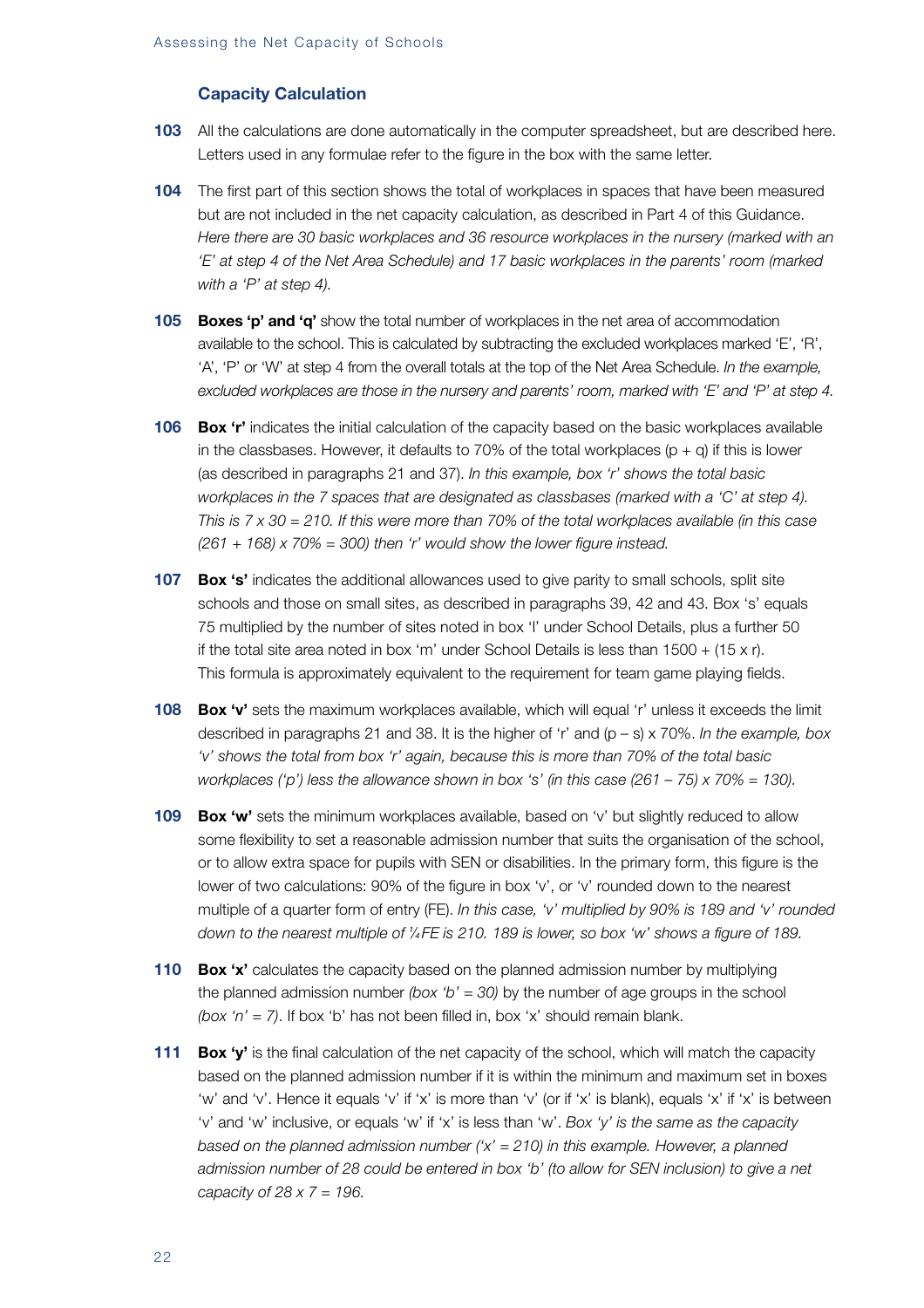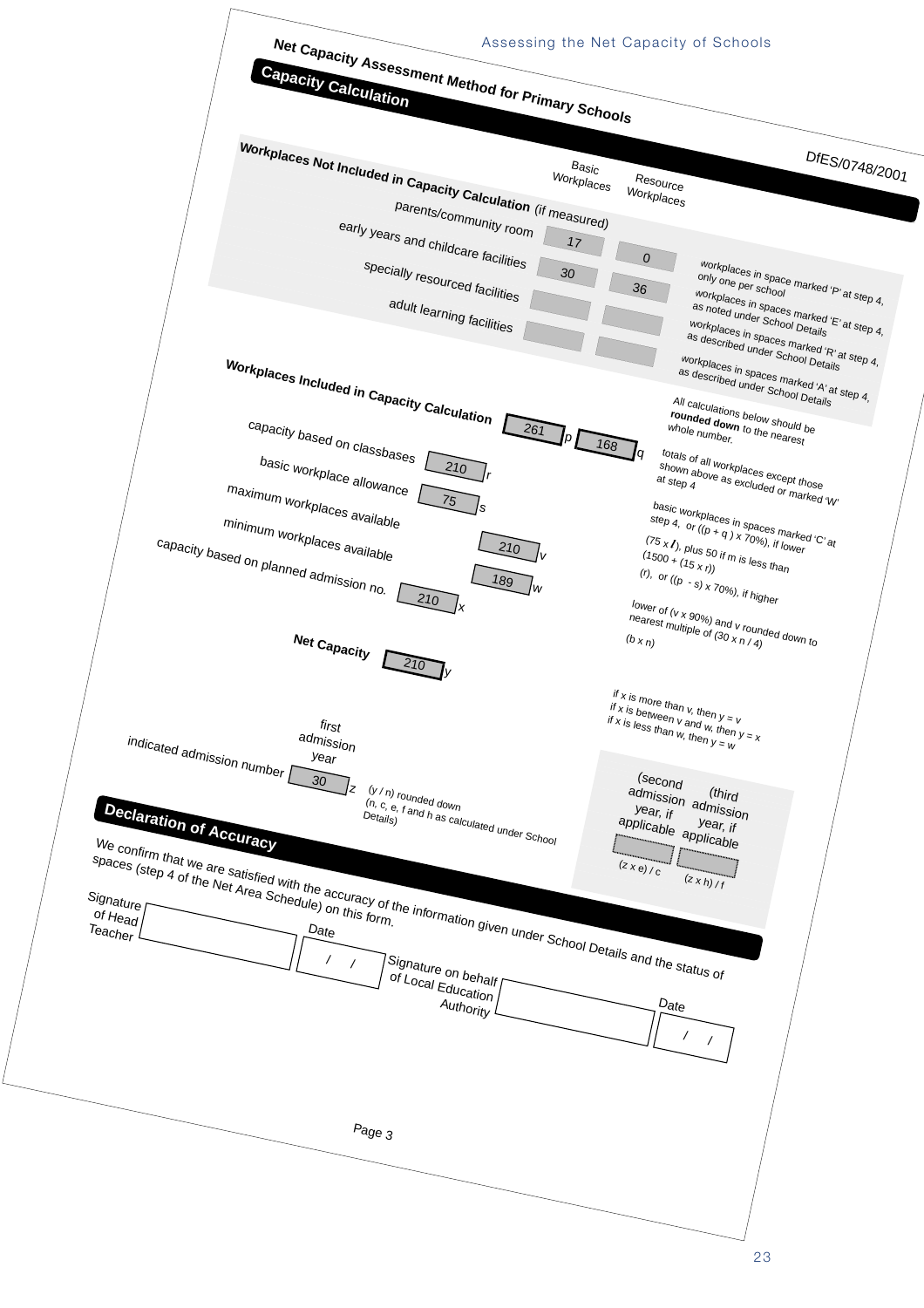#### Assessing the Net Capacity of Schools

**112 Box 'z'** calculates the indicated admission number for the first year of admission by dividing the net capacity (at box 'y') by the number of age groups (at box 'n' in the School Details). If there is a second year of admission noted in box 'e' in the School Details, the indicated admission number for that year equals  $(z \times e) \div c$ , as described in Example 3.

#### **Section F: Declaration of Accuracy**

**113** A representative of the Local Education Authority and the Head Teacher of the school should sign and date in the boxes provided (on a hard copy of the form) to confirm that they are satisfied with the accuracy of the information given under School Details and step 4 of the Net Area Schedule.

#### **Open Plan Areas**

- **114** As discussed in paragraph 51, some schools include open or semi-open plan areas that may have small classbases that were designed to be used with part of an adjacent shared teaching area. Where such spaces exist and can be used together for teaching a class, their floor areas can be combined for the net capacity assessment.
- **115** An example of this situation is included in the plan of the example primary school on the opposite page. The broken lines show the notional boundaries of the classbases labelled 51 and 53. If the classbase areas were measured separately, each would be  $22m^2$ . This is too small to be allocated basic workplaces so these areas would not count towards the capacity. However, in this case, these areas are capable of being used with the shared wet area labelled 52 and the central shared teaching area, so the Local Education Authority has marked an overall area for each class on the plan (marked with the diagonal 'dash-dot' line), such that each area totals around 54m<sup>2</sup>.
- **116** In the case of the group room (marked 47), this is separated from the central shared area (marked 46) by a door and a store room, so it would not be easy to use it reasonably in conjunction with the shared area. This room has therefore been noted only as  $21m^2$ , although with minimal adaptations the two areas (46 and 47) could be used as a small classbase.

#### **Key to 'Non-net' Areas**

| З  | Girls toilet         | 3m <sup>2</sup>  | 36 | <b>Kitchen</b>          | 40 <sup>m²</sup> |
|----|----------------------|------------------|----|-------------------------|------------------|
| 4  | Boys toilet          | 3m <sup>2</sup>  | 37 | Kitchen store           | 3m <sup>2</sup>  |
| 5  | Boys toilet          | 3m <sup>2</sup>  | 38 | Kitchen lobby           | 3m <sup>2</sup>  |
| 6  | Girls toilet         | 3m <sup>2</sup>  | 39 | Kitchen office          | 2m <sup>2</sup>  |
| 13 | Nursery lobby        | 6m <sup>2</sup>  | 40 | Kitchen store           | 4m <sup>2</sup>  |
| 14 | Nursery toilets      | 8m <sup>2</sup>  | 45 | Corridor                | 25m <sup>2</sup> |
| 15 | Pupil toilets        | 5m <sup>2</sup>  | 48 | Girls toilet            | 5m <sup>2</sup>  |
| 18 | Pupil toilets        | 10 <sup>m²</sup> | 49 | Boys toilet             | 4m <sup>2</sup>  |
| 26 | Staff corridor       | 7m <sup>2</sup>  | 55 | Boys toilet             | 4m <sup>2</sup>  |
| 27 | Male staff toilets   | 8m <sup>2</sup>  | 56 | Girls toilet            | 5m <sup>2</sup>  |
| 28 | Female staff toilets | 8m <sup>2</sup>  | 60 | Mobile classroom lobby  | 4m <sup>2</sup>  |
| 30 | Entrance lobby       | 14m <sup>2</sup> | 61 | Mobile classroom toilet | 4m <sup>2</sup>  |
| 31 | Entrance             | 30 <sup>m²</sup> | 64 | Covered area            | 30 <sup>m²</sup> |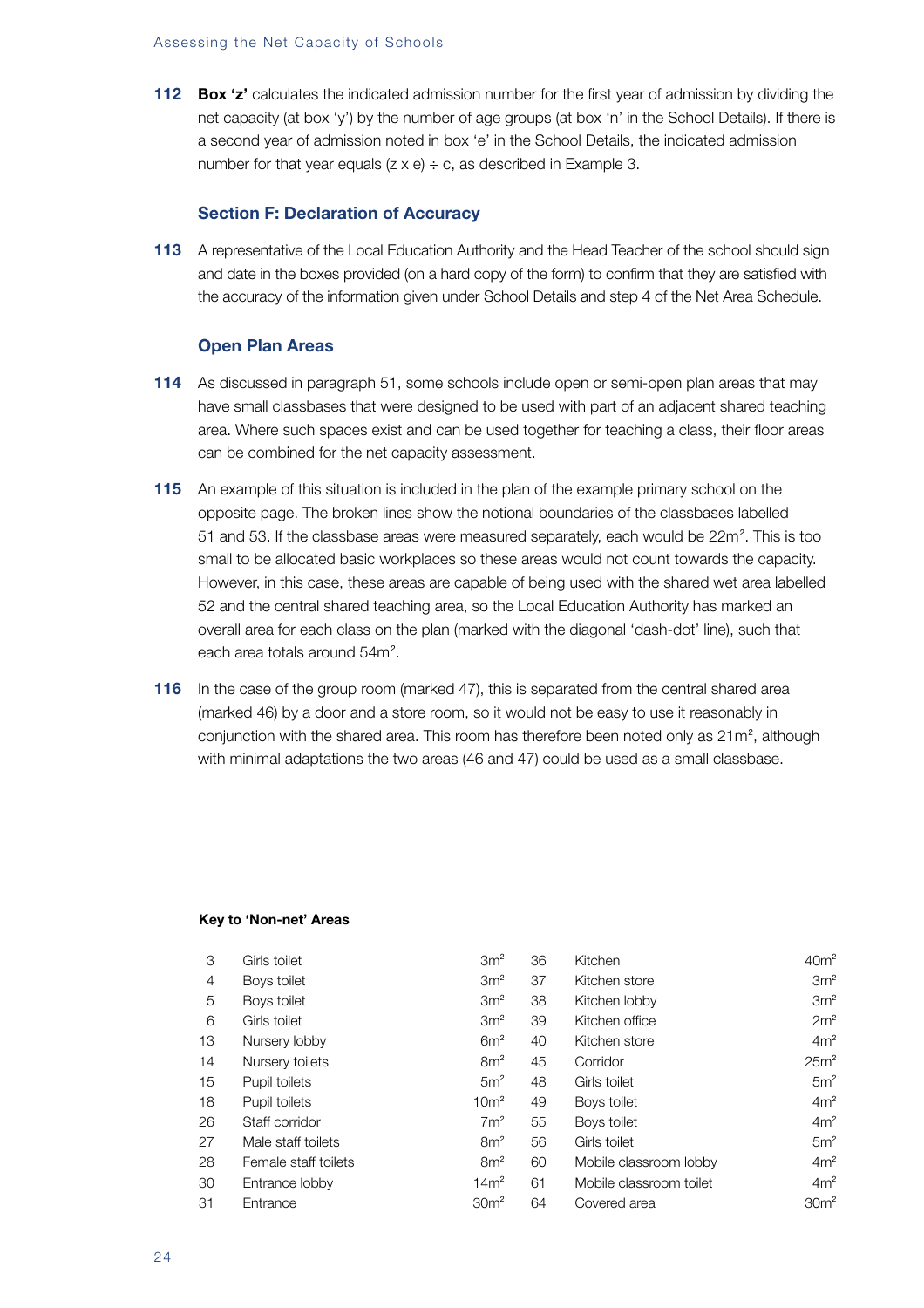

## Assessing the Net Capacity of Schools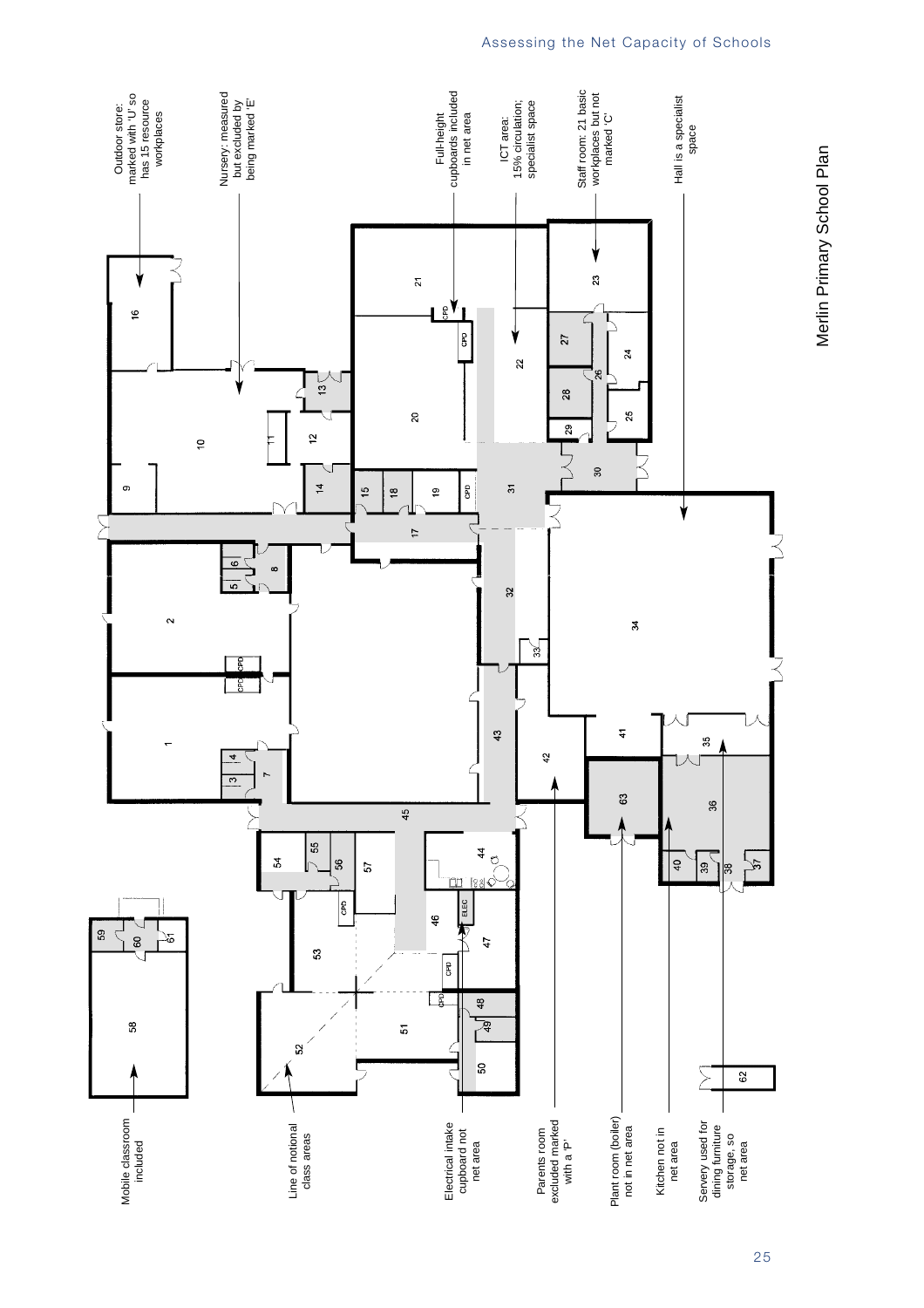# **Example 2: an 11–16 Secondary School**

**117** This example demonstrates how to assess the capacity of a secondary school without a sixth form, or a middle deemed secondary school. Schools with sixth forms are covered in the next example. Most of the methodology is the same as that in the primary school assessment form.

## **School Details**

- **118** The first part of the School Details section is completed to show the date of the assessment and some basic information about the school: its DfES reference number, the LEA, the school name, and its age range. *Like Example 1, this example is on one site of a reasonable size, so boxes 'l' and 'm' are left blank.*
- **119** The normal year of admission and the age range of the school are noted in this section. This information is used to determine the utilisation factor (shown in box 'u') that is used in the Capacity Calculation. *For this 11–16 school, the utilisation factor is 0.75*. This is selected automatically in the computer spreadsheet.
- **120 Box 'a'** indicates the number of years that pupils in the first year of admission will be in school. *In this case this is 5, as the age range is 11 to 16*. This information is used in the indicated admission limit calculation in the Capacity Calculation.
- **121 Box 'b'** can be used to show the planned admission number. *In this example, 174 pupils are admitted in year 'Y7'. These pupils will therefore be at the school for 5 years (box 'a'). The figure of 174 allows for 6 classes of 29 rather than 30 to make some allowance for the inclusion of pupils with SEN and disabilities.*
- **122 Box 'n'** is calculated automatically in the computer spreadsheet. *In this example, like most secondary schools, there is only one admission year, so the figure in 'n' equals the number of years in box 'a'.*

#### **If Applicable: Areas Not Included in School Capacity**

**123** This part of the School Details section can also be used to show details of any accommodation that is for designated non-school or support functions (see paragraph 55), which is excluded from net capacity assessment. *In this example, a support centre for hearing impaired pupils is noted in this section. The number of places (28) in the unit and a brief description of the facilities are shown*.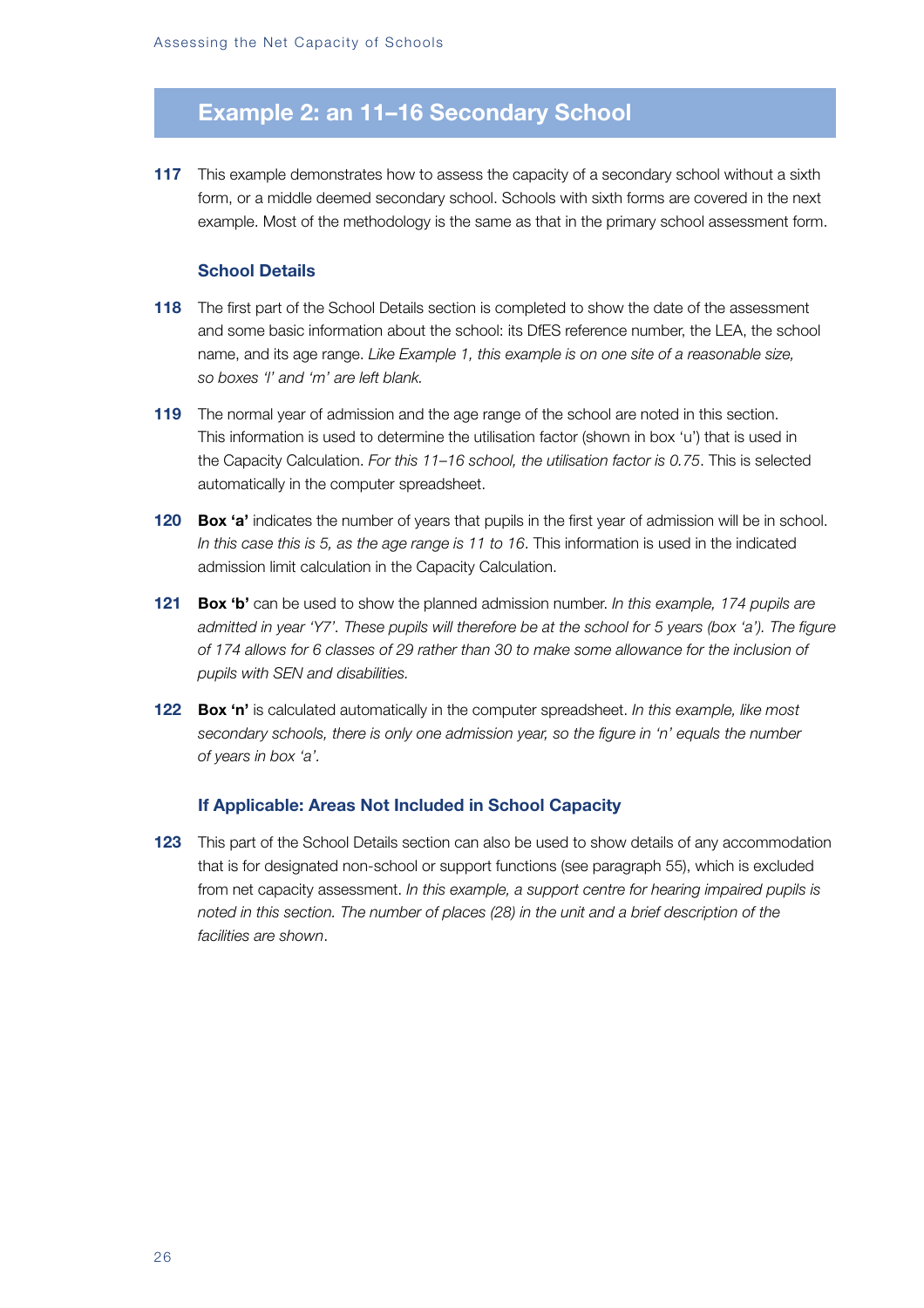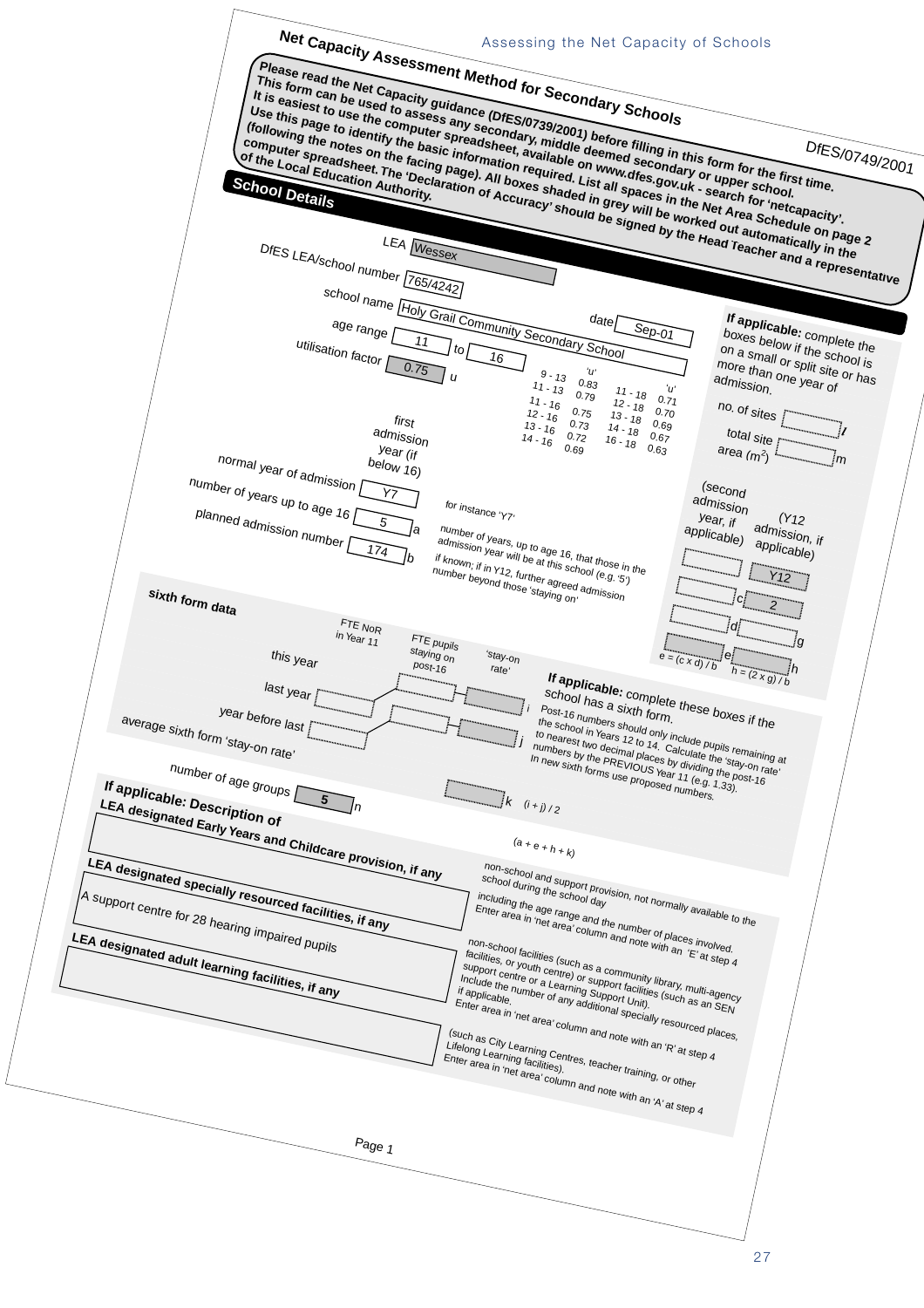# **The Net Area Schedule**

- **124 Step 1** is to list all measured spaces (as described in Parts 3 and 4 of this Guidance), using a room reference and room name for each space. Like the primary school form, the measured area (to the nearest m<sup>2</sup>) of all spaces in the net area is shown in the 'net area' column. The area of shared circulation is entered in the 'non-net area' column. Room references are linked to a scale plan of the school (see page 36).
- **125 Step 2** is to tick the type of each included space. In the computer spreadsheet a '1' is used as a tick (see paragraph 98).
- **126** The definitions of the four types of space for secondary schools are listed on the 'notes page' of the form and explained in more detail in Annexe A of this Guidance. *In this example, 'light practical' spaces include the science preparation area, the dark room and kiln room, and the library; 'heavy practical' spaces include the multi-materials preparation area and the multi-gym (because it is less than 120m<sup>2</sup> ); and 'large and performance' spaces include the drama space (including a stage area) and a music practice room.*
- **127 Step 3** is to calculate the number of workplaces. The area of each space is put into one of five formulae, as listed on the 'notes page' and in Annexe A of this Guidance, depending on its type and size. This is done automatically in the computer spreadsheet.
- **128** As described in paragraph 35, spaces will have basic workplaces and/or resource workplaces. *For instance, in this example:*
	- Room A8 is a general space of 21m<sup>2</sup>. Using the general formula, the number of workplaces *would be calculated as (21÷1.5) –3. This equates to 11 workplaces, all of which are resource workplaces.*
	- Room A41 is a dining hall of 195m<sup>2</sup>. This would be calculated using the 'large and *performance' formula for spaces of 75m<sup>2</sup> or more as (195÷12.5) + 20. Rounded up, this equates to 16 + 20 = 36, of which the first 30 are basic workplaces and the remaining 6 are resource workplaces.*
- **129 Step 4** is to identify (with one of the code letters listed on the page opposite the Net Area Schedule) the status of spaces. *In this example, the spaces marked with a 'T' have been designated as teaching spaces. These include mobile classrooms, the hall and the library. They also include a music practice room, kiln room and dark room. However, small spaces, such as music practice rooms, kiln rooms and dark rooms, will not count towards the capacity as they do not have basic workplaces. Room A21 has been marked with a 'U' because it has no source of light or ventilation. Other stores are too small to be given basic workplaces so do not need to be marked with a 'U'. Room A26 is a chapel and has therefore been marked with a 'W' (the workplaces in this space will not be included in the capacity). The sacristy is not marked but only has resource workplaces so will not count towards the capacity*.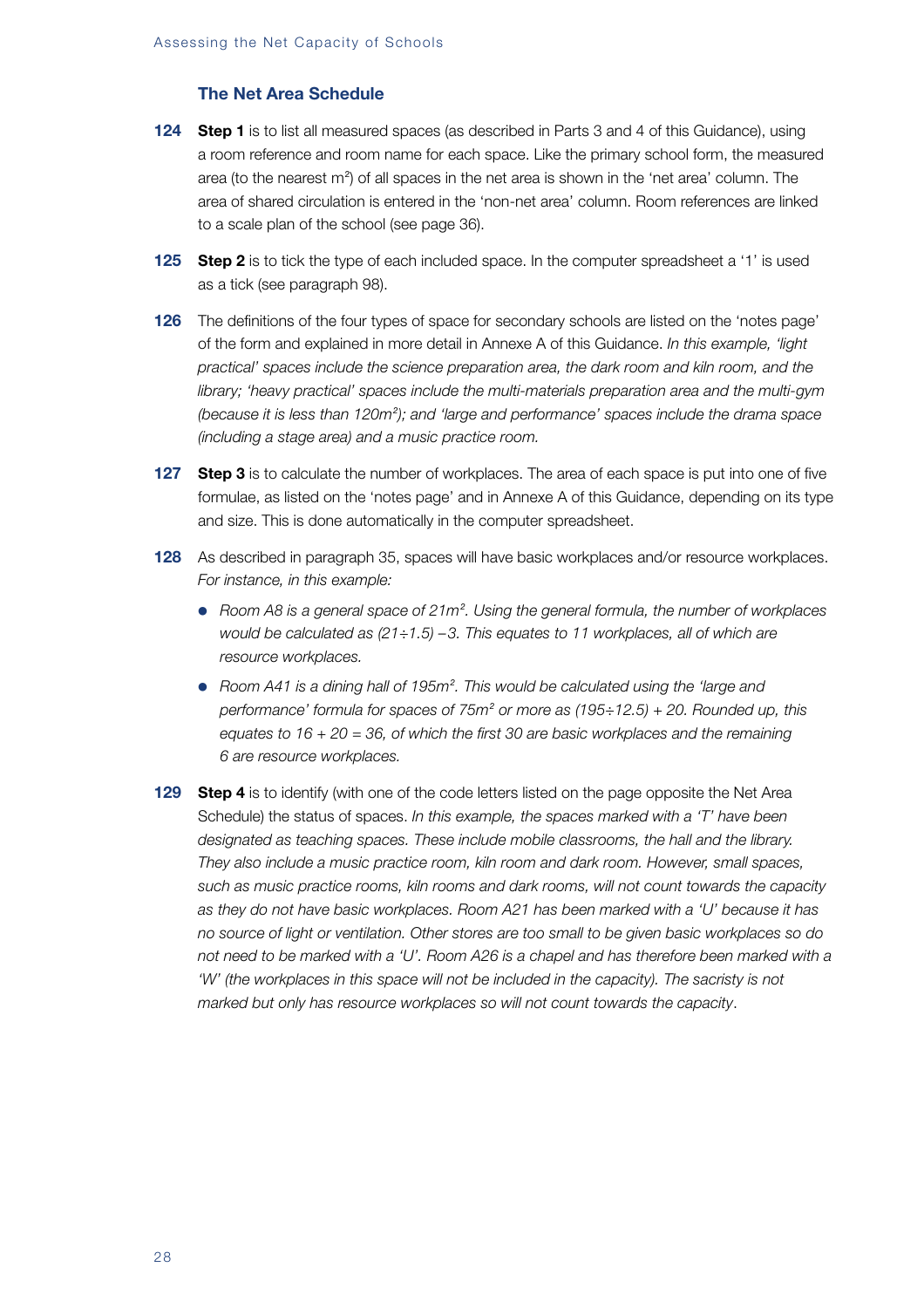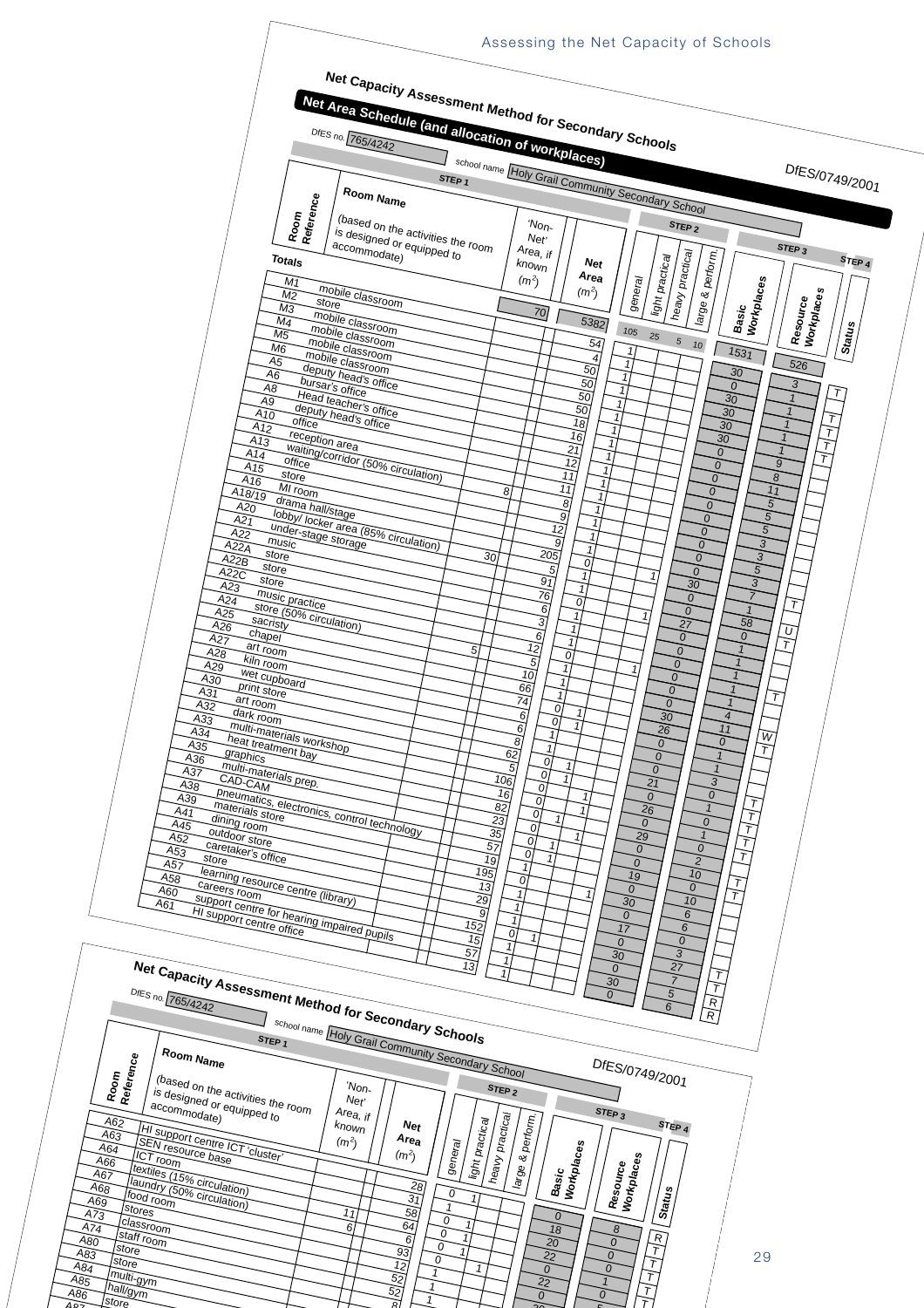# **Capacity Calculation**

- **130** This section is similar to the Capacity calculation in the primary form, except for the addition of box 't' to allow for the utilisation factor. Again, calculations described here are automatic in the computer spreadsheet (see paragraph 103).
- **131** The totals of basic and resource workplaces in measured but excluded spaces are shown in the first part of this section. *Here there are 30 basic and 19 resource workplaces in the support centre for hearing impaired pupils (marked with an 'R' at step 4)*.
- **132 Boxes 'p' and 'q'** show the total number of workplaces in the net area of accommodation available to the school. This is calculated by subtracting the excluded workplaces, *in this case marked with 'W' and 'R' at step 4,* from the overall totals at the top of the Net Area Schedule.
- **133 Box 't'** shows the total basic workplaces in the spaces that are designated as teaching areas (marked with a 'T' at step 4). *This is 1239. If this were more than 70% of the total workplaces available (in this case (1471 + 496) x 70% = 1376), then 't' would show the lower figure instead (as described in paragraphs 21 and 37)*.
- **134 Box 'r'** indicates the initial calculation of the capacity based on the basic workplaces available in teaching spaces, less 60 workplaces for untimetabled teaching spaces such as the hall and library, multiplied by a utilisation factor *(in this case, 0.75)* from box 'u' under School Details. *In this example, r = 884*.
- **135 Box 's'** shows the allowance for large non-teaching spaces, as discussed in paragraph 107. In secondary schools, 50 is added if the site area is less than  $10,000 + (30 \times r)$ .
- **136 Box 'v'** shows the total from box 'r' again, because this is more than 70% of the total basic workplaces ('p') less the allowance shown in box 's' all multiplied by the utilisation factor (*in this case (1471 – 75) x 70% x 0.75 = 732*). If 'r' were less than this, then 'v' would show the higher figure instead.
- **137 Box 'w'** sets the minimum workplaces available, to allow for admission arrangements and pupils with SEN or disabilities. In the secondary school assessment form, this is 10% below the figure in box 'v', *giving a minimum of 795 in this example*.
- **138 Box 'x'** calculates the capacity based on the planned admission number by multiplying the planned admission number (*'b' = 174, from School Details*) by the number of age groups in the school (*'n' = 5, from School Details*), *giving a figure of 870, in this case.*
- **139 Box 'y'** shows the net capacity of the school. This is the same as the capacity based on the planned admission number (*'x' = 870 in this case*). If the capacity based on the planned admission number is more than 'v' or less than 'w', then the net capacity will be 'v' or 'w', respectively.
- **140 Box 'z'** is the **indicated admission number**. This is calculated by dividing the net capacity (*'y' = 870*) by the number of age groups (*'n' = 5, from School Details*).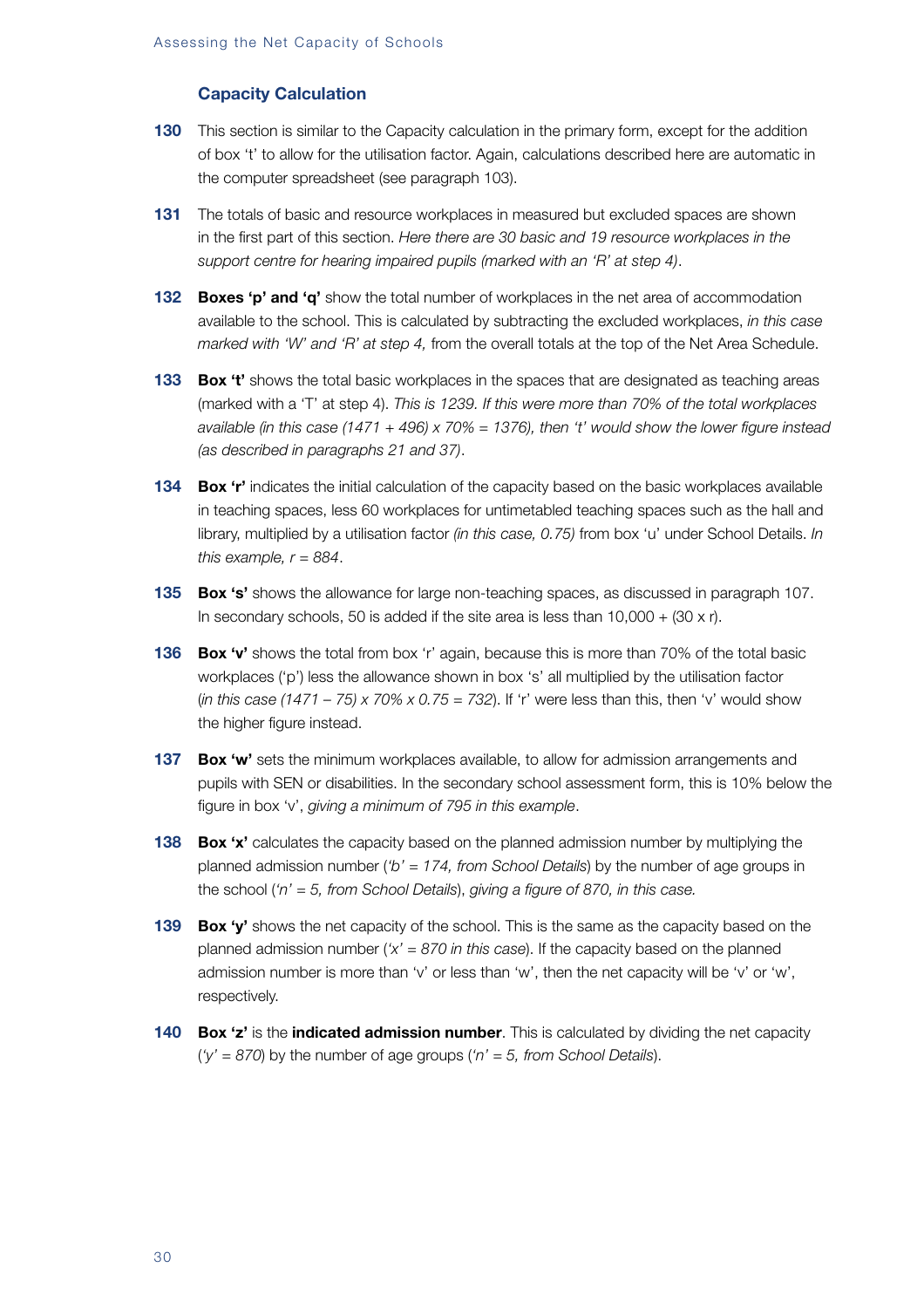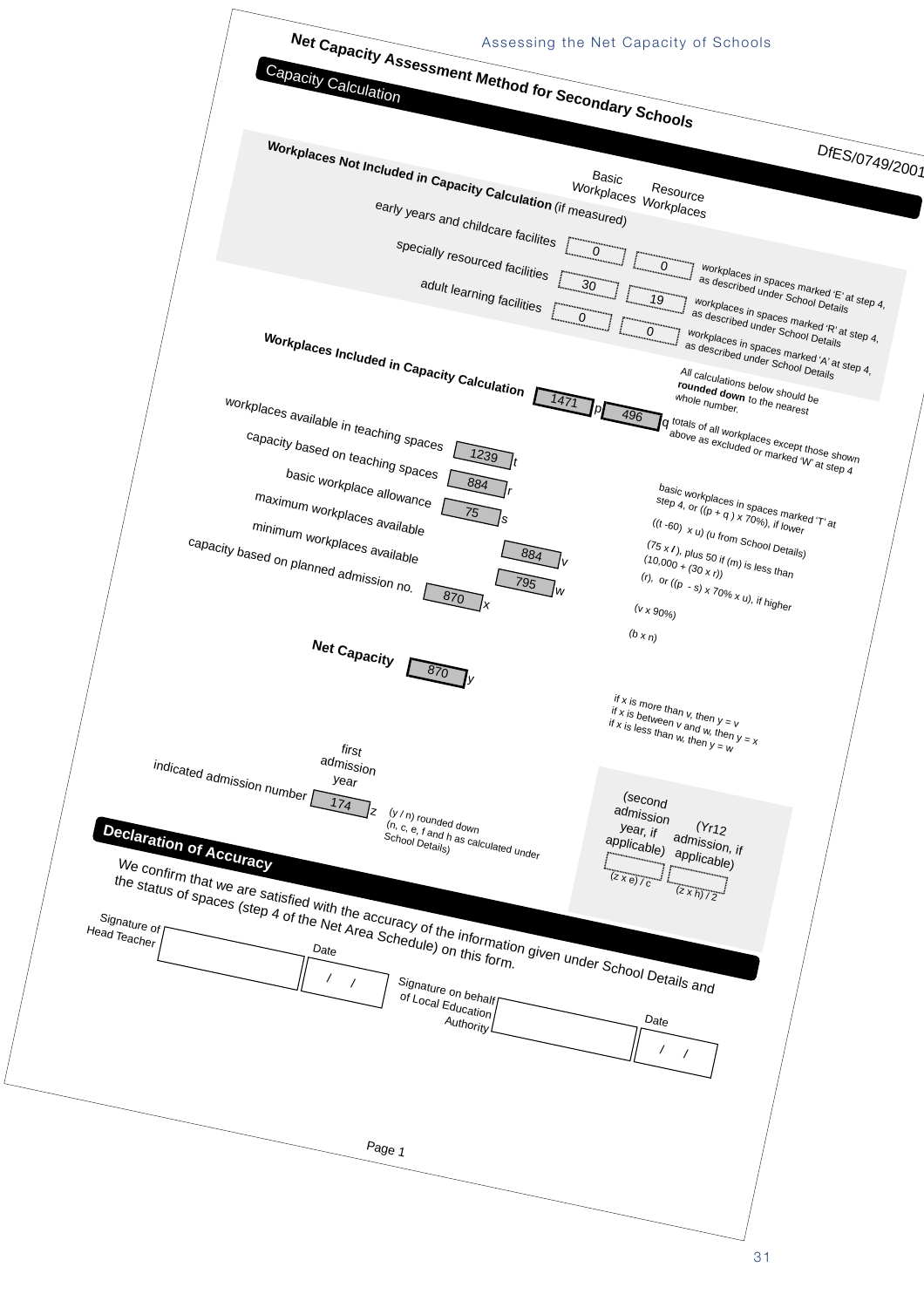# **Example 3: an 11–18 Secondary School with a Second Admission Year**

**141** The following example shows how a net capacity assessment form would be completed if the school in Example 2 had smaller 11 to 16 numbers and a sixth form. The spaces listed in the Net Area Schedule are exactly the same, but some additional data needs to be entered under School Details and this will affect the net capacity calculation.

# **School Details**

- **142** The age range is shown as 11–18, so a utilisation factor of 0.71 (rather than 0.75) is shown in box 'u' and will be used in the calculation in box 'r'. As in Example 2, the normal year of admission is 'Y7' and pupils will be at the school for 5 years, up to the age of 16 (box 'a'). *However, the admission number at Year 7 is only 116 in this example, to allow for the additional pupils in the sixth form.*
- **143** To illustrate an example of a second admission year, the sixth form includes a separate admission of pupils into year 12 from outside the school, in addition to those remaining at this school in the sixth form. *This further admission number of 40 pupils in Yr 12 is shown in box 'g'*.
- **144** The shaded 'sixth form data' section under School Details calculates an average 'stay-on rate' from the average of 'i' and 'j'. This is in the form of a decimal fraction indicating the proportion of a year group (not as a percentage). *So, in this example, last year's Year 11 group was 119 and the total sixth form this year is 153. The 'stay-on rate' is therefore calculated as 1.29 (153÷119).* Box 'i' is the 'stay-on rate' for the total number of sixth form pupils remaining on roll at the school in the academic year of the capacity assessment (*in this case 2002–03*), as a proportion of the Year 11 number on roll in the previous year (*2001–02*). Box 'j' is the stay-on rate for the previous academic year (*2001–02*).
- **145** The number of sixth form pupils remaining on roll in each case is the total full time equivalent (FTE) number of post-16 pupils remaining at the school, not just those in Year 12. It should **not** include those admitted from elsewhere, as noted in box 'g'. *In the example, the average 'stayon' rate, calculated from the sixth form details ('k' = 1.28), is added to the Yr 12 admission number as a proportion of the first admission number ('h' = 0.67) and to the number of years up to age 16 ('b' = 5) to give a total number of age groups in box 'n' of 6.95*. This total is used in boxes 'x' and 'z' in the Capacity Calculation.
- **146** Details of areas not included in the school capacity are the same as in Example 2.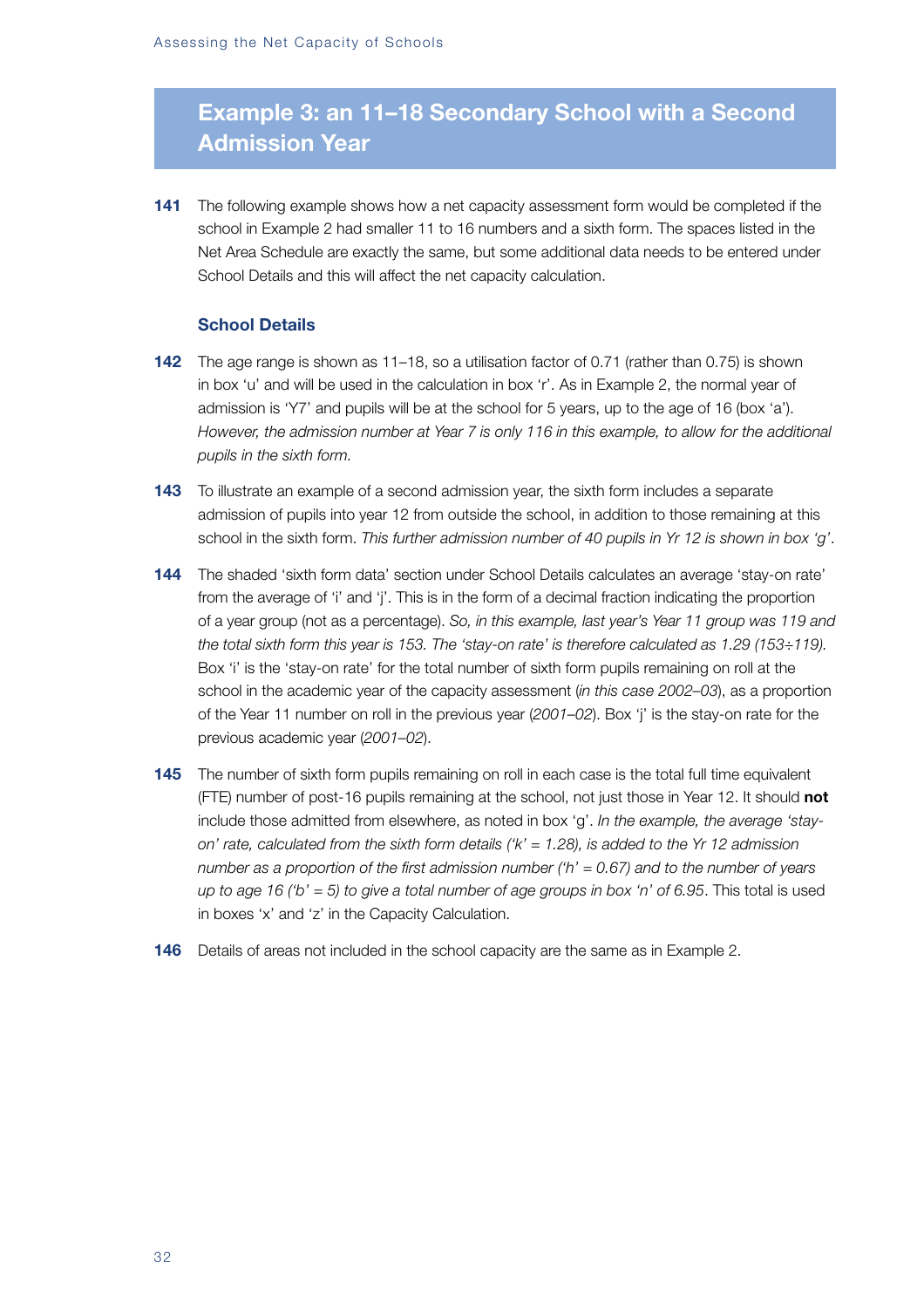![](_page_34_Figure_0.jpeg)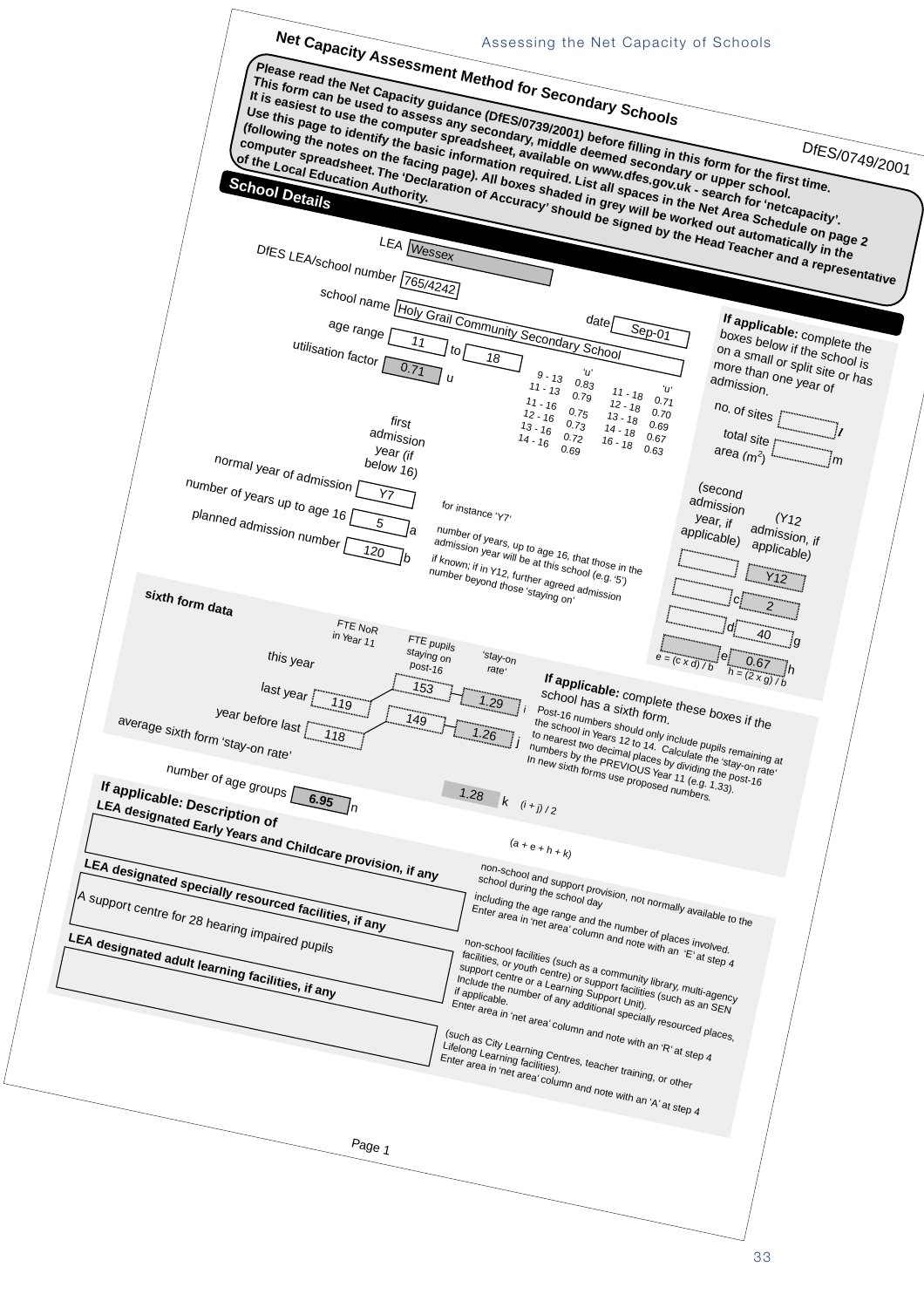# **Capacity Calculation**

- **147** All details in the Capacity Calculation are the same as in Example 2, except that:
	- **Box 'r'** shows 't', less 60 workplaces for untimetabled teaching areas (see paragraph 134), multiplied by the utilisation factor of 0.71 (rather than 0.75).
	- **Box 'v'** shows the total from box 'r' again.
	- **Box 'w'** shows a figure based on 90% of 'v' (as in paragraph 137).
	- **Box 'x'** multiplies the planned admission number (*'b' = 120*) by the number of age groups in the school ('n' = 6.95), *giving a figure of 834, in this case*. As this falls between the maximum and minimum in boxes 'v' and 'w', this is the figure used in **box 'y'**, showing the net capacity of the school.
	- **Box 'z'** is the **indicated admission number**, calculated by dividing the net capacity *('y' = 834)* by the number of age groups *('n' = 6.95)*. As there is a second year of admission, the indicated admission number for that year is also shown, calculated as (z x h) ÷ 2. *In this case (120 x 0.67) ÷ 2 = 40 when rounded.*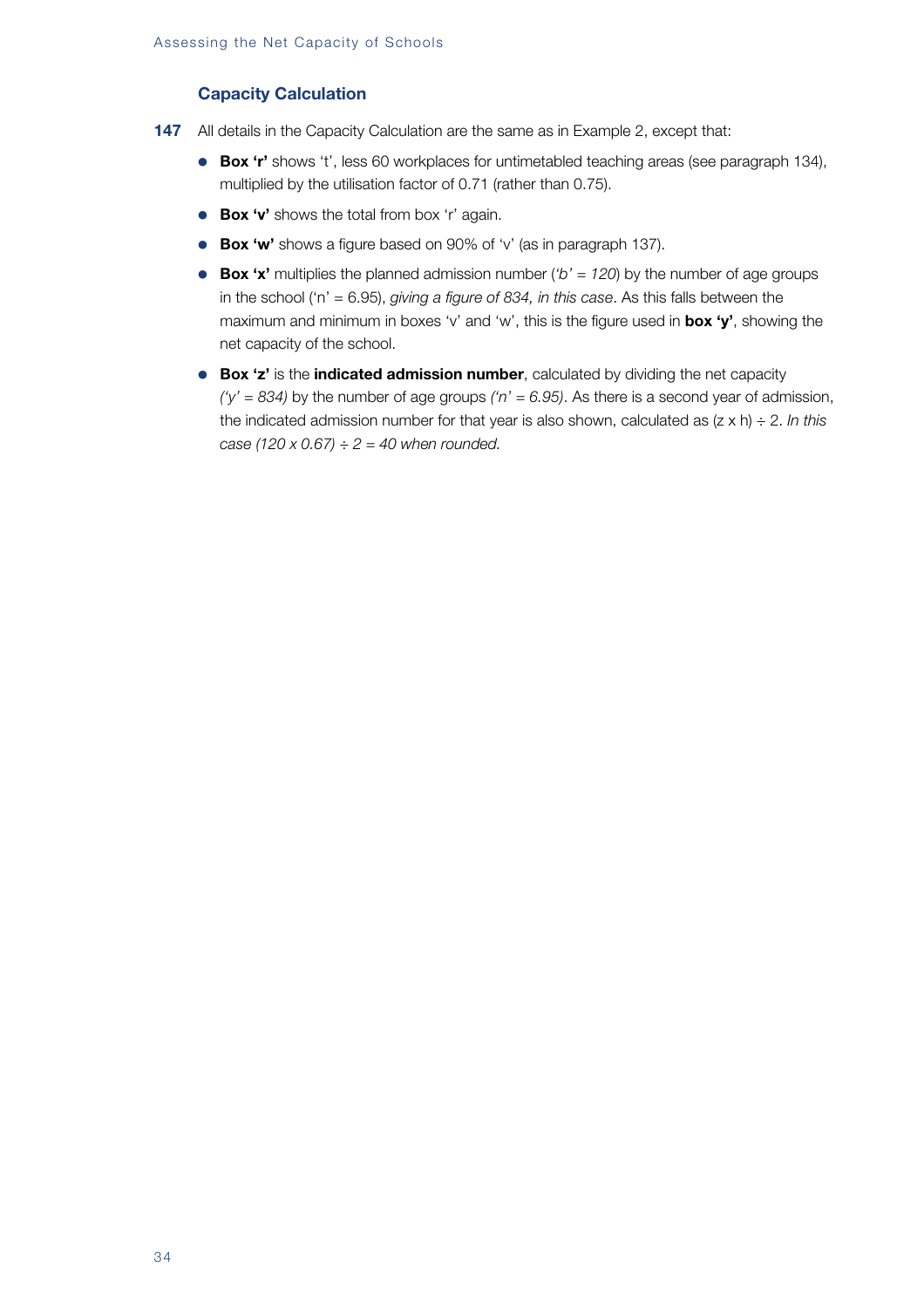![](_page_36_Figure_0.jpeg)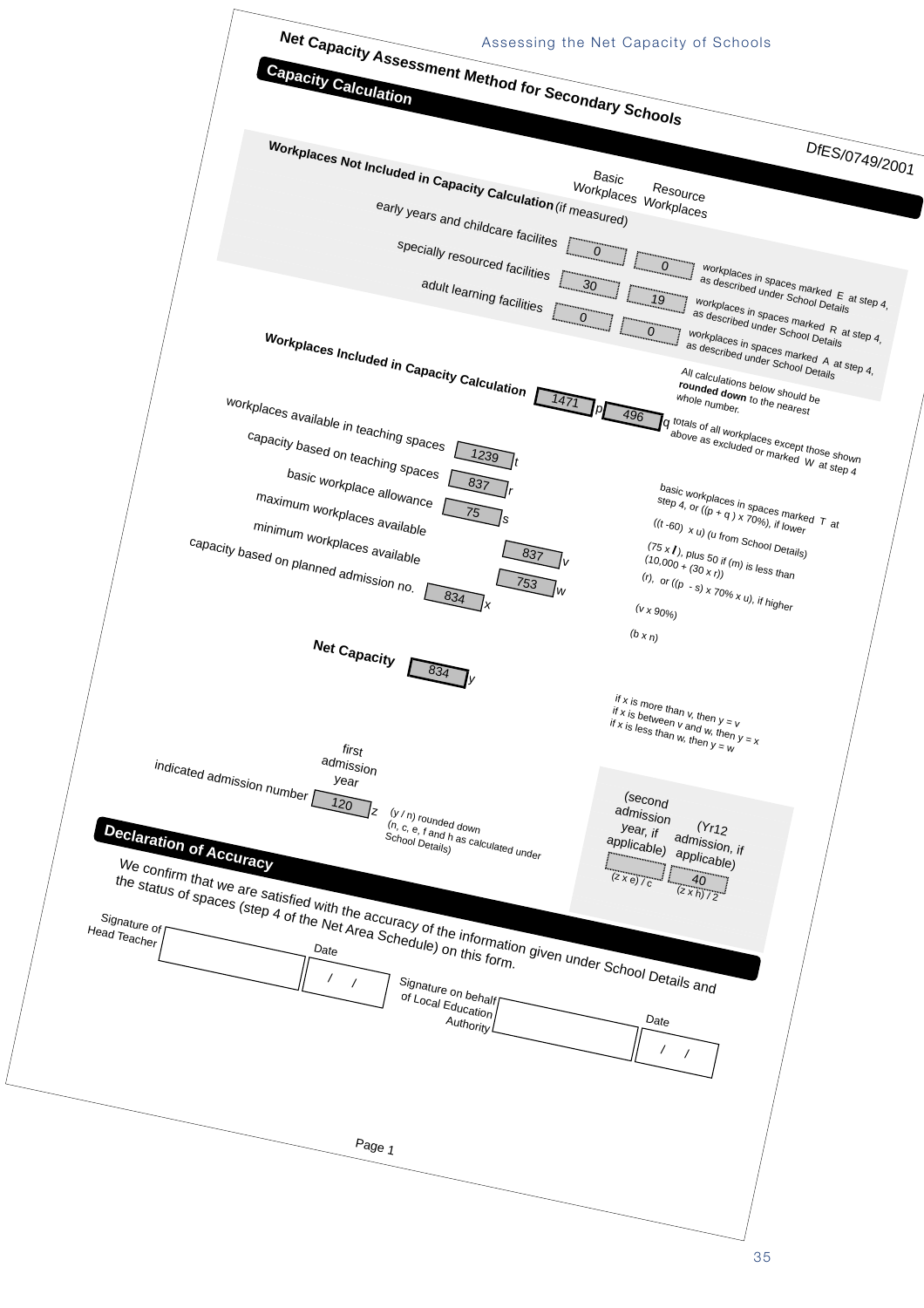![](_page_37_Figure_1.jpeg)

36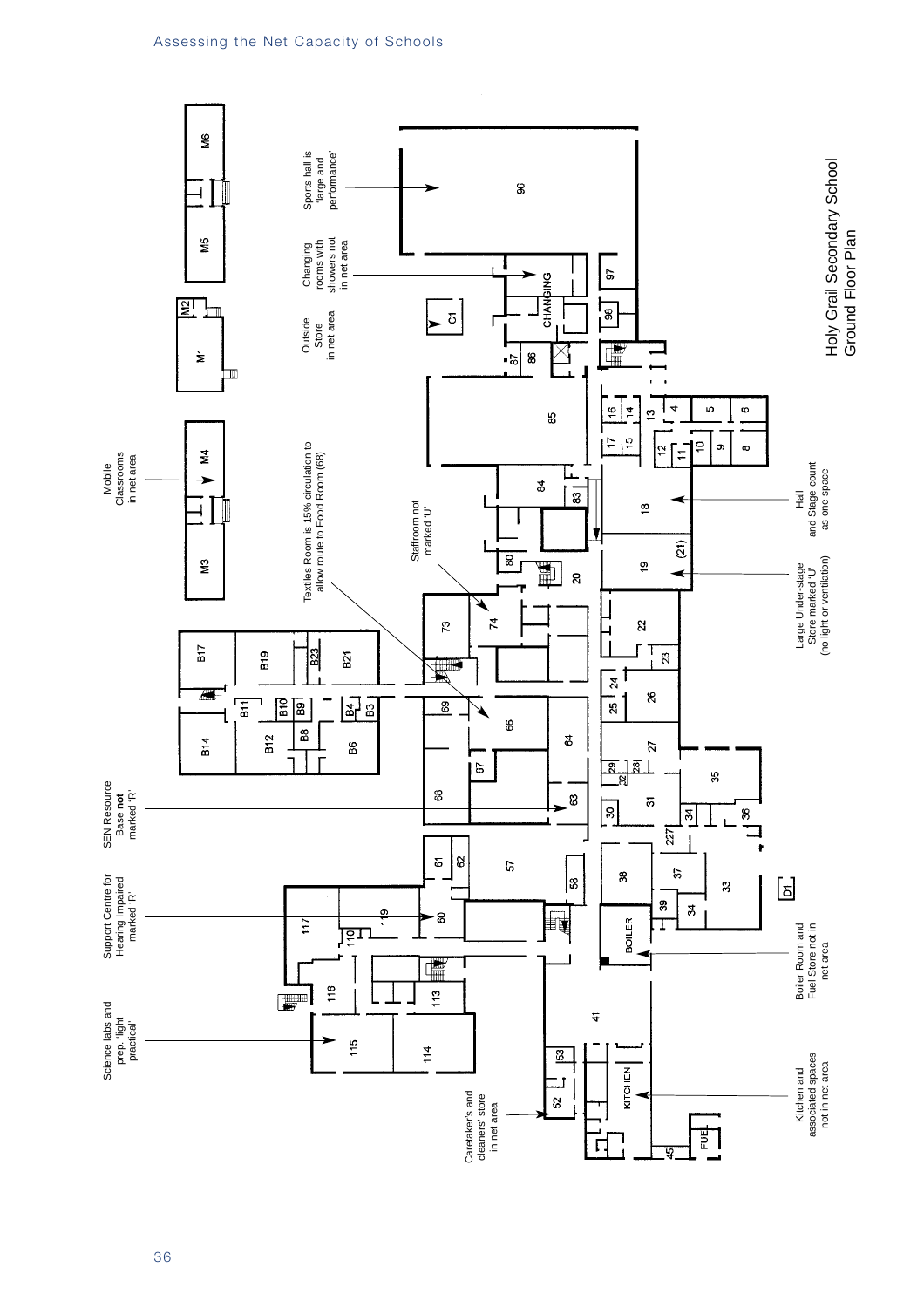# **Annexe A: Definitions of Types of Spaces**

**148** This annexe defines the types of space that should be designated at step 2 of the Net Area Schedule. It lists typical spaces that are covered by the type of space, except 'general', and describes their physical attributes. Any space not described below should be designated as 'general'.

# **Primary Schools**

- **149** In primary schools there are two types of space:
	- **'general'** will cover any area which is not a specialist space, as described below (including classbases, associated shared practical areas and any wet, practical or ICT area within classrooms or shared teaching areas);
	- **'specialist'** will include all halls (including any stage area), dedicated dining rooms, drama, dance, music spaces, swimming pools; enclosed spaces equipped with specialist fixtures to provide dedicated ICT rooms, food rooms, ceramics rooms, libraries, middle school practical areas for science, art, food and design and technology.
- **150** In primary schools, most spaces will be 'general'. A detailed description of the features of all other types of space is given in the tables below. A primary school with less than around 420 places would not normally have more than one of each of the specialist spaces listed.

| Spaces included                           | <b>Physical attributes</b>                                                                                                                                                                                                    |
|-------------------------------------------|-------------------------------------------------------------------------------------------------------------------------------------------------------------------------------------------------------------------------------|
| <b>Specialist</b>                         |                                                                                                                                                                                                                               |
| ICT room                                  | Equipped with fixtures to provide networking and power supply.<br>Predominantly used for ICT: i.e. at least 60% of workplaces (based on<br>'specialist' formula) used for ICT workstations.                                   |
| Library                                   | Equipped with shelving for the storage and display of books: possibly also<br>ICT and/or audio/visual equipment.                                                                                                              |
| Food room                                 | Dedicated food room equipped for the preparation of hot food: including<br>washable floor finish, some fixed benching, sink(s) and at least one piece<br>of specialist fitted serviced equipment (e.g. 'hard-wired' cooker).  |
| Ceramics (kiln) room                      | Dedicated room equipped for producing fired clay-work: including kiln,<br>appropriate floor finish (such as quarry-tiles), some fixed benching or<br>shelving, and sink(s).                                                   |
| Hall                                      | Usually a large volume (high ceiling), hard floor finish; likely to have little or<br>no furniture and equipment normally laid out.                                                                                           |
| Dining                                    | Dedicated dining spaces with washable floor finish; likely to be adjacent to<br>kitchen or servery area; may contain specialist dining furniture, but little or<br>no other furniture or equipment.                           |
| Studio (for drama,<br>dance and/or music) | Equipped such that expressive arts can take place; possibly a<br>large volume (high ceiling), acoustic isolation, 'dim-out'; only furniture and<br>equipment related to drama (e.g. stage blocks), audio/visual and/or music. |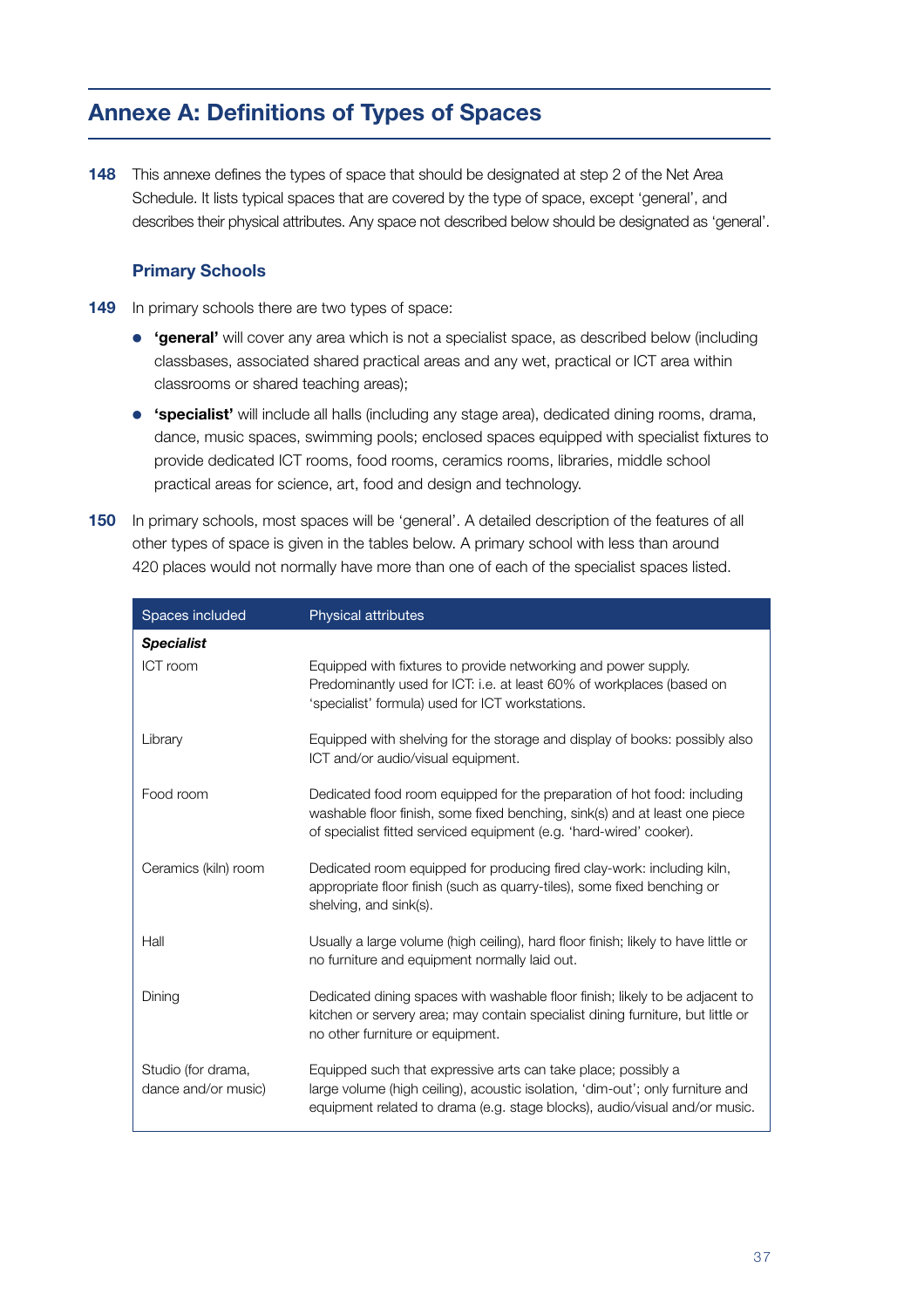**151** The **number of workplaces** for each type of space must be at least 1. In primary schools, it can be calculated using the following formulae, rounded up to the nearest whole number:

| • For 'general' spaces                      | $(\text{area} \div 1.5) - 3$ |
|---------------------------------------------|------------------------------|
| • For 'specialist' spaces less than $75m^2$ | $(area \div 2.5) - 4$        |
| • For 'specialist' spaces of $75m2$ or more | $(\text{area}: 12.5) + 20$   |

## **Middle Schools**

- **152** Middle deemed primary schools should be assessed using the form for primary schools. Practical areas for science, art, food or design and technology should be deemed 'specialist'. The physical attributes will generally be the same as similar spaces in secondary schools, but with less fixed services and equipment.
- **153** Middle deemed secondary schools should be assessed using the form for secondary schools. Practical areas will be deemed 'light practical' or 'heavy practical' as below.

# **Secondary Schools**

- **154** In secondary schools there are four types of space:
	- **'general'** will cover any area which is not a specialist space, as described below (including GNVQ/business rooms);
	- **'light practical'** will include any spaces equipped with specialist fixtures to provide ICT rooms, libraries, science laboratories, science preparation rooms, wet or dry textiles, art, graphics, pneumatics, electronics, control technology, darkrooms, kiln rooms, recording studios;
	- **'heavy practical'** will include any spaces designed or equipped with specialist fixtures to provide PE spaces below 120m<sup>2</sup> such as multi-gyms, small swimming pools, food rooms, engineering and multi-materials workshops and preparation rooms;
	- **'large and performance'** will include PE spaces over 120m<sup>2</sup> such as sports halls, gymnasia, projectile rooms, large swimming pools; all halls (including any stage area), dining, drama, dance, music and media spaces; atria and malls.
- **155** The **number of workplaces** for each type of space must be at least 1. It can be calculated using the following formulae, rounded up to the nearest whole number:

| • For 'general' spaces                                           | $(\text{area} \div 1.5) - 3$ |
|------------------------------------------------------------------|------------------------------|
| • For 'light practical' spaces                                   | $(\text{area} \div 2.5) - 4$ |
| • For 'heavy practical' spaces                                   | $(\text{area} \div 3.5) - 5$ |
| • For 'large and performance' spaces less than $75m^2$           | $(\text{area} \div 2.5) - 4$ |
| • For 'large and performance' spaces of 75m <sup>2</sup> or more | $(\text{area}: 12.5) + 20$   |
|                                                                  |                              |

**156** The spaces included in the last three types of space, and their likely physical attributes, are given in the tables below. Any space not described below should be designated as 'general'.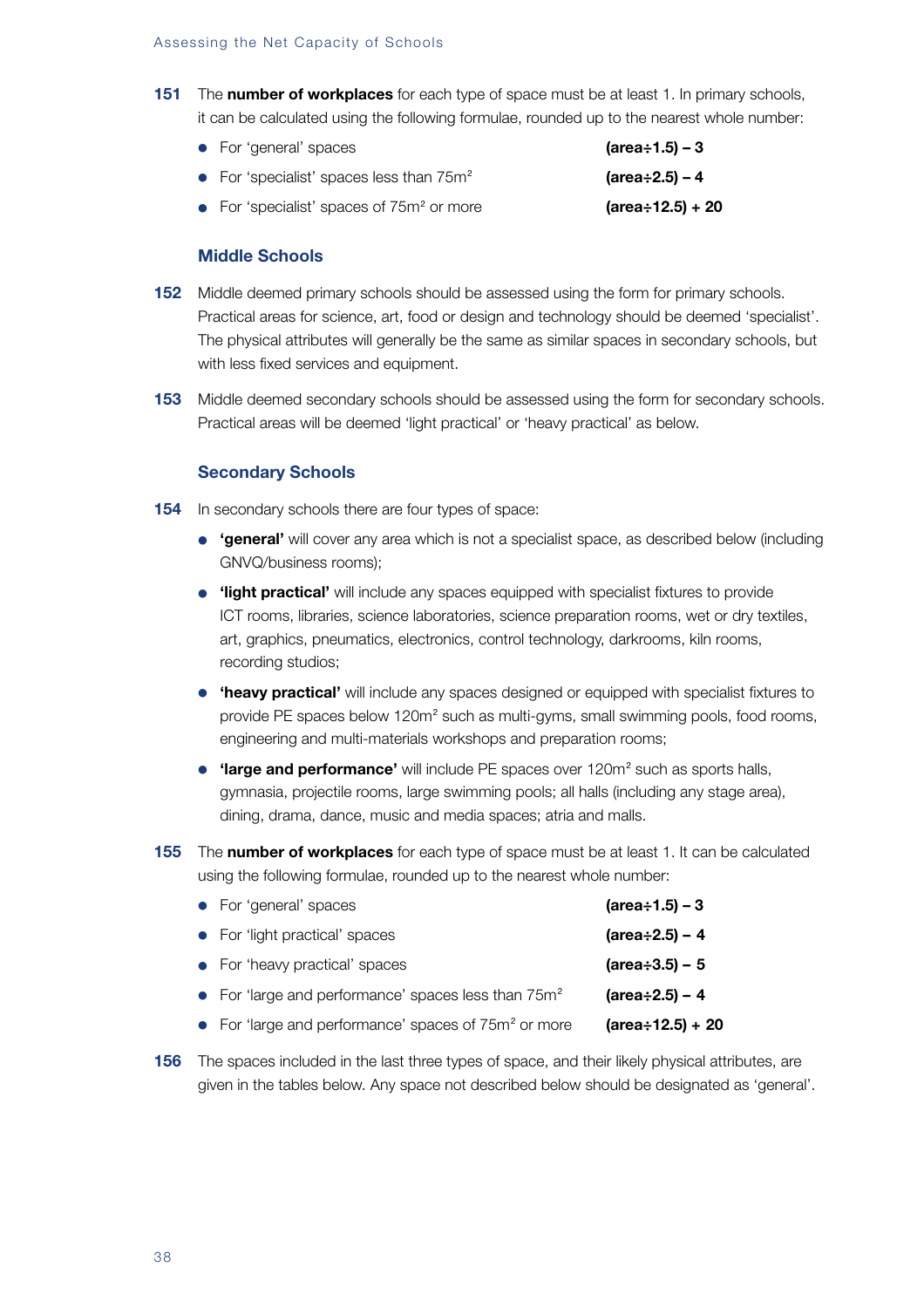| Spaces included                                                                      | Physical attributes                                                                                                                                                                                                                                                                                                                                                                                                                   |
|--------------------------------------------------------------------------------------|---------------------------------------------------------------------------------------------------------------------------------------------------------------------------------------------------------------------------------------------------------------------------------------------------------------------------------------------------------------------------------------------------------------------------------------|
| <b>Light practical</b>                                                               |                                                                                                                                                                                                                                                                                                                                                                                                                                       |
|                                                                                      | ICT room and ICT 'cluster' Equipped with fixtures to provide networking and power supply.<br>Predominantly used for ICT: i.e. at least 60% of workplaces (based on<br>light practical formula) used for ICT workstations.                                                                                                                                                                                                             |
| Library                                                                              | Equipped with shelving for the storage and display of books: possibly also<br>ICT and/or audio/visual equipment.                                                                                                                                                                                                                                                                                                                      |
| Science laboratory and<br>preparation area                                           | Fixtures to provide water, gas and power supply, some fixed furniture<br>(benching or 'bollards'); possibly a fume cupboard.                                                                                                                                                                                                                                                                                                          |
| Art room and kiln room                                                               | Washable floor finish (tiled or vinyl), fixed benching and sinks; furniture and<br>equipment might also include plan chests, screen printing table, drawing<br>boards, easels, light box, ICT equipment, potter's wheel, pug mill, and/or<br>kiln and drying racks (likely to be in separate kiln room).                                                                                                                              |
| Textiles room (wet or dry)<br>and laundry                                            | Fixtures to provide power supply, washable floor finish (tiled or vinyl),<br>fixed benching and sinks; furniture and equipment might also include<br>sewing and knitting machines, weaving, ICT equipment, screen printing<br>table, washing machine (may be in separate laundry area).                                                                                                                                               |
| Graphics room                                                                        | Fixtures to provide networking and power supply; furniture and equipment<br>might include drawing boards and/or ICT equipment; spray booth, plan<br>chest, and/or light box.                                                                                                                                                                                                                                                          |
| Pneumatics, electronics,<br>control technology (PECT)<br>(also known as electronics) | Fixtures to provide power supply (including low voltage) and compressed<br>air; some fixed benches and bench-mounted equipment; possibly also<br>networked ICT equipment; fixed or loose serviced benches or tables for<br>mechanical, electrical, electronic, and pneumatic components and<br>systems; multi-benches, drawing boards, light box, sink and/or etching<br>tanks; small computer numerically controlled (CNC) machines. |
| Dark room                                                                            | Fixed benching with sinks, washable floor finish; equipment for developing<br>photographs (e.g. enlarging equipment, drying cabinet).                                                                                                                                                                                                                                                                                                 |
| Kiln room                                                                            | See art room.                                                                                                                                                                                                                                                                                                                                                                                                                         |
| Recording studios/<br>control room                                                   | Room with acoustic insulation, fixed benching with audio/visual equipment<br>(e.g. mixers, tape decks, ICT equipment) and cable connections to<br>adjacent music/drama space; may have observation window or musical<br>instruments, loud speakers, amplifier and/or effects unit.                                                                                                                                                    |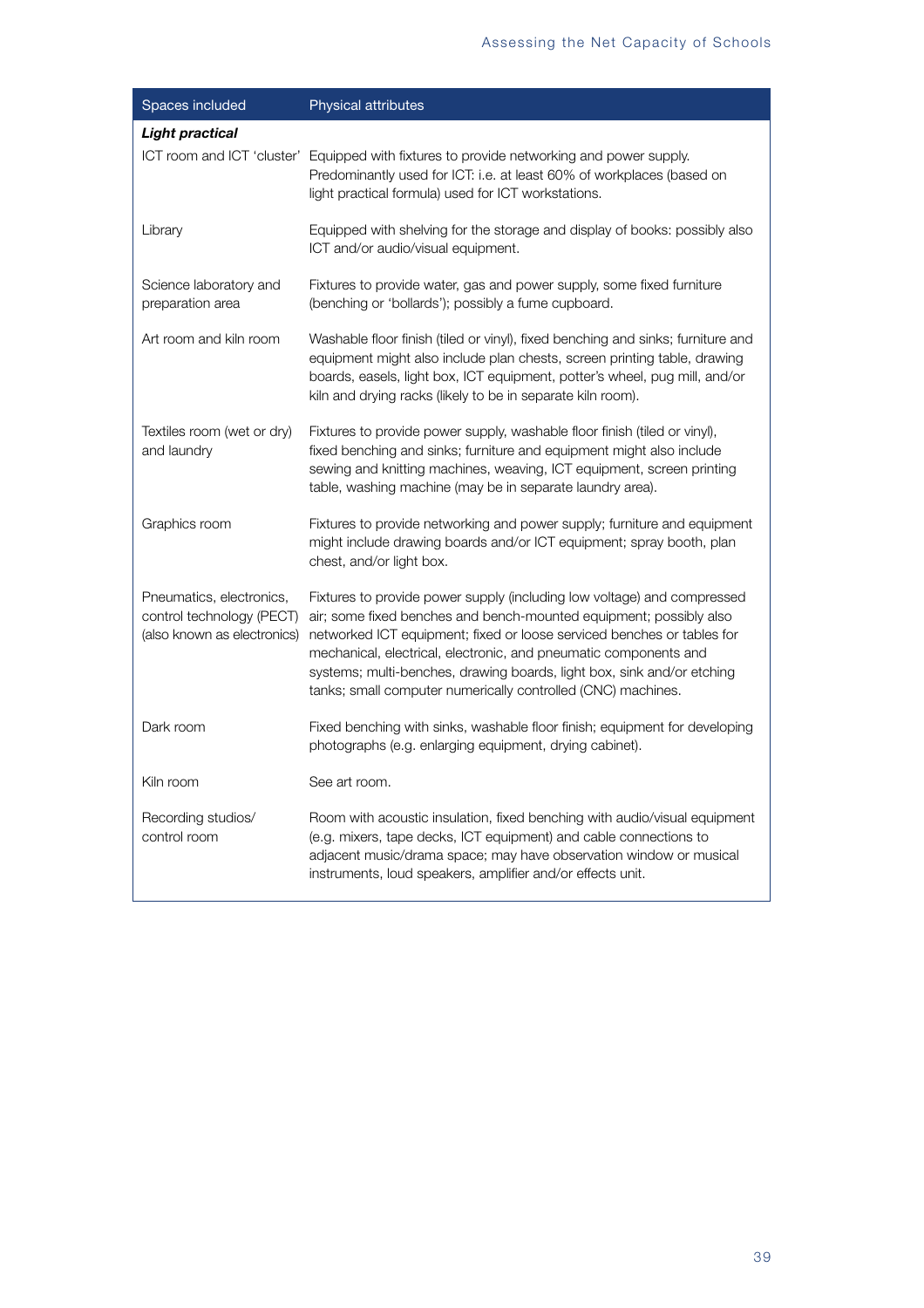| Spaces included                                                                                                      | Physical attributes                                                                                                                                                                                                                                                                                                                               |
|----------------------------------------------------------------------------------------------------------------------|---------------------------------------------------------------------------------------------------------------------------------------------------------------------------------------------------------------------------------------------------------------------------------------------------------------------------------------------------|
| <b>Heavy practical</b>                                                                                               |                                                                                                                                                                                                                                                                                                                                                   |
| PE space under 120m <sup>2</sup>                                                                                     | Squash court, small indoor swimming pool, or multi-gym equipped with<br>specialist weights or fitness training equipment.                                                                                                                                                                                                                         |
| Food room (also known<br>as food technology)                                                                         | At least two pieces of serviced equipment (e.g. cookers), plus some fixed<br>benching, sinks, washable floor finish and other items of equipment that<br>might include microwave ovens, freezers, refrigerators, dishwashers and/or<br>ICT equipment.                                                                                             |
| Engineering or<br>Multi-materials workshop<br>(also known as CDT,<br>woodwork, metal-work<br>or resistant materials) | At least two floor mounted pedestal machines (e.g. drill, lathe, sander, mill,<br>bandsaw), plus bench-mounted machinery, some fixed perimeter benching,<br>multi-benches; may also have serviced tables, plastics equipment<br>(e.g. vacuum former, hot wire cutter) and/or computer numerically<br>controlled (CNC) lathes or milling machines. |
| Heat treatment bay                                                                                                   | Heat treatment bay (may be in same room or separate) will include brazing<br>hearth and/or other heat treatment equipment (e.g. chip forge, welding<br>bench).                                                                                                                                                                                    |
| Preparation areas                                                                                                    | At least one piece of floor fixed machinery (e.g. circular saw, planer,<br>hacksaw) and storage of materials (wood and/or metal).                                                                                                                                                                                                                 |
| Large & performance                                                                                                  |                                                                                                                                                                                                                                                                                                                                                   |
| Large indoor<br>swimming pools                                                                                       | Over 120m <sup>2</sup> in total. Built for purpose: even if unused.                                                                                                                                                                                                                                                                               |
| Sports hall                                                                                                          | A large volume with a high ceiling; appropriate floor finish, marked out<br>with court lines; possibly equipped for indoor sports (e.g. basketball or<br>volleyball, cricket nets, gymnastics).                                                                                                                                                   |
| Gymnasium                                                                                                            | A large volume, with a high ceiling; appropriate floor finish, marked out<br>(possibly sprung) floor; possibly wall bars and other fixed equipment for<br>indoor sports and gymnastics.                                                                                                                                                           |
| Projectile room                                                                                                      | Long (usually over 18m), narrow space, possibly with high ceiling;<br>equipped for archery, pistol or rifle shooting, golf, bowls or cricket practice.                                                                                                                                                                                            |
| Hall and stage                                                                                                       | Usually a large volume with appropriate hard floor finish; may be a raised<br>stage area (which should be included in total area); may also be used for<br>drama, PE, and/or dining.                                                                                                                                                              |
| Dining                                                                                                               | Dedicated dining spaces with washable floor finish; likely to be adjacent to<br>kitchen or servery area; may contain specialist dining furniture, but little or<br>no other furniture or equipment.                                                                                                                                               |
| Drama studio                                                                                                         | Designed and equipped such that expressive arts can take place,<br>i.e. large volume, little furniture and equipment; may have dim-out or<br>black-out, stage area.                                                                                                                                                                               |
| Dance studio                                                                                                         | Large volume, little or no furniture and equipment, sprung floor.                                                                                                                                                                                                                                                                                 |
| Music classroom,<br>recital room and group/<br>practice room                                                         | Fixtures to provide networking and power supply; likely to include ICT<br>equipment and electronic keyboards; may have acoustic treatment.<br>Group and practice rooms may have angled wall and little or no furniture<br>or equipment.                                                                                                           |
| Media                                                                                                                | Space as drama; equipment as recording studio.                                                                                                                                                                                                                                                                                                    |